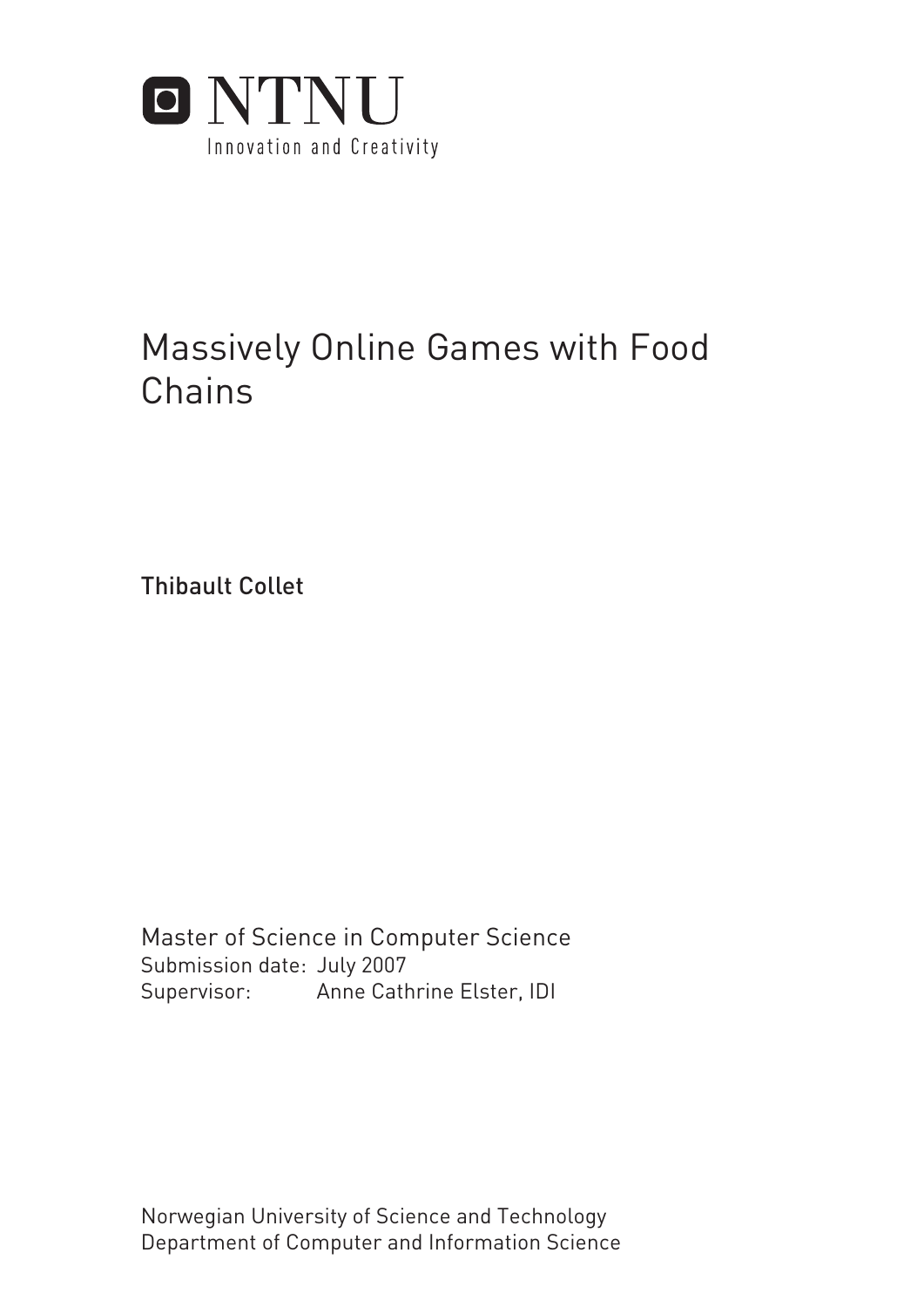# Problem Description

Two of the main complaints of the Massively Multiplayer Online Games (MMOG) community is the lack of interaction with the virtual universe, and the repetitative patterns of action of the game play. Introducing a virtual food chain for the targets, would add two new features to the game play. The genetic evolution of the opponents would make each fight unique. Furthermore, the players will have to coordinate their actions in order to keep a balanced alimentary chain.

As these kind of games are designed for many thousands of players in real-time, a lot of compute power will be needed to simulate the genetic evolution. Parallel computing can greatly improve the performance, assuming the software is properly designed with parallelizations in mind.

This project will focus on developing a model and prototype of a alimentary chain for MMOGs. Parallelization strategies, including parallelizations with respect to species and parallelization with respect to the map surface (environmental domain) will be discussed. Benchmarking and performances analysis will be done if time permits, hopefully, guiding further development in this area.

Assignment given: 23. February 2007 Supervisor: Anne Cathrine Elster, IDI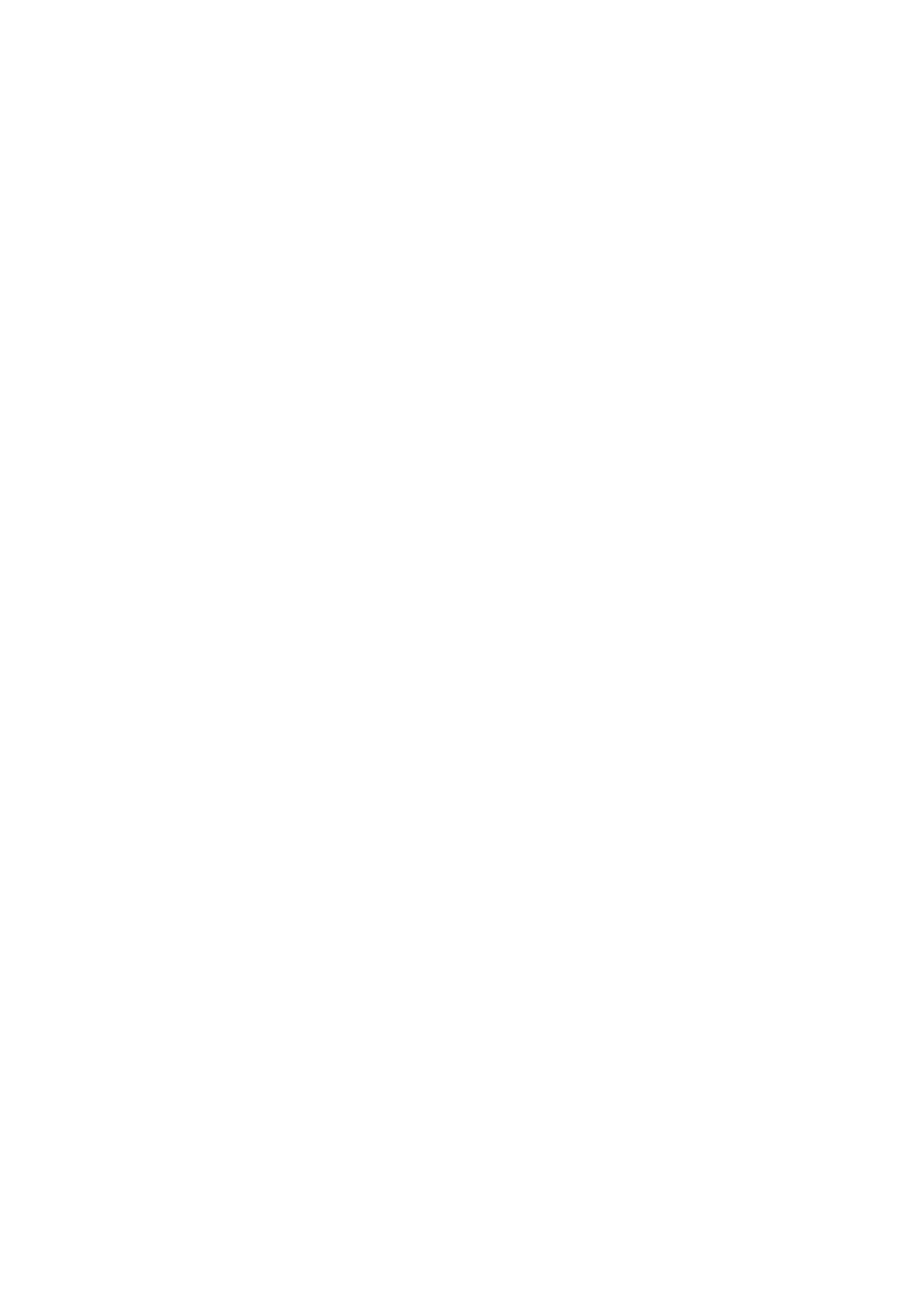# *Massively Multiplayer Online Games with Food Chains*

**Thibault Collet** 

Master of Science in Computer Science Submission date: 21st of July 2006 Supervisor: *Dr. Anne C. Elster* 



Norvegian University of Science and Technology Departement of Computer and Information Science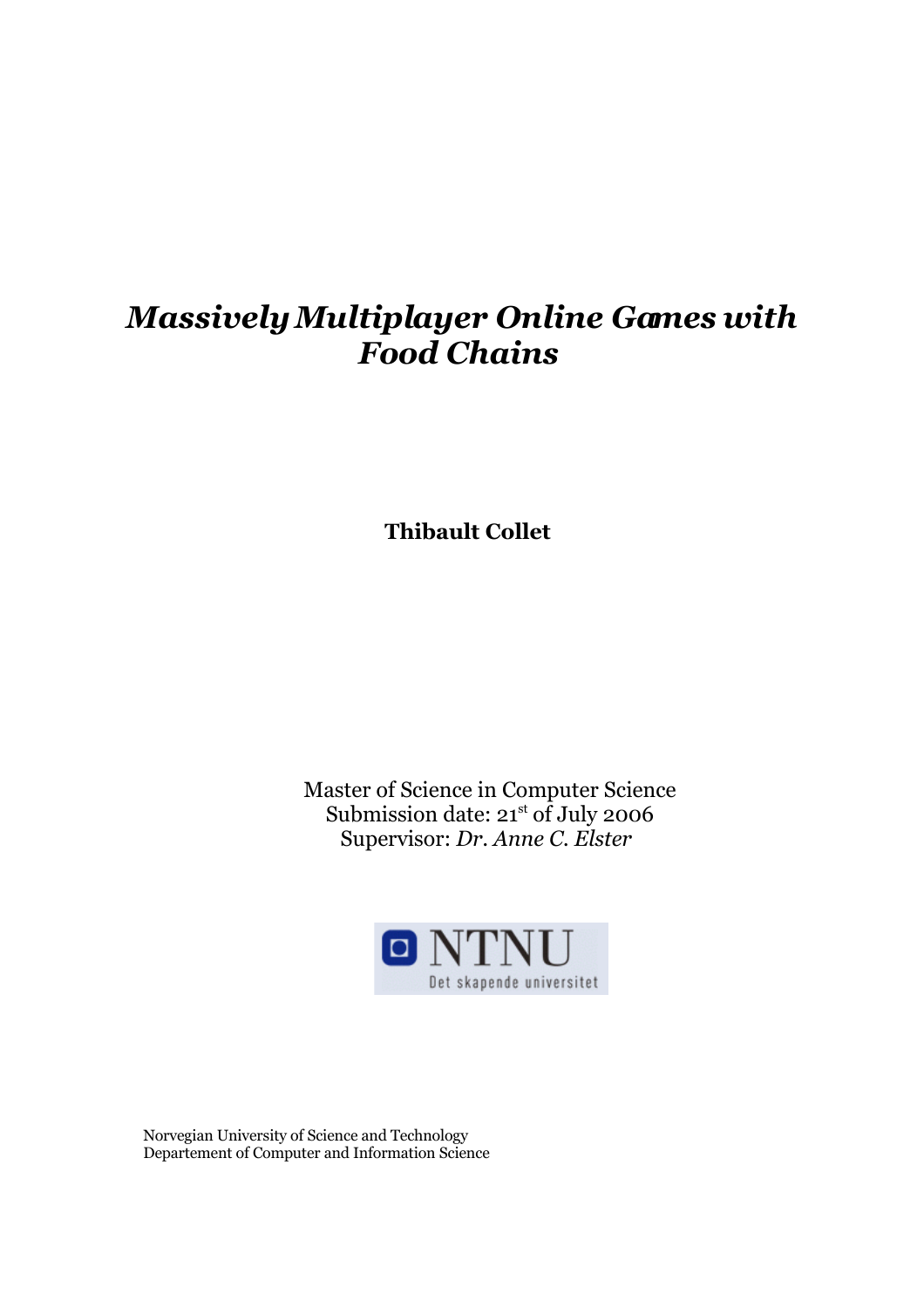## **Abstract**

MMOGs (Massively Multiplayer Online Games) are today a multi-bilion dollar industry where typically thousands of players interact in a virtual world. Two of the main complaints of the MMOG community are the lack of interaction with the virtual universe, and the repetitive gameplay patterns. Introducing a virtual alimentary chain for the targets would allow for a much more exciting experience since the genetic evolution of the opponents would make each fight more unique, and collaboration among player community would be necessary to keep a sustainable balance in the virtual world.

As these kind of games are designed for many thousands of players in real-time, a lot of compute power will be needed to simulate the genetic evolution. Parallel computing can greatly improve the performance, assuming the software is properly designed with parallelizations in mind. A couple of different schemes will be considered.

Trying to fetch the ecology studies, a prototype architecture is presented here. A non-linear genotype-phenotype transformation mechanism (also called *morphogenesis*) has been designed with the purpose of obtaining Lotka-Volterra equations result. These research will lead to discussions and conclusion, hopefully guiding further development in this area.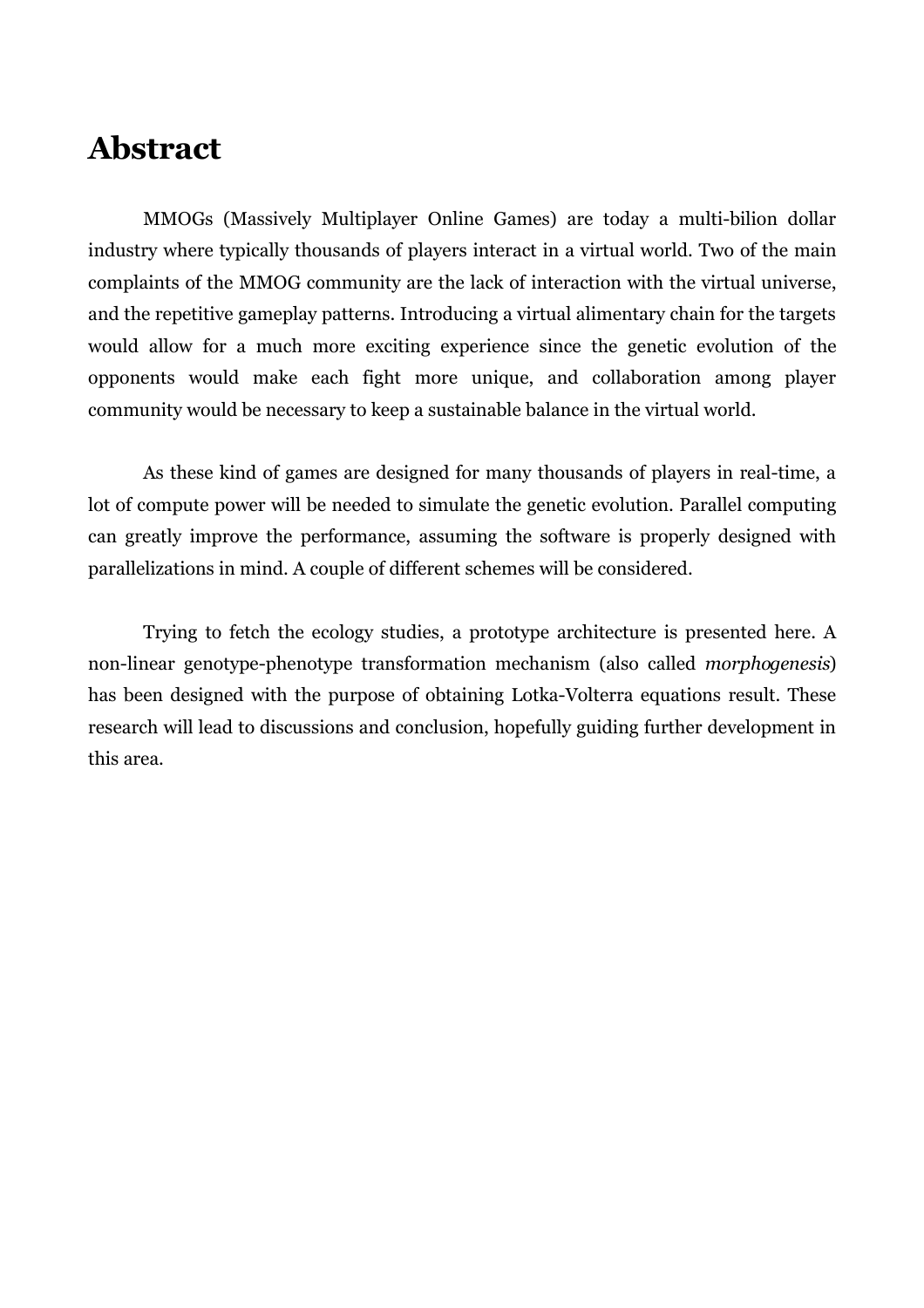# **Acknowledgment**

I would like to thank my advisor, Dr. Anne C. Elster, for not only believing in my ideas and for also giving me the opportunity to realize them, but also for her invaluable support and advise. She was always ready to discuss new ideas, she always gave me insightful and very competent comments. She has been an important guide (not exclusively technically speaking) and I'm really grateful to her.

I would also like to thank the whole High-Performance Computing Research group. The regular meetings held each Friday were very instructive. More than that we had a lot of enjoyable collaborations and interactions.

It is not easy to spend one year of study abroad, and I sincerely want to tell them all that this semester would not have been the same without them.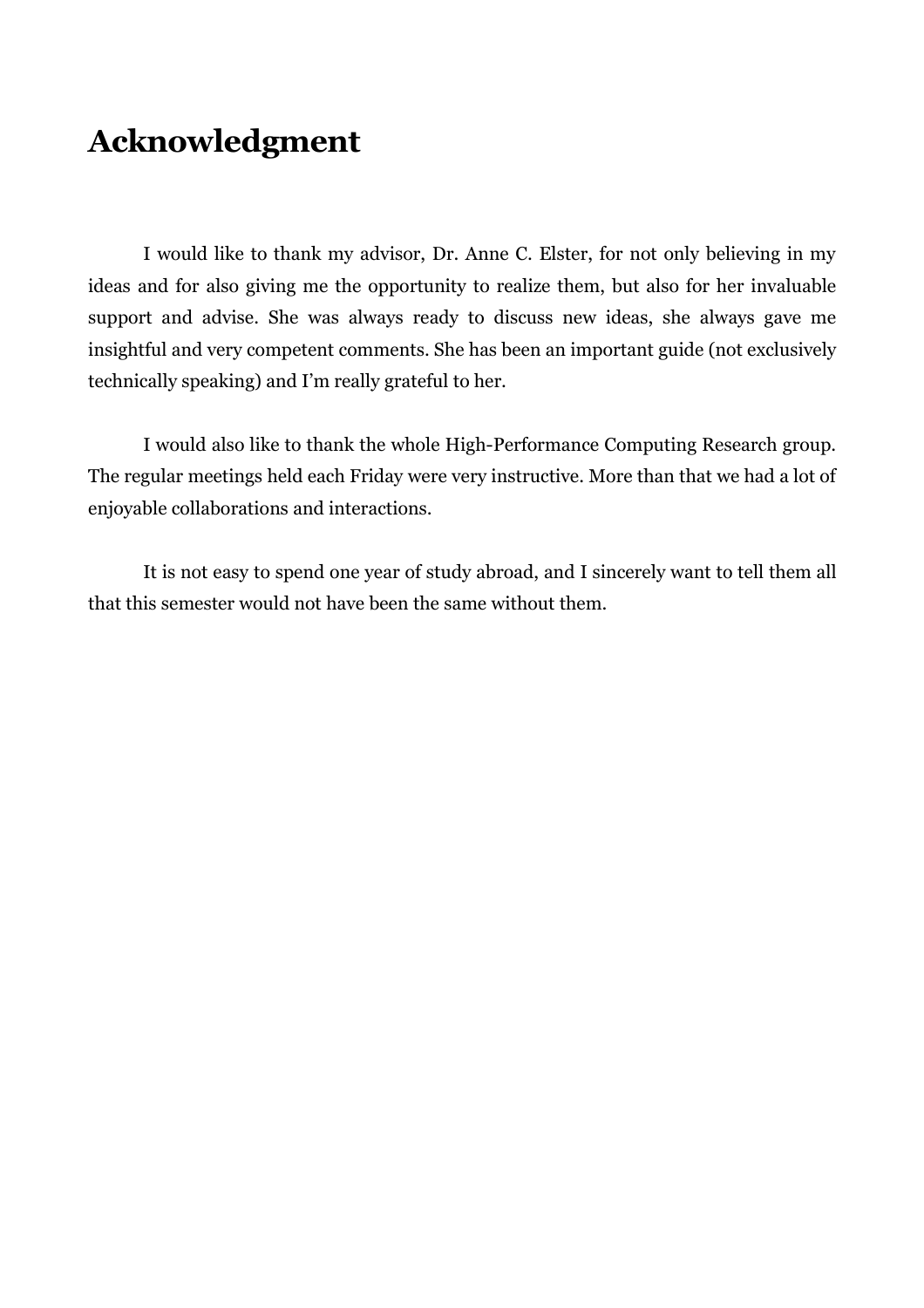# **Table of Contents**

| 2.2.1 Linear and Non-linear Systems : the phenotypes / genotype issue |  |
|-----------------------------------------------------------------------|--|
|                                                                       |  |
|                                                                       |  |
|                                                                       |  |
|                                                                       |  |
|                                                                       |  |
|                                                                       |  |
|                                                                       |  |
|                                                                       |  |
|                                                                       |  |
|                                                                       |  |
|                                                                       |  |
|                                                                       |  |
|                                                                       |  |
|                                                                       |  |
|                                                                       |  |
|                                                                       |  |
|                                                                       |  |
|                                                                       |  |
|                                                                       |  |
|                                                                       |  |
|                                                                       |  |
|                                                                       |  |
|                                                                       |  |
|                                                                       |  |
|                                                                       |  |
|                                                                       |  |
|                                                                       |  |
|                                                                       |  |
|                                                                       |  |
|                                                                       |  |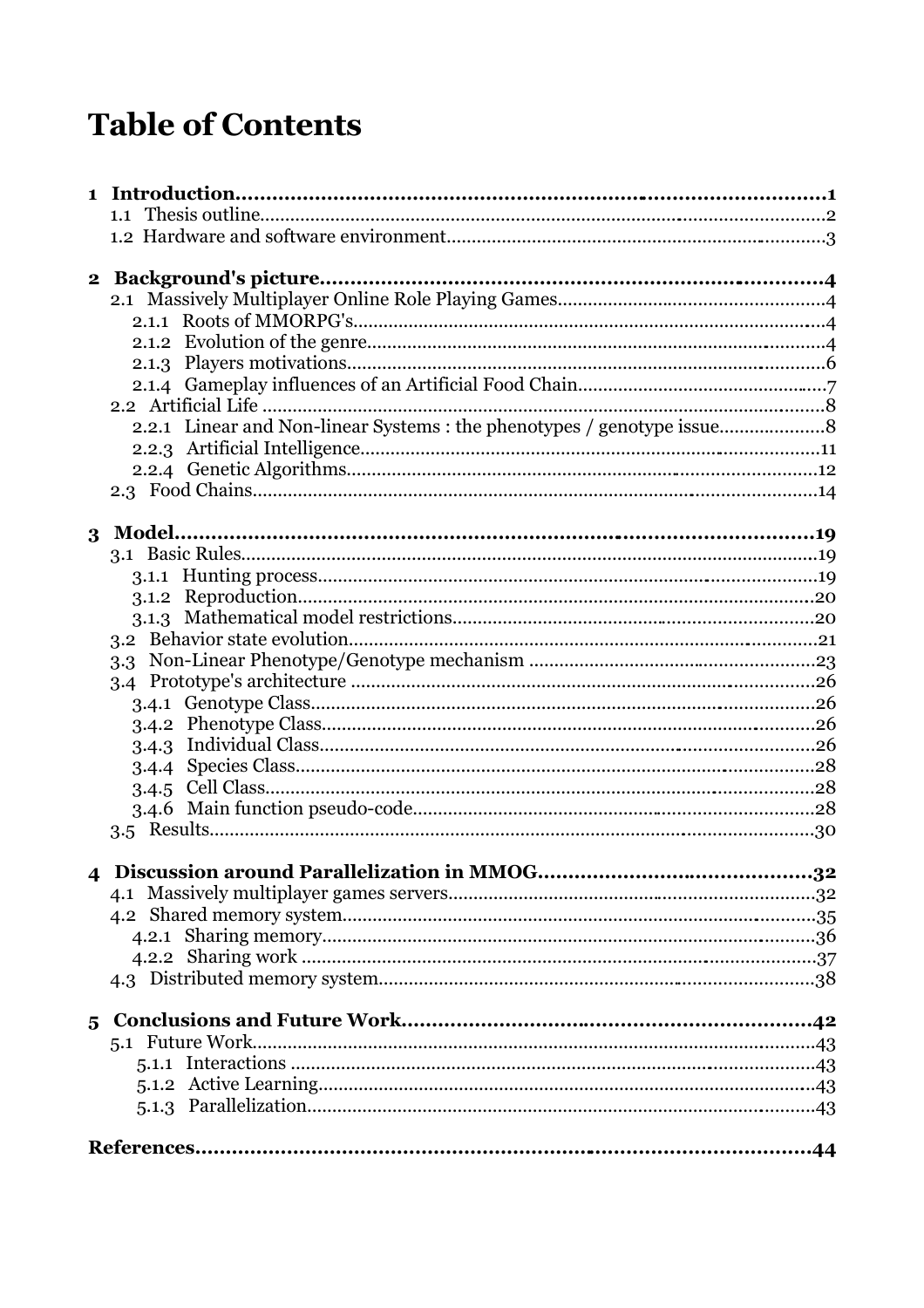# **List of Figures**

# **List of Tables**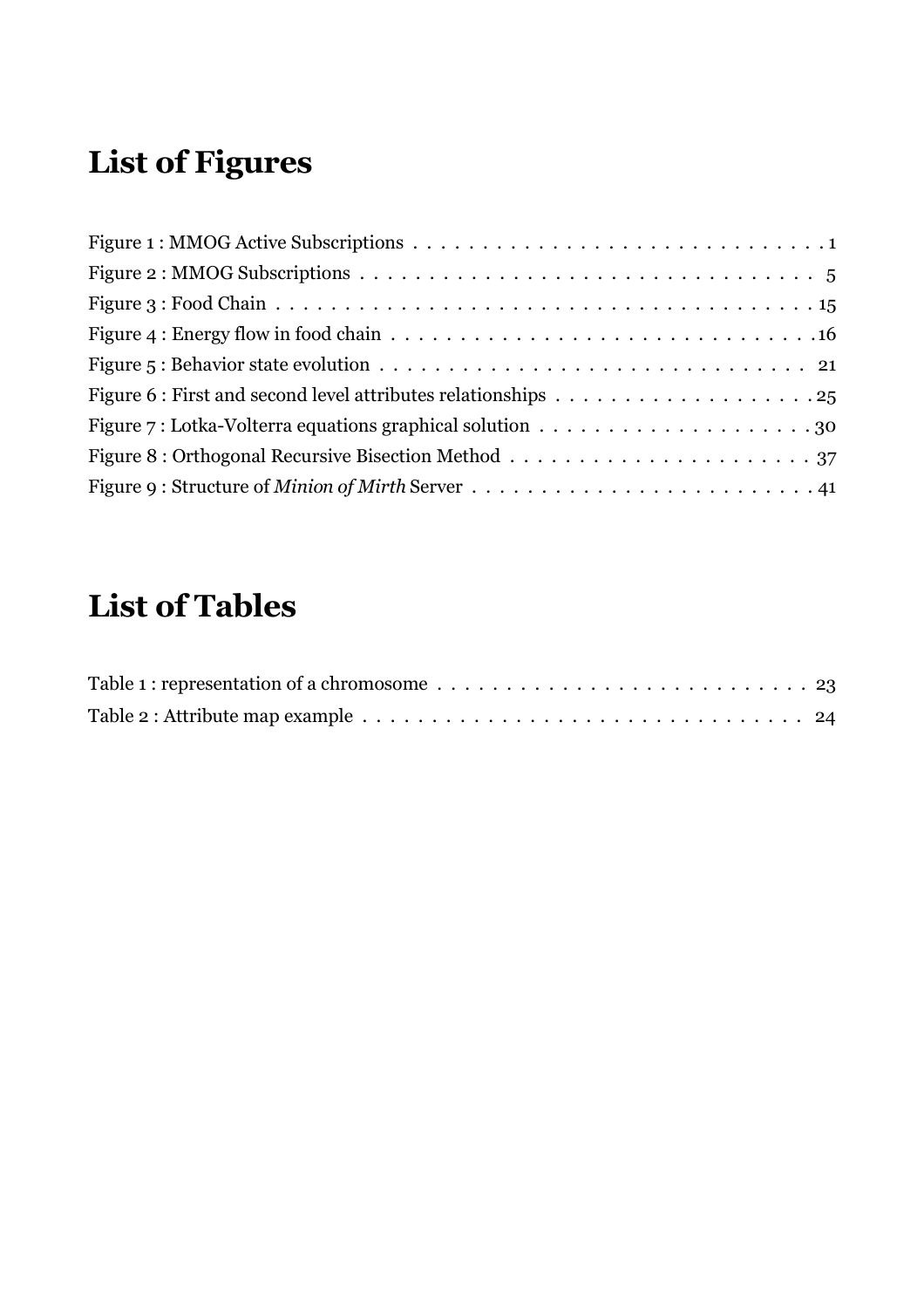### *Massively Multiplayer Online Role Playing Game Definition :*

"Massive(ly) multiplayer online role-playing game (MMORPG) is a genre of online role-playing video games in which a large number of players interact with one another in a virtual world[.](http://en.wikipedia.org/wiki/Mmorpg#_note-MMORPG.3F)

As in all RPG's, players assume the role of a fictional character (most commonly in a fantasy settings) and take control<br>over many of that character's actions. MMORPGs are over many of that character's actions. MMORPGs distinguished from single-player or small multi-player RPGs by the number of players, and by the game's persistent world, usually hosted by the game's publisher, which continues to exist and evolve while the player is away from the game."

Wikipedia.org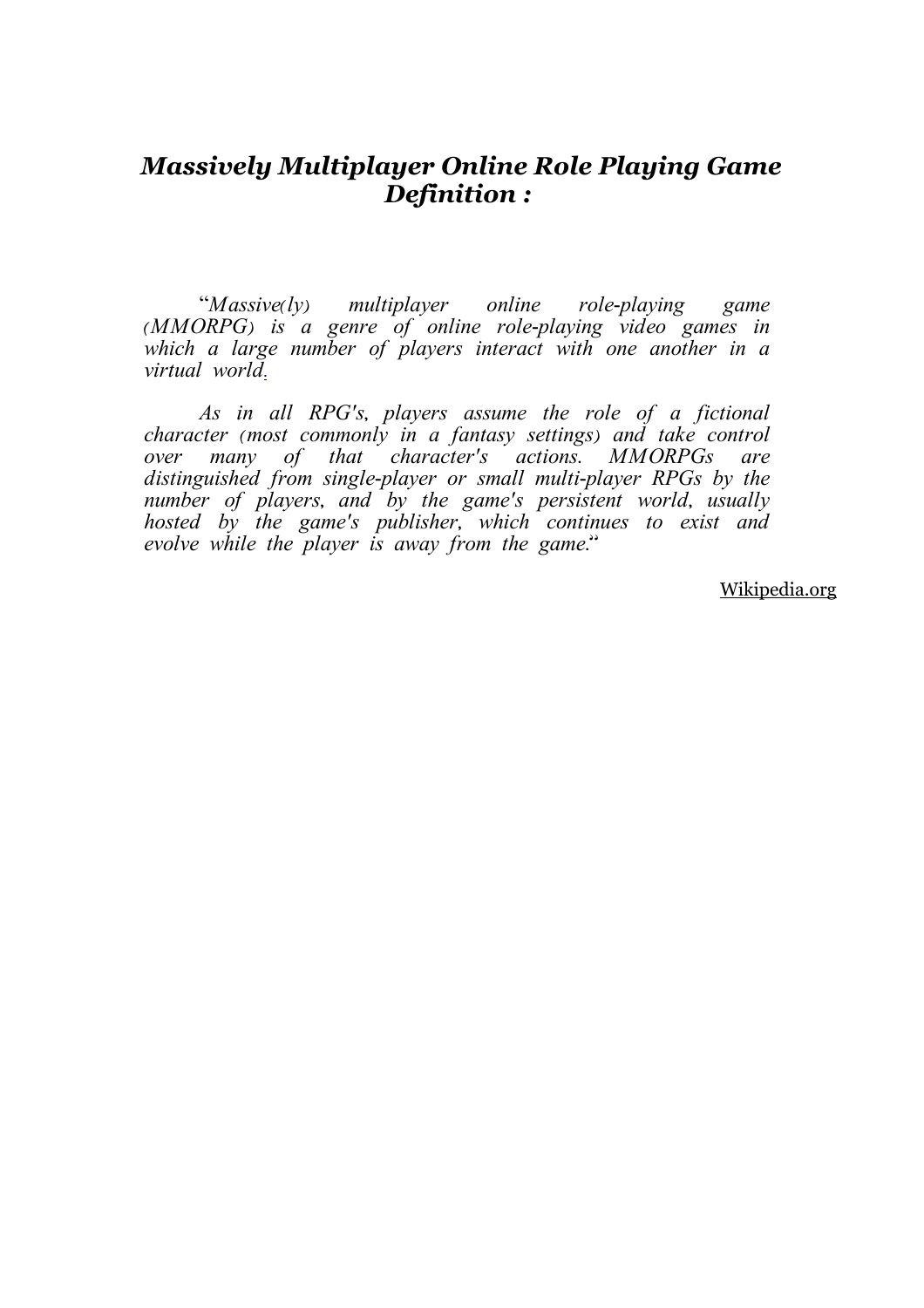## **Chapter 1**

# **Introduction**

Massively Multiplayer Online Gaming (MMOG) industry has been growing up very fast these last years (see figure 1). Originally indented for a narrow category of players, current large public games like *World of Warcraft* (Blizzard Entertainment,2004) or *Second Life* (Linden Lab, 2003) made of these new games the future of computer video games industry. Nowadays almost each Video game developer company has produced one MMO or is doing so.

After a period where the same game schema has been reproduced over and over, players are looking for new gaming experiences. Developers hence have to invent new way of interacting with virtual environment. The new generation consoles are facing the same problem. *X-box* (Microsoft) and *Playstation 3* (Sony) which settle for improving performances (better graphics, artificial intelligence) are overtaken by the *Wii* (Nintendo) which is quite limited in performances but offers a new way of interaction (a controller able to capture the player's movements).

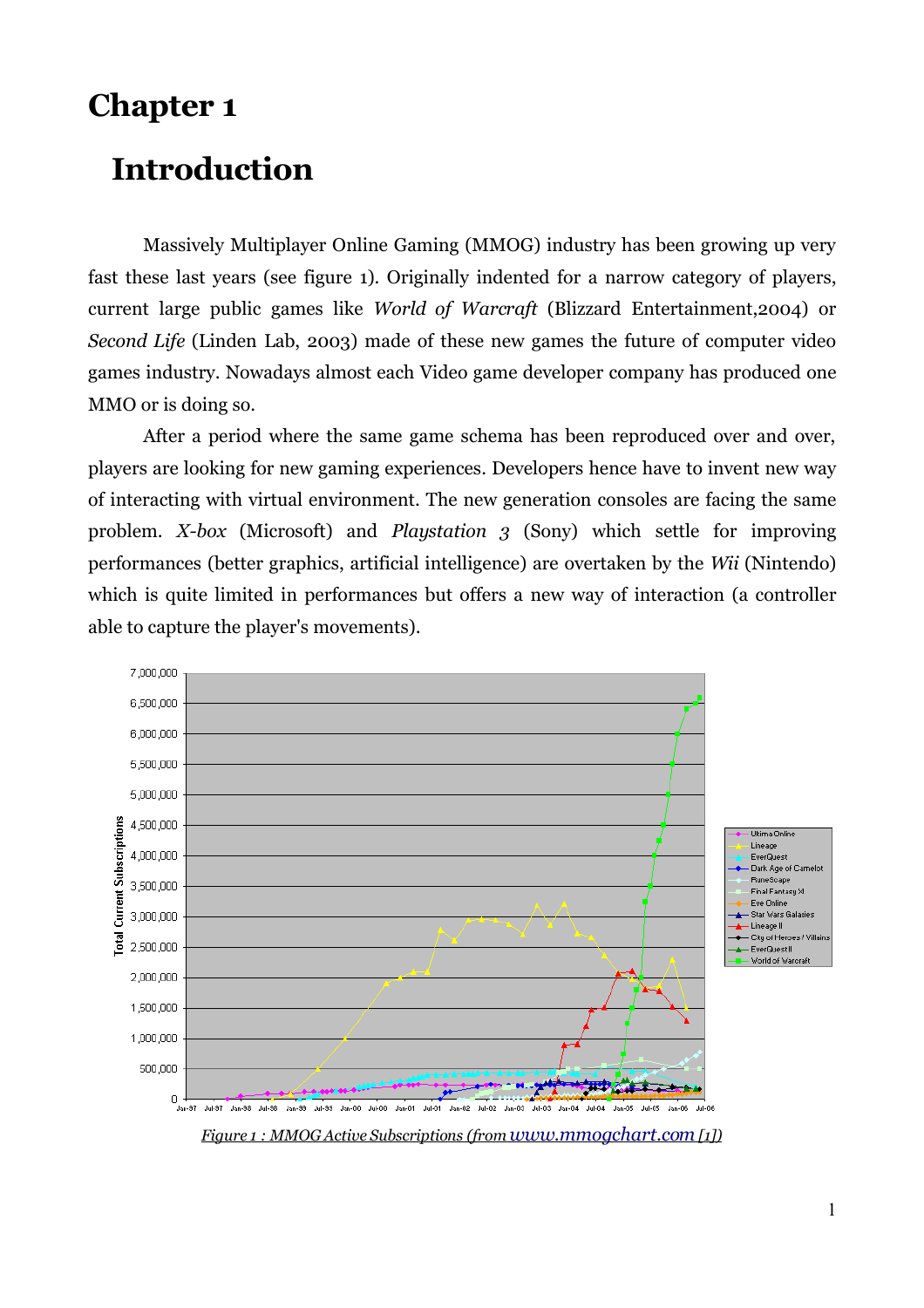In both *World of Warcraft* and *Lineage 1 & 2* (NCSoft, 1998 & 2003), the two major actors of the market today, the gameplay is based on the player's evolution. The player's avatar (in-game character) has to defeat monsters to gain experience, thus allowing him to use new abilities and equipment.

Originally coming from role-playing game, these roots where slowly lost at the expense of production based on character evolution. While some players seek more power, others are more willing to build something. *Star Wars Galaxies* (Sony Online Entertainement, 2003) was a success thanks to the possibility of creating (and decorating) houses, towns, and even taking part of the galactic war. In one word : "having some influence on the universe".

This paper try to introduce the concept of bringing food chains in these virtual worlds.

### **1.1 Thesis outline**

Chapter 2 discusses the roots of MMOGS, their evolution, and discusses players motivations as well as what kind of both gameplay innovations and limitation should we can expect from adding food chains. We also get into the famous question"How to model life ?" and a general discussion about food chains.

Based on former studies,we develop our model and prototype game incorporating food chains in Chapter 3. This chapter includes the basic rules, the behavior state evolution on the non-linear phenotype/genotype mechanism, as well as the architecture of the prototype of our model and some simulation results.

Synonymous of speed-up performances, massively architectures, parallelization was kept in mind since the very beginning of prototype's development. Therefore, Chapter 4 focuses on parallelization discussions for such an implementation. Conclusions and future work are given in Chapter 5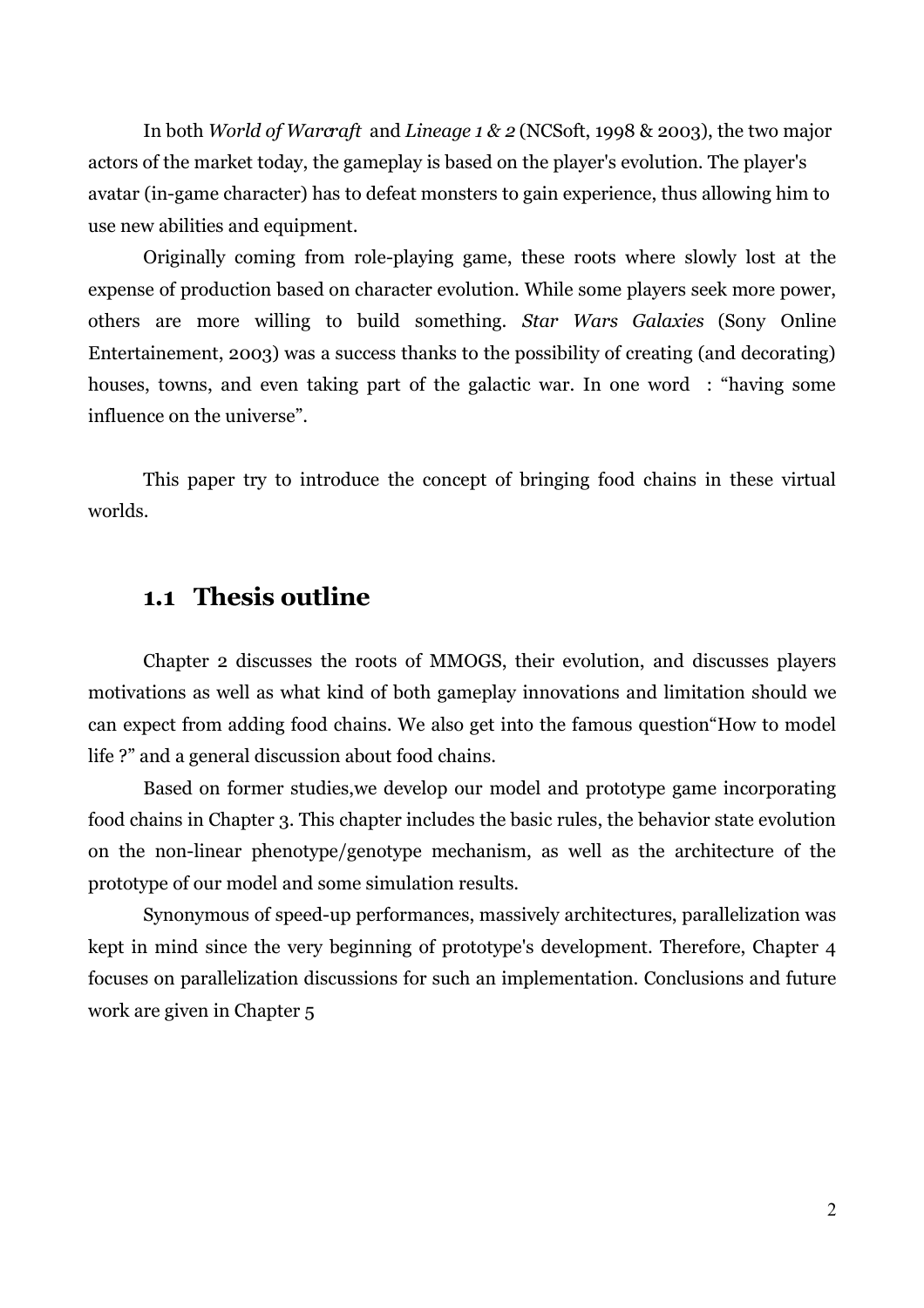### **1.2 Hardware and software environment**

When "performances", "supercomputer" or "cluster" are part of the project's vocabulary, Unix based operating system is hanging around. Due also to my interest for open source philosophy I decided install Linux on my working station (Distribution : Ubuntu Edgy 6.10 [2]). As it contains an Intel Core Duo T2300, the shared memory test could be done with OpenMP [3]. For some trials relative to cluster computer, I had access to "Clustis2" from NTNU (composed of 22 Dell PowerEdge 750 nodes).

Due to the special structure of genetic algorithms, object oriented languages widely used. Even if my previous experience in GA was based on Java, I decided here to focus on C++ for the following reasons :

- − Seek for performances
- − Precise memory management
- − Parallelization in mind (OpenMP, MPI, ...)
- − Video games area project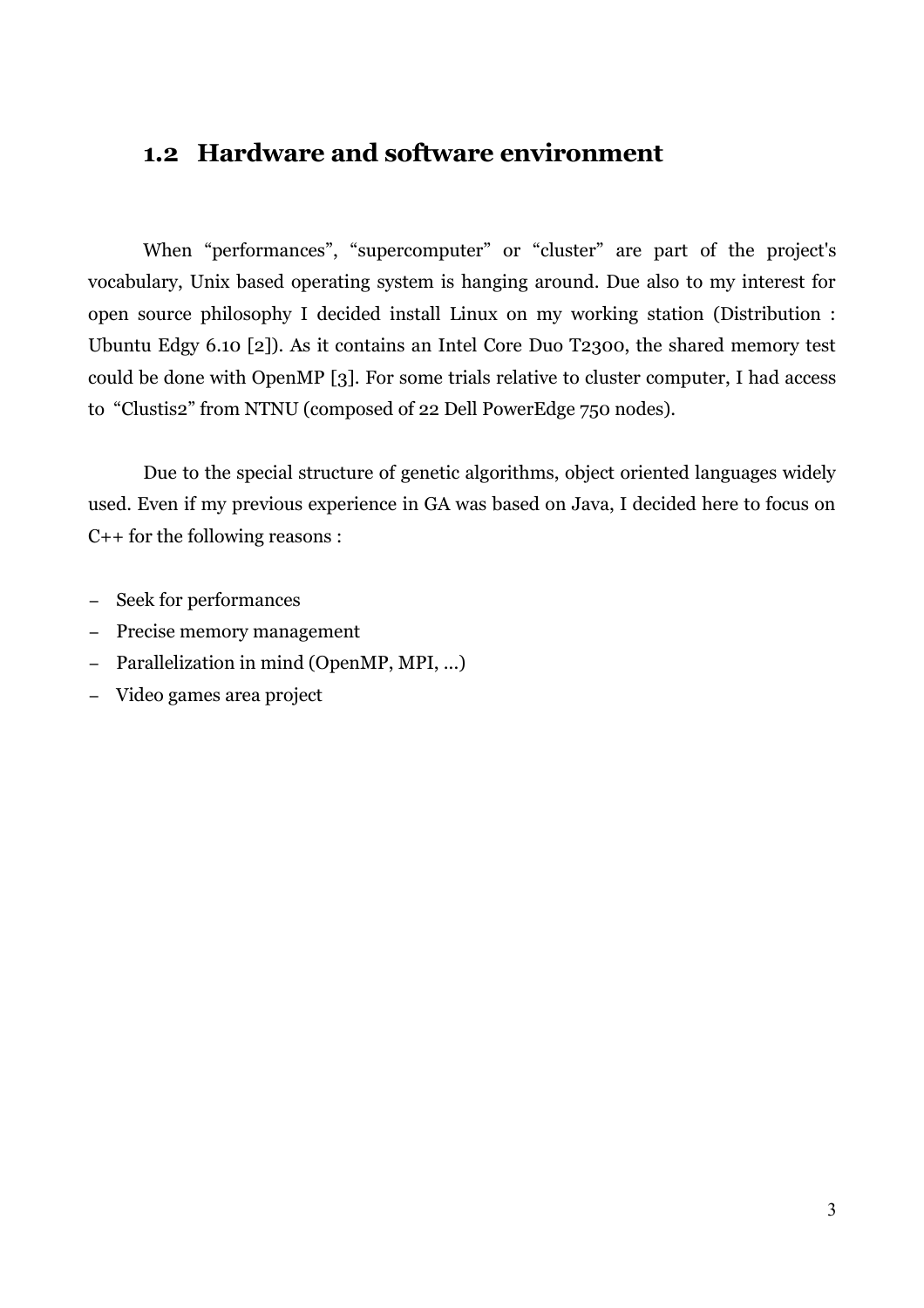# **Chapter 2 Background's picture**

### **2.1 Massively Multiplayer Online Role Playing Games**

#### **2.1.1 Roots of MMORPG's**

Originally role playing game are located around a table, using only pen, paper, and imagination (dice could also introduce a random feature). In 1978, with the Internet revolution, Multi users Dungeons offered the opportunity to play with players from anywhere in earth, hidden from them behind the screen .Typically running on a bulletin board system pr Internet server, the game is usually text driven, where players read descriptions of rooms, objects, events, other characters, and computer-controlled creatures or non-player characters (NPCs) in a virtual world. Players usually interact with each other and the environment by typing commands. The evolution of computer games fastly improved the immersion in the virtual universe due to mainly a nice and precise graphic Avatar, the size of the servers (the *Massively* of *M*MORPG), the content (number of quests, ...), the interaction with the environment (introduction of players crafted items, players town, event realization...).

#### **2.1.2 Evolution of the genre**

The first 3D interfaced MMORPG success was *Neverwinter Nights* (Bioware 2002). Based on the multi users dungeons schema, one player (the Game Master) create a dungeon with quests for few players. Each team is isolated in a universe completely independent from another. The rules were based on the most famous Pen and Paper game : *Dungeon and Dragons* (Wizard of the coast, 80's). *Ultima Online* (Origin Systems, 1997) introduced the persistent universe notion, the craft and the housing. Despite his old graphics, this game is considered by many as the first MMORPG as we know them nowadays. Since the introduction of these gameplay innovations few evolution has been made, each production settles for improving its mechanisms.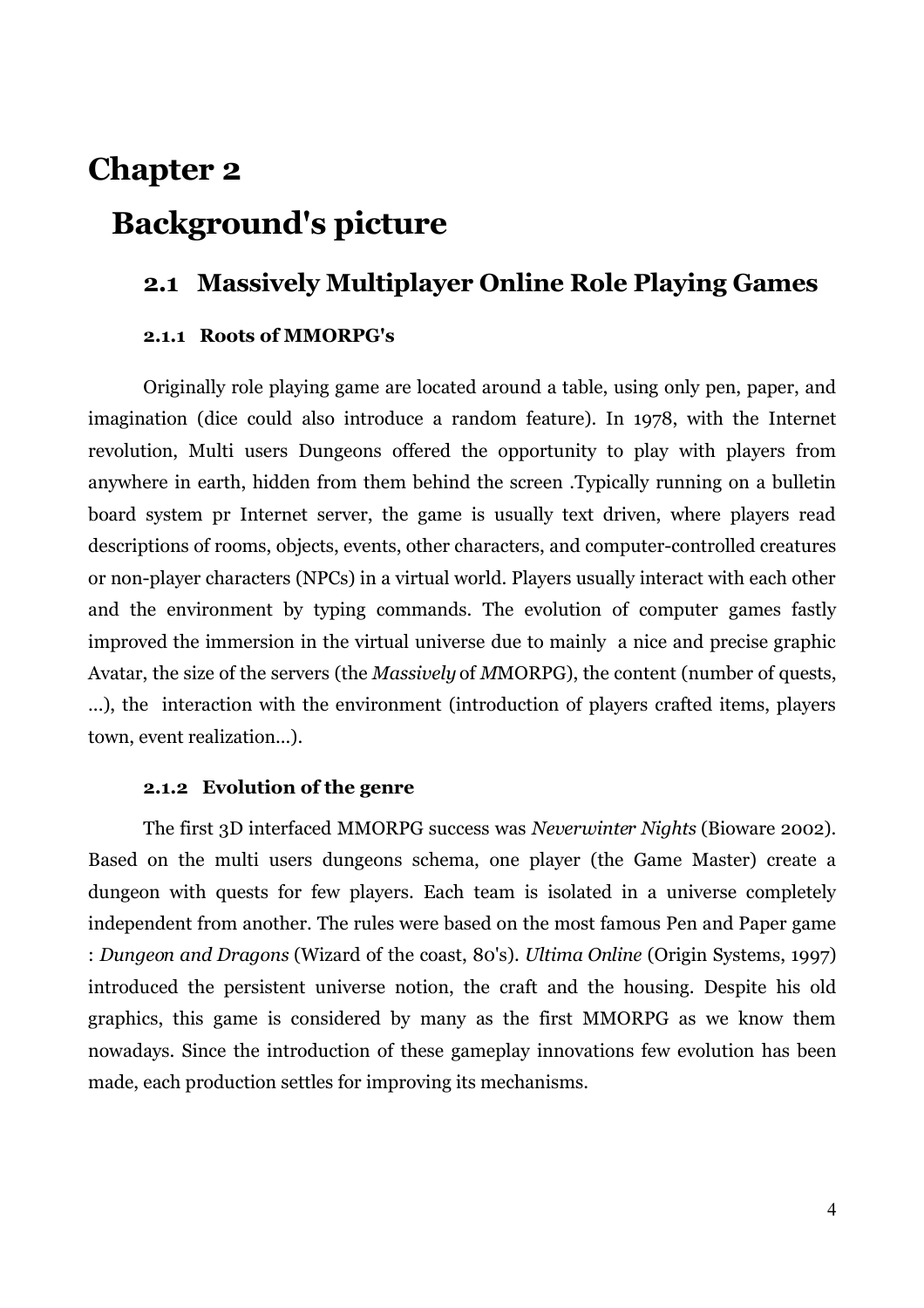When we look closely at *World Of Warcraft* which is considered as the best MMORPG mainly due to his success (see figure 2), we find severals gameplay qualities, but coming from previous generations. The success is more attributed to its graphic style, ease of use, very good balanced among the classes, or even the market policy of blizzard than to innovations. The inherent purpose of this work try also to explore gameplay's innovations, with the hope of guiding further research in this area.



Figure 2 : MMOG Subscript*i*ons from [www.mmogchart.com](http://www.mmogchart.com/) [1]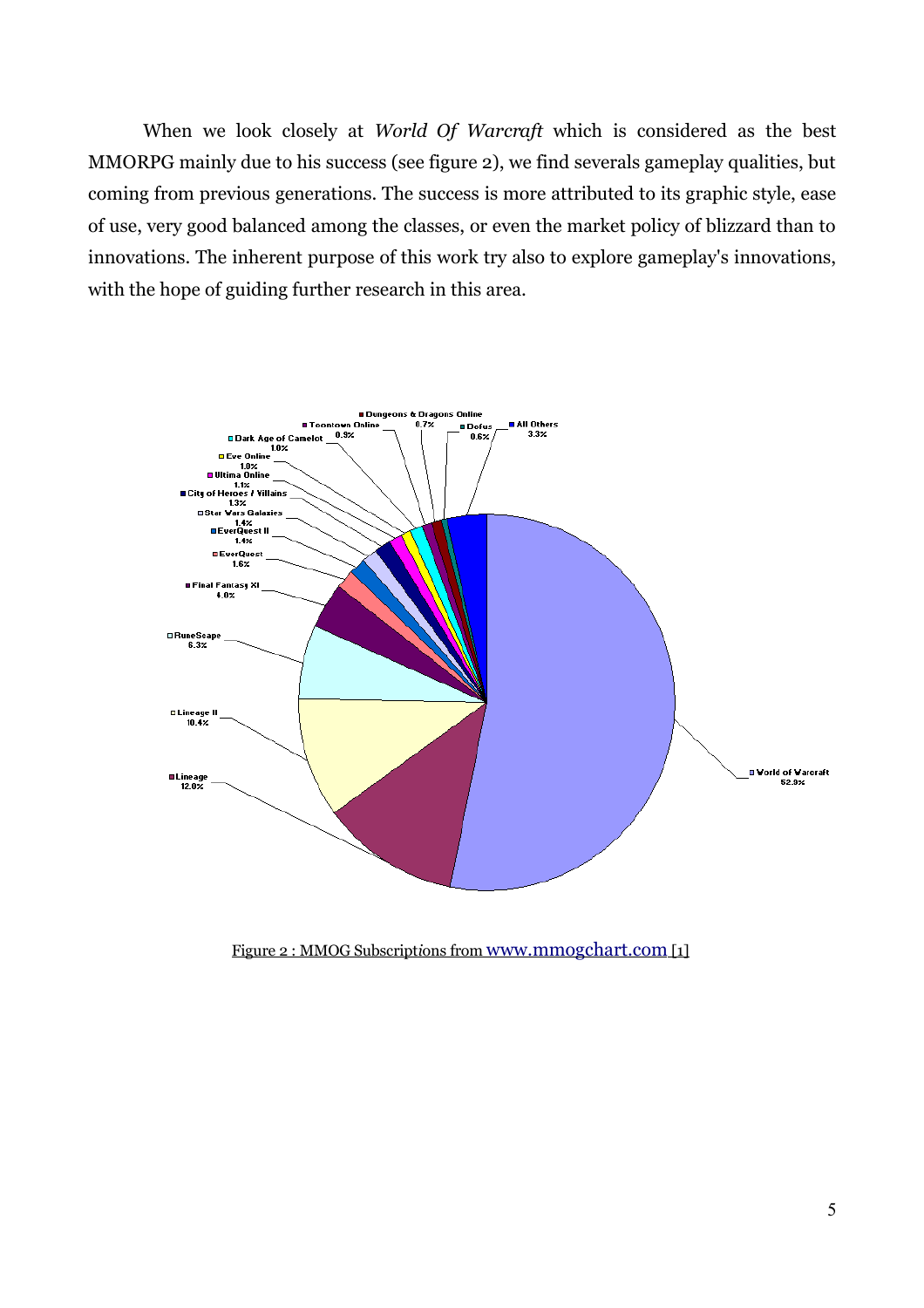#### **2.1.3 Players motivations**

After all, if we don't understand why players are in these on-line worlds to begin with, then we can never truly appreciate the more complex phenomena that emerge from these environments.

Richard Bartle's vast experience with game economies is now available in his textbook [4]. His theoretical model divide players motivations in 4 categories :

- **Achievers** : These players regard points-gathering and rising in levels as their main goal. They are more orientated through "Player versus Environment" part of the game
- **Explorers** : Players try to find out as much as they can about the virtual world. They delight in having the game expose its internal machinations to them.
- − **Socialisers** : Players use the game's communicative facilities, and apply the roleplaying. Socialisers are interested in people, and what they have to say. The game is merely a backdrop, a common ground where things happen to players. It's the categorie of players the most attracted by Role-playing
- − **Killers** : Killers get their kicks from imposing themselves on others. They seek for powerful reputation, respect from other players. They are more orientated into "Player versus Player" game

According to Nick Yee who realized a deep factor analysis and questionnaire-based research [5] among on-line players, the graphics of a game make it attractive, but the gameplay underlying is the part of the game that keeps players in one universe.

"M*any of us enjoy the "wow" factor afforded by the visual impact of the newest and most graphically advanced game – this facet clearly sells games. Visual realism is only a part of what makes a game world and the characters in it believable, if any aspect of the game shatters our immersive gameplay experience and we are less able to suspend disbelief within the game world. In other words we may have a beautifully created wall using the latest vertex and pixel shader programs to enhance the illusion of the game world existence, but the illusion is shattered when our supposedly* intelligent character continually bangs his head off the wall in an attempt to get round it! This is only a simple example that we can all relate to, especially if we play games of the RPG (role play game) *genre, but there are many other examples of AI behaviours in games that have a negative impact in our immersive gameplay experience"*

Nick Yee [5]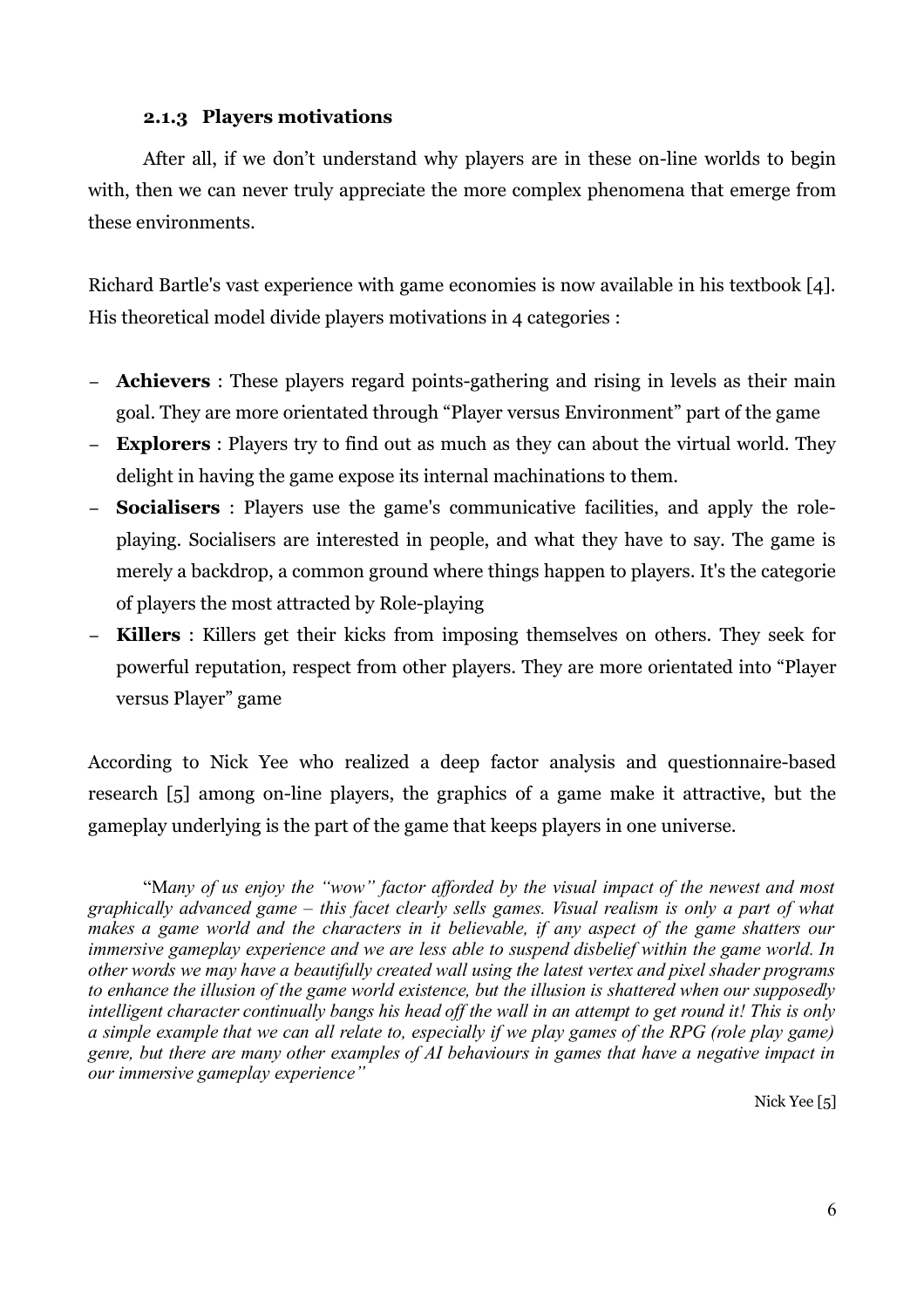#### **2.1.4 Gameplay influences of an Artificial Food Chain**

*"The point is innovation of AI can lead new game design formats and gameplay scenarios."* Darryl Charles [6]

Innovative AI approaches may bring, more believable AI, flexible character behavior, or enhanced graphics, but in general the prospective game player will not care about these improvements except they are an integral part of what makes the game enjoyable to play [7]

Most part of actual productions focused on Achievers and Killers players. The AI is reduced to the least possible, all the informations about the environment is available on the Internet reducing greatly the part of exploration. It is mainly due to the fact that Achievers and Killers are easier to keep on one game. Adding new contempt for these players means introducing new top level, adding new weapons or special abilities.

The socialisers and explorers are therefore strongly criticizing actual games, waiting for a game where the "pex" or the "grind" (fact of repetitively kill monster using always the same pattern) does not take place. According to specialized forums [\(www.mmorpg.com,](http://www.mmorpg.com/) [www.mondespersistants.fr,](http://www.mondespersistants.fr/) [www.jol.fr\)](http://www.jol.fr/) there is a huge part of the community waiting for the new generation of online games where interactions with the environment reach a higher level.

I think food chains can be a solution. The consequence of an improved game AI design and implementation for the player is that the game provides a more rewarding and interesting challenge than it would have done otherwise. As animals evolve genetically, each fight differs from the previous one, therefore the player has to adapt himself to the special characteristics of his opponent. Furthermore, in order to keep a balance environment, players had to coordinate their actions, even if they are part of opposite factions.

It also raise some issues. First of all, if Artificial Intelligence is so poor in this kind of games, it is due to the tough job of creating an already simple world fully functional. Indeed, when coming out, most part the games are quite not finished and need a lot of improvements, bug fixing. Furthermore, a "game master" team has to work on the stability of the ecosystem.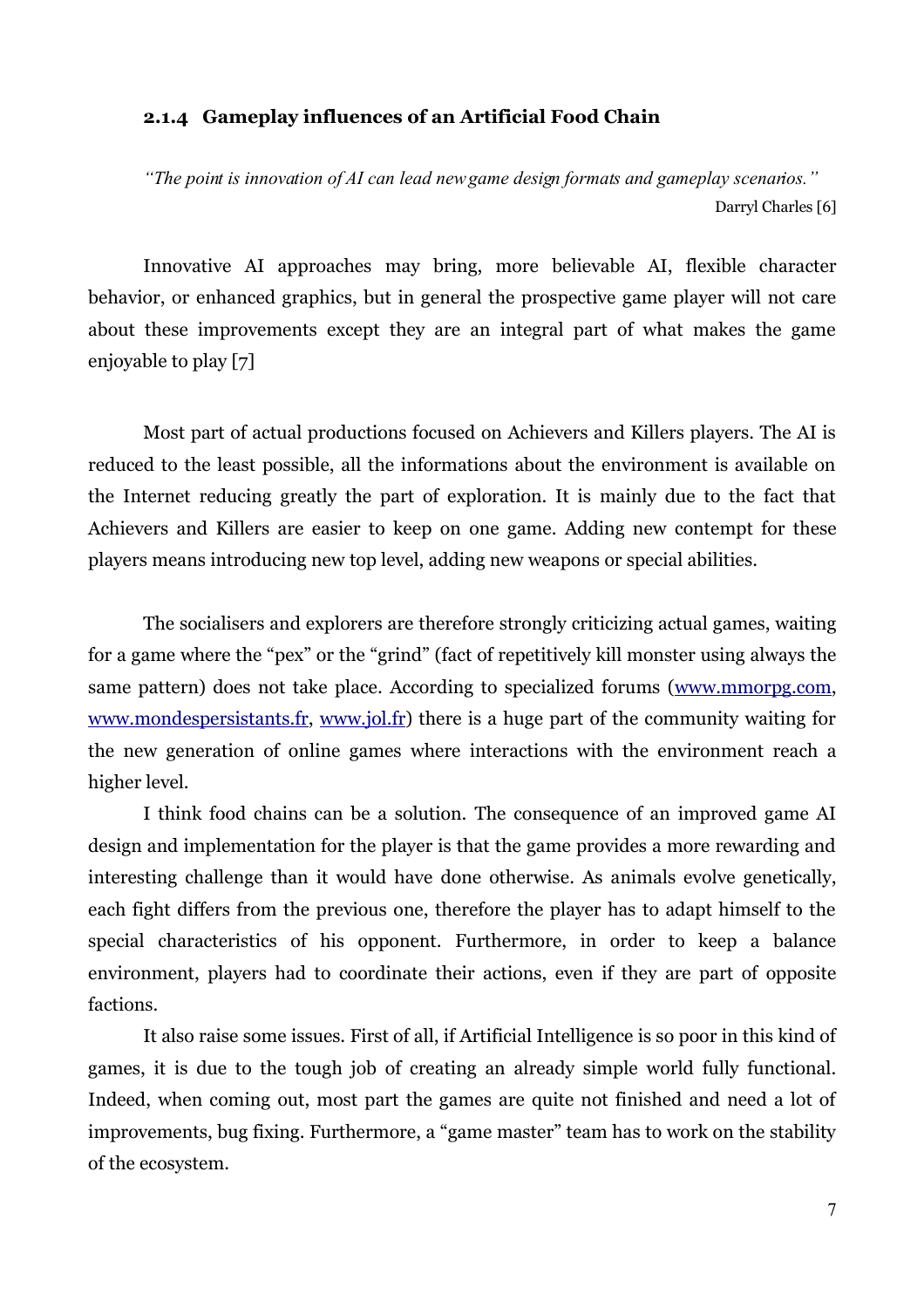### **2.2 Artificial Life**

The main motivation of Artificial Life is to model and understand the formal rules of life. ALife is life created by man, not by nature. Thanks to our technological improvements, we are now able to create "living" artifacts. It means these special life form will gather all the main characteristics for something to be "living" at our eyes scale which is of course not exempt of issues [8].

*"The field of Artificial Life is devoted to studying the scientific, technological, artistic, philosophical, and social implications of such an artifact. Alife complements the analytic approach of traditional biology with a synthetic approach: rather than studying biological phenomena by taking living organisms apart to see how they work, we attempt to put together systems that behave like living organisms."*

C.G Langton

#### **2.2.1 Linear and Non-linear Systems : the phenotypes / genotype issue**

As mentioned by Christopher G. Langton [9], the distinction between linear and nonlinear systems is fundamental. More than that, it explains why the principles underlying the dynamics of life should be so hard to discover. In brief, a linear systems is one where the behavior of the whole is just the sum of the behavior of its parts. They obey to the principle of superposition. If we analyze these parts independently we can get a full understanding of the whole system. On the opposite side, nature is generally non-linear. It means, form of life do not obey to the principle of superposition. Even if we divide this type of system into simpler components, a full study of them will never give us a better understanding of the whole. The point is the primary behavior of a component take in account the interaction between the parts, not only the properties of the part itself. If we break up this system, the interaction (a major factor) disappear, letting us with an incomplete element to analyze. Nature is of course non-linear. This was the main motivation for the elaboration of Cellular Automate (one of the most basic but still very complex Artificial Life form).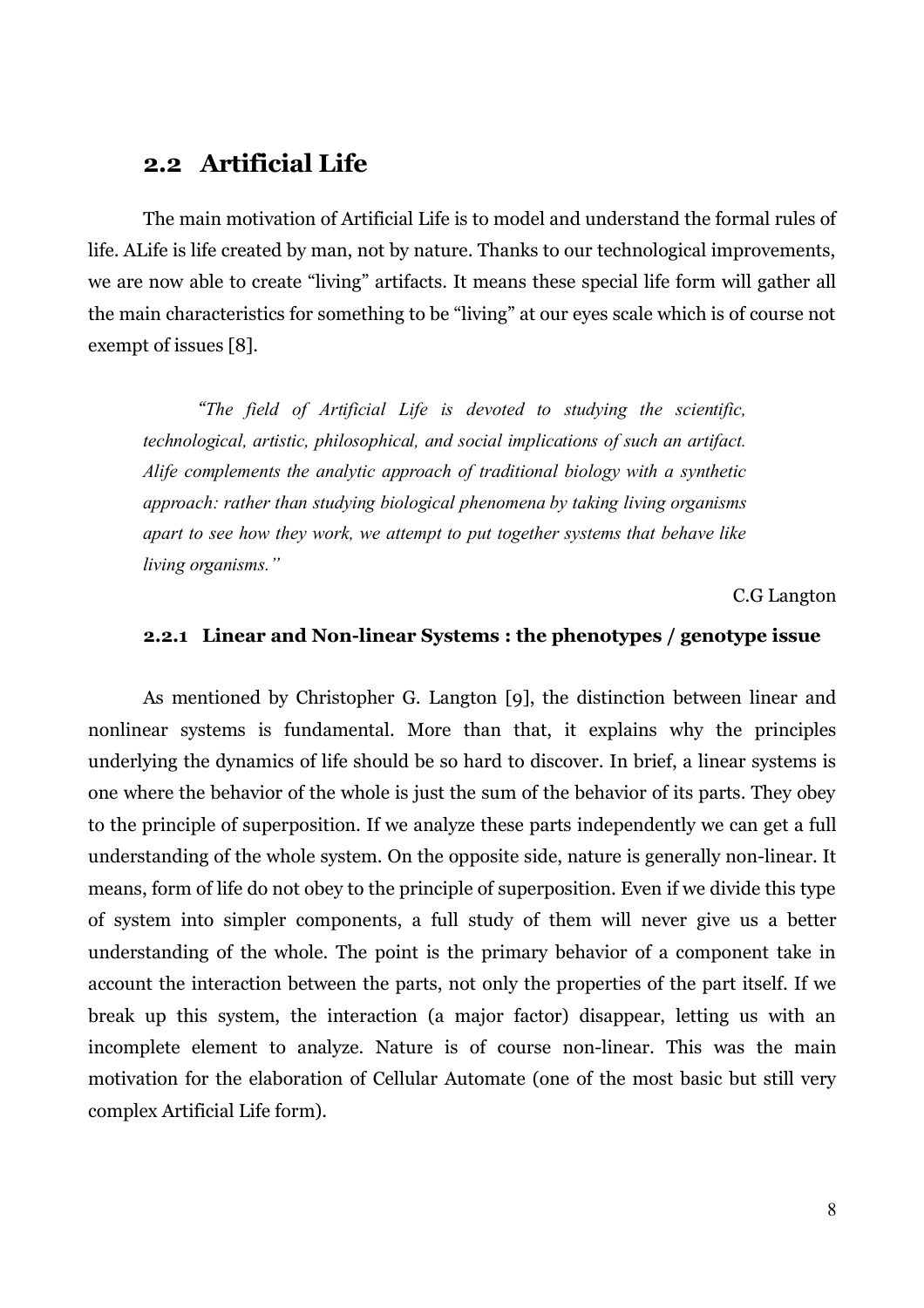"It consists of a regular grid of cells, each in one of a finite number of state. The grid can be in any finite number of dimensions. Time is also discrete, and the state of a cell at time t is a function of the states of a finite number of cells (called its neighborhood) at time  $t-1$ . These neighbors are a selection of cells relative to the specified cell, and do not change (though the cell itself may be in its *neighborhood, it is not usually considered a neighbor). Every cell has the same rule for updating,* based on the values in this neighbourhood. Each time the rules are applied to the whole grid a new *generation is created."*

*Definition of Cellular Automata from Wikipedia.org*

In the 1970's a two-state, two-dimensional cellular automaton named *Game of Life* became very widely known, particularly among the early computing community. Invented by John Conway, and popularized by Martin Gardner in a Scientific American article [10], its rules are as follows: If a black cell has 2 or 3 black neighbors, it stays black. If a white cell has 3 black neighbors, it becomes black. In all other cases, the cell stays or becomes white.

Despite the very simple laws applied to each cell, the complexity of different pattern has been studies since years.

It is obvious to state that Game of Life is a perfect example of a non-linear system where one cell's state at a 't' time, is based on the neighbors' cell at 't-1' .

An other illustration of the non-linearity of Life is the phenotype/genotype distinction. The genotype is the complete set of genetic instructions encoded in the sequence of nucleotide that makes an organism's DNA. The phenotype is the expression of the genotype. It represent the physical organism itself. The process by which the phenotype develops through time under the direction of the genotype is called *morphogenesis*. The interaction between both is fully non-linear[11]. The main example is the different influence a mutation can occur in the phenotype (topic studied later in this paper).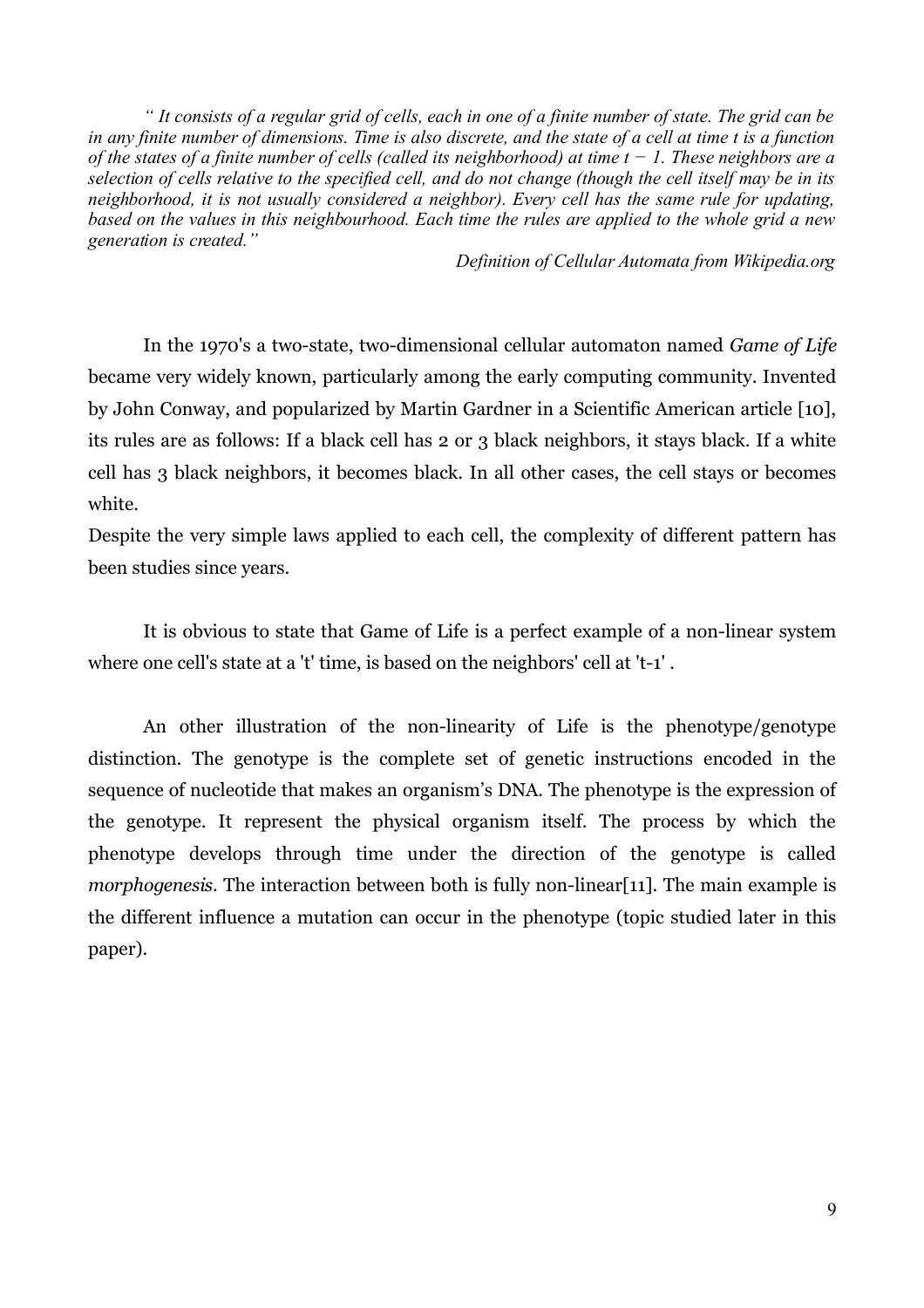We can talk about the phenotype trait associated with a particular gene. We can talk about phenotype for a particular cell, but also for an entire multi-cellular organism. Phenotype is complex and multi-level. If we want to simulate life, we need to reproduce this hierarchical structure. In general, prototypic traits at the level of the whole organism will be the result of many nonlinear interactions between genes, and there will be no single gene to which one can assign responsibility for the vast majority of prototypic traits.

#### **2.2.2 Unpredictability of phenotype from genotype**

Nonlinear interactions between the genes provide gives us an extremely rich variety of possible phenotypes. The other side of the coin, however, is that in general, we cannot predict the phenotype that will emerge from specific genotype, due to the general unpredictability of nonlinear systems. Therefore, a trade-off exists between behaviorally rich but essentially unpredictable nonlinear systems on the one hand, and behaviorally restricted but predictable (and therefore "programmable") linear systems on the other.

Furthermore, in the real life it is not possible to determine what specific alterations must occur in the genotype to effect a desired change in the phenotype level. The problem is that any specific phenotype trait is, in general, a result of a certain number of nonlinear interactions between the genes. An example from biology would be: What changes would have to be made to the human genome in order to produce six fingers on each hand rather than five ?

Based on this, we have a better understanding of how the prototype need to be realized. In order to be closer to real life, there is some rules the prototype has to follow (genotype/phenotype, non-linear system, multi-level phenotype). But on the other side, the final purpose of the prototype (video game integration) give us some heavy constraint we need to face of (as we cannot predict the phenotype from a given-genotype).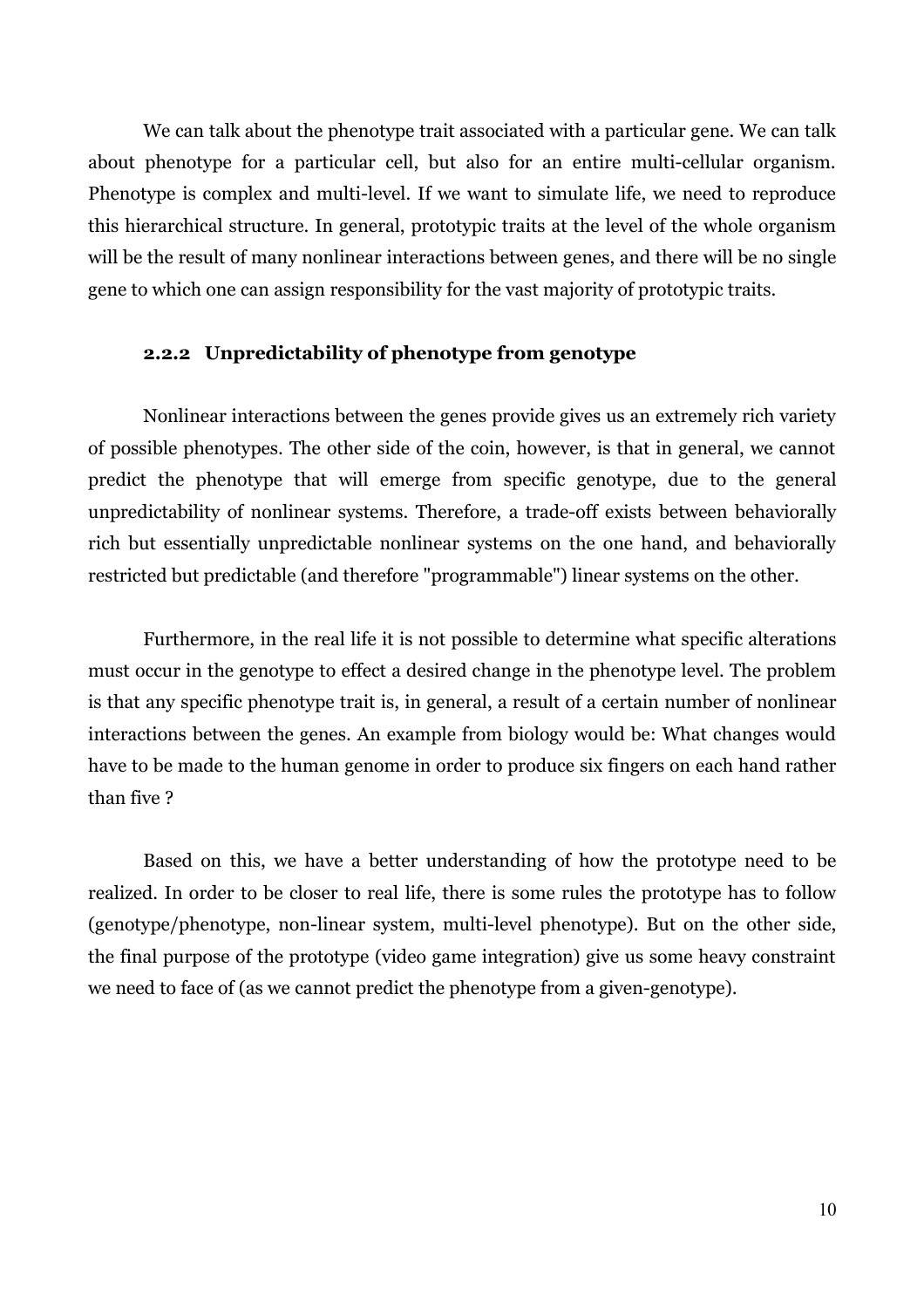#### **2.2.3 Artificial Intelligence**

Artificial life and artificial intelligence are strongly linked together. But for some reasons, the field of intelligence is older. Recently both field where mixed with subsymbolic programing : Genetic Algorithms, Neural Networks, Ant Algorithms... But still both field keep their own purpose.

Artificial Intelligence is concerned with generating intelligent behavior. It focuses on the problem of creating behavior generators. However, although it initially looked to natural intelligence to identify its underlying mechanisms, these mechanisms were not known (nor are they today). Therefore, the technology of serial computer programming was influencing (and influenced by) the algorithms. As a consequence, from the very beginning artificial intelligence created behavior that bore no demonstrable relationship to the method by which intelligence is generated in natural systems.

In fact, AI has focused primarily on the production of intelligent solutions rather than on the production of intelligent behavior.

By contrast, most of the mechanisms of natural living systems are known. There are still many holes in our knowledge, but the general picture is in place [9]. Therefore, Artificial Life can start by recapturing natural life. Furthermore, Artificial Life is not primarily concerned with building systems that reach some sort of solution.

Some AI technics called sub-symbolic are on the edge of these fields. Inspired by natural fact, mechanisms, selections, they are built with the ongoing purpose of finding a solution to a specific problem. But they still remain based on natural life and their algorithms are widely used in artificial life.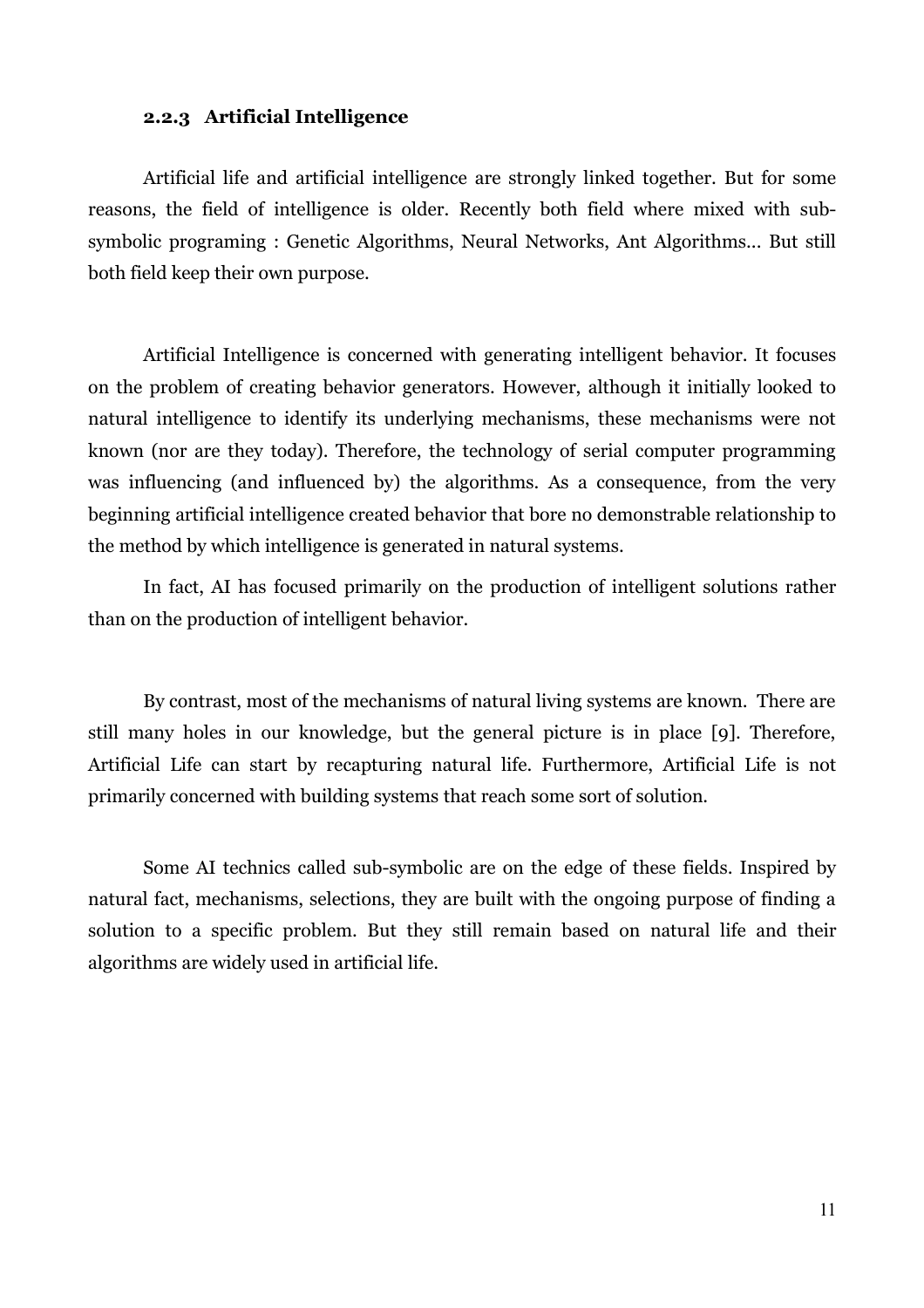#### **2.2.4 Genetic Algorithms**

GAs were introduced as a computational analogy of adaptive systems. They are modeled on the principles of the evolution via natural selection, employing a population of individuals which evolve genetically due to operators such as mutation and recombination. A fitness function is used to evaluate individuals, and reproductive success varies with fitness.

The Algorithms [12]

- 1. Randomly generate an initial population M(0)
- 2. Compute and save the fitness u(m) for each individual m in the current population  $M(t)$
- 3. Define selection probabilities  $p(m)$  for each individual m in  $M(t)$  so that  $p(m)$  is proportional to u(m)
- 4. Generate M(t+1) by probabilistically selecting individuals from M(t) to produce offspring via genetic operators
- 5. Repeat step 2 until satisfying solution is obtained.

The paradigm of GAs described above is usually the one applied to solving most of the problems presented to GAs. Though it might not find the best solution. more often than not, it would come up with a partially optimal solution.

As the reader may have noticed, we are talking here about "best suitable solution". This is not the purpose of the genetic algorithm study here. An artificial ecosystem does not seek for a "solution". What is relevant in GA's is the life modelisation part. Understanding the mechanism can be helpful for the prototype.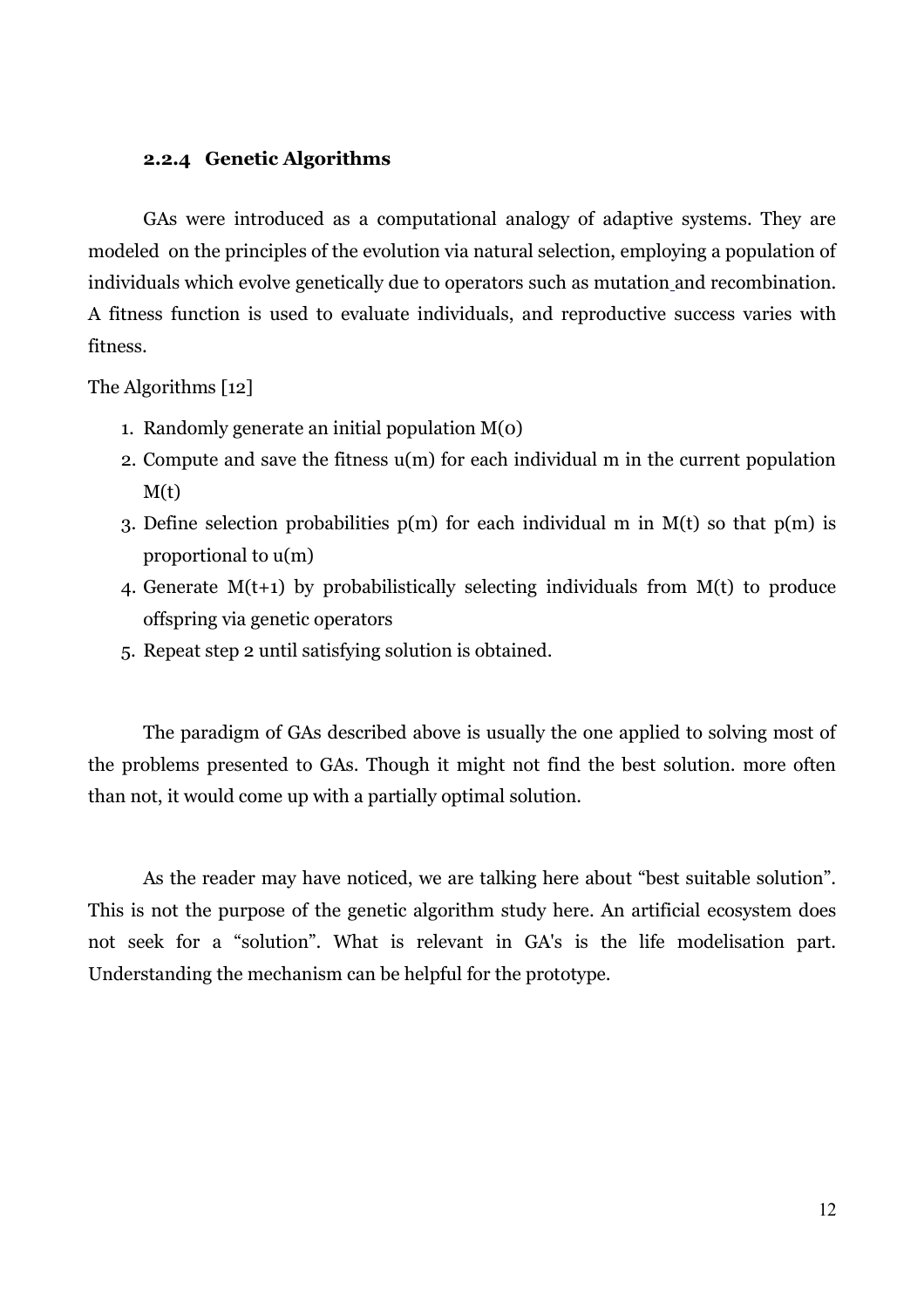Three key part for this algorithm need to be focused here.

- − The first one is the function responsible of the creation of a phenotype based on a genotype. As we saw above, the non-linearity of life impose us to keep a non-linear function. This is the first main difference with GA where linearity is not such a big matter.
- Secondly, the crossover and mutation mechanisms has the same restrictions. The mutation has to be randomly executed, and with equal probability of modifications. The phenotype needs to be fully linked with the genotype. During a crossover, a trait should be given to the child.
- − Finally the selection is working following a completely different way. In GA, each individual of the population is evaluated through a fitness function. Based on this fitness value (and most part of the time, the average value of the population) each individual receive a probability to be elected for the next turn. In Artificial Life the selection is fully natural, and the programmer cannot act through a direct way on it.

Apart from these three modifications, the basics of GA are kept for virtual environment creation as such a model of life has already proved his efficiency[12][13].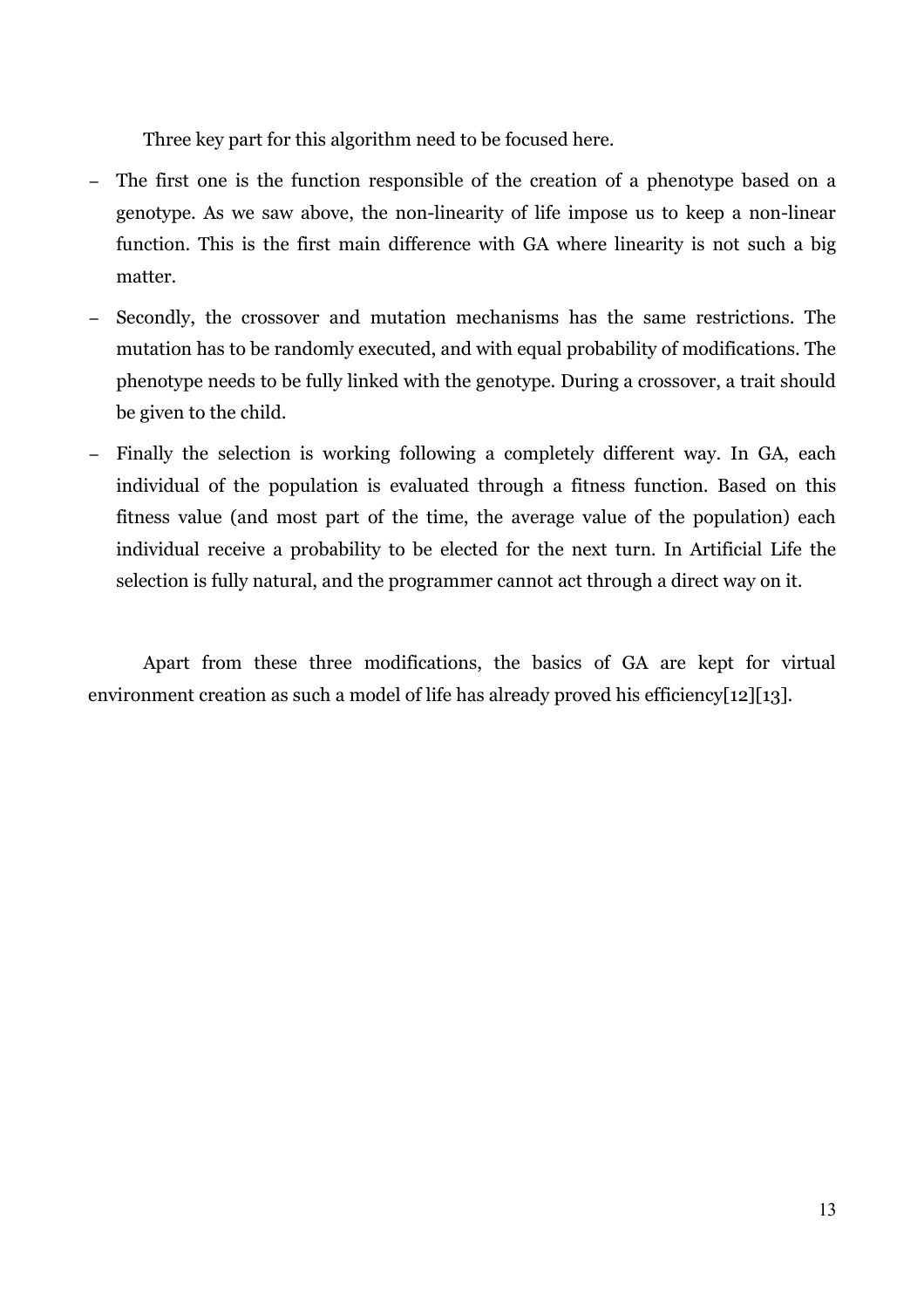### **2.3 Food Chains**

A food chain shows how each living thing gets its food. Some animals eat plants and some animals eat other animals. For example, a simple food chain links the trees & shrubs, the giraffes (that eat trees & shrubs), and the lions (that eat the giraffes). Each link in this chain is food for the next link. A food chain always starts with plant life and ends with an animal.

- 1. Plants are called producers because they are able to use light energy from the Sun to produce food (sugar) from carbon dioxide and water.
- 2. Animals cannot make their own food so they must eat plants and/or other animals. They are called consumers. There are three groups of consumers.
	- a. Animals that eat only plants are called herbivores (or primary consumers).
	- b. Animals that eat other animals are called carnivores.
		- carnivores that eat herbivores are called secondary consumers
		- carnivores that eat other carnivores are called tertiary consumers e.g., killer whales in an ocean food web ... phytoplankton  $\rightarrow$  small fishes  $\rightarrow$  seals  $\rightarrow$  killer whales
- 3. Animals and people who eat both animals and plants are called omnivores.
- 4. Then there are decomposers (bacteria and fungi) which feed on decaying matter.

These decomposers speed up the decaying process that releases mineral salts back into the food chain for absorption by plants as nutrients.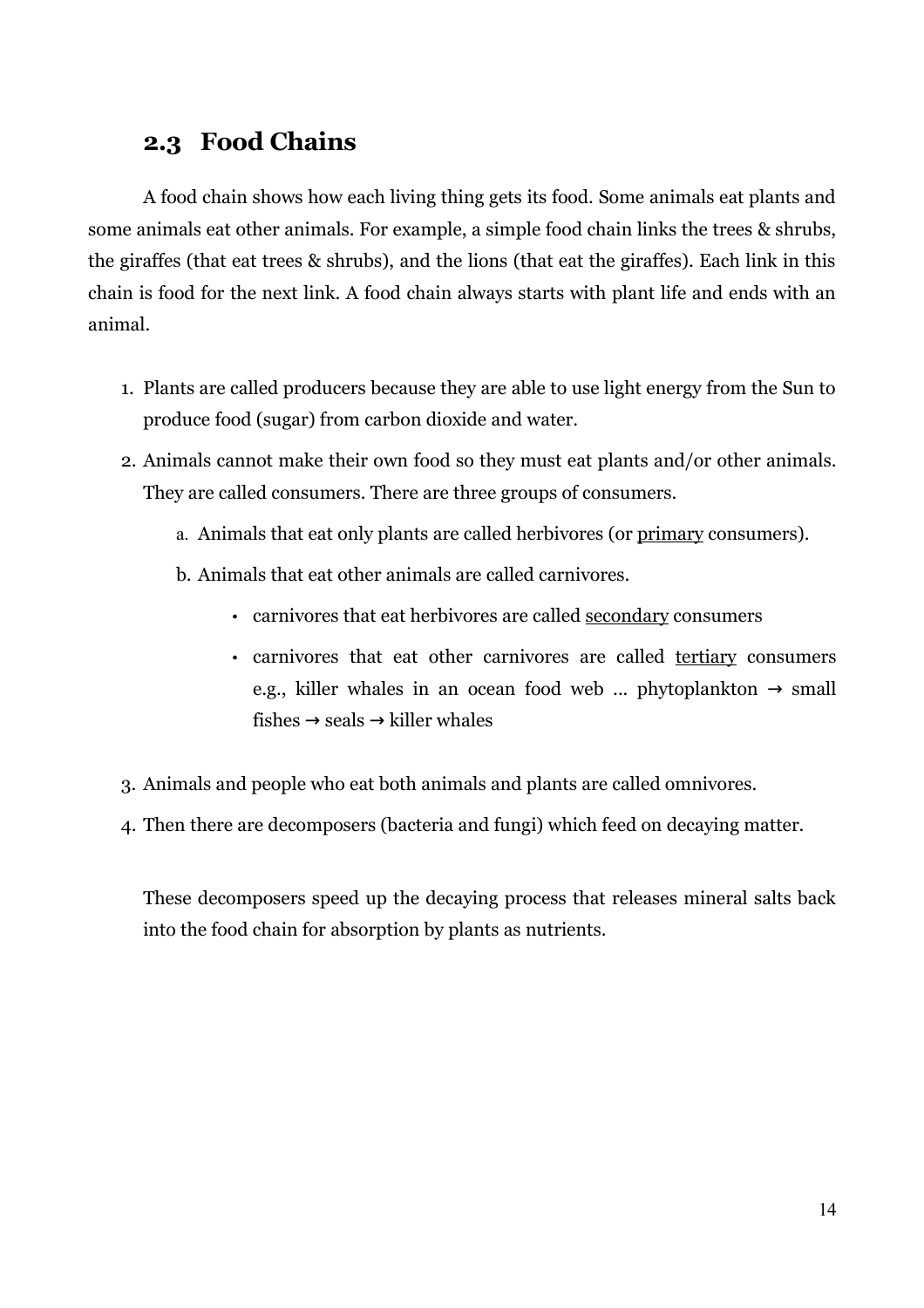

Figure 3 : Food Chain

This interdependence of the populations within a food chain helps to maintain the balance of plant and animal populations within a community. For example, when there are too many giraffes; there will be insufficient trees and shrubs for all of them to eat. Many giraffes will starve and die. Fewer giraffes means more time for the trees and shrubs to grow to maturity and multiply. Fewer giraffes also means less food is available for the lions to eat and some lions will starve to death. When there are fewer lions, the giraffe population will increase.

Above everything stands the human. He can act in two ways on a food web : directly and indirectly. First of all the human is one of the rarest species able to hunt and digest each life form. He can directly act as a population growth limiter or reducer (in the good as in the bad way). Indirectly the human can be a predator for species in the top of the food chain. For example, hawks have few, if any, natural predators, but they have enemies such as pollution, particularly from pesticides, and habitat destruction from developments. In short, humans are their main predators even if they don't hunt them directly.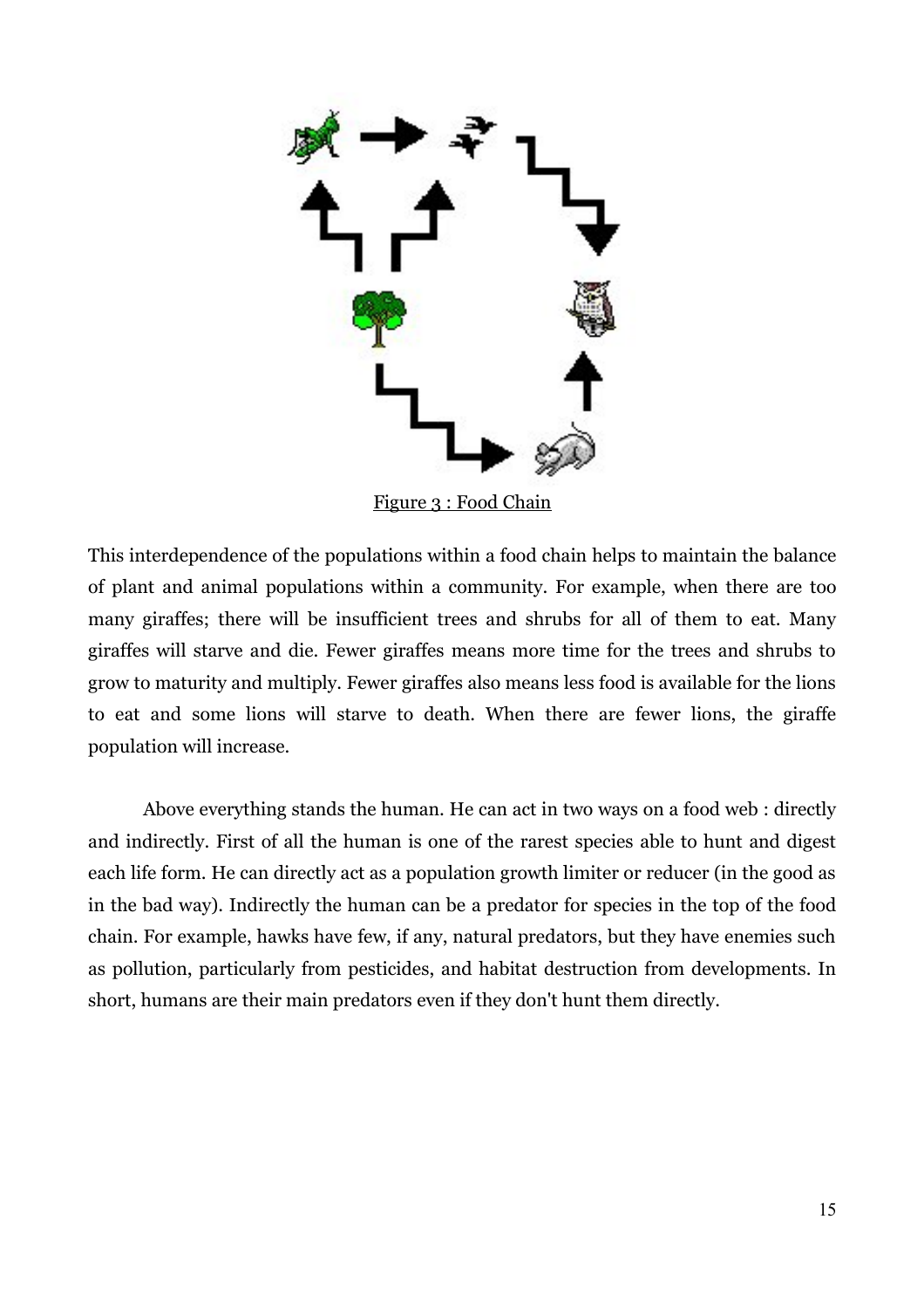In a food chain, energy is passed from one link to another. When a herbivore eats, only a fraction of the energy (that it gets from the plant food) becomes new body mass; the rest of the energy is lost as waste or used up by the herbivore to carry out its life processes (e.g., movement, digestion, reproduction). Therefore, when the herbivore is eaten by a carnivore, it passes only a small amount of total energy (that it has received) to the carnivore. Of the energy transferred from the herbivore to the carnivore, some energy will be "wasted" or "used up" by the carnivore. The carnivore then has to eat many herbivores to get enough energy to grow.

Odum analyzed the flow of energy through a river ecosystem in Silver Springs, Florida [14]. His findings are shown here. The figures are given in Kilocalories per square meter per year (kcal/m<sup>2</sup>/yr).



Figure 4 : Energy flow in food chain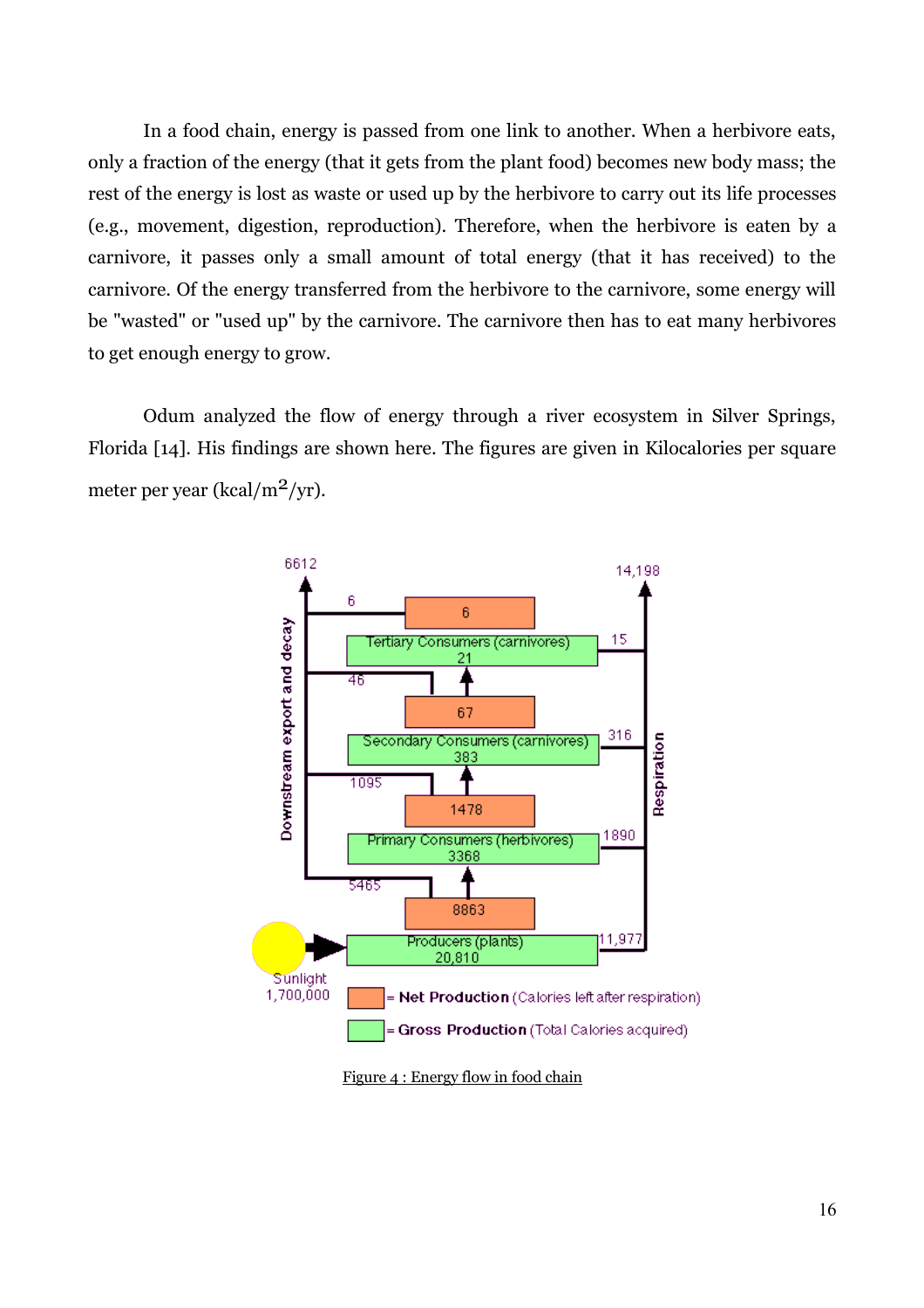At each trophic level,

- Net production is only a fraction of gross production because the organisms must expend energy to stay alive. Note that the difference between gross and net production is greater for animals than for the producers - reflecting their greater activity.
- Much of the energy stored in net production was lost to the system by
	- decay
	- being carried downstream
- Note the substantial losses in net production as energy passes from one trophic level to the next.
- The ratio of net production at one level to net production at the next higher level is called the conversion efficiency. Here it varied from
	- 17% from producers to primary consumers (1478/8833) to
	- 4.5% from primary to secondary consumers (67/1478).
- From similar studies in other ecosystems, we can take 10% as the average conversion efficiency from producers to primary consumers.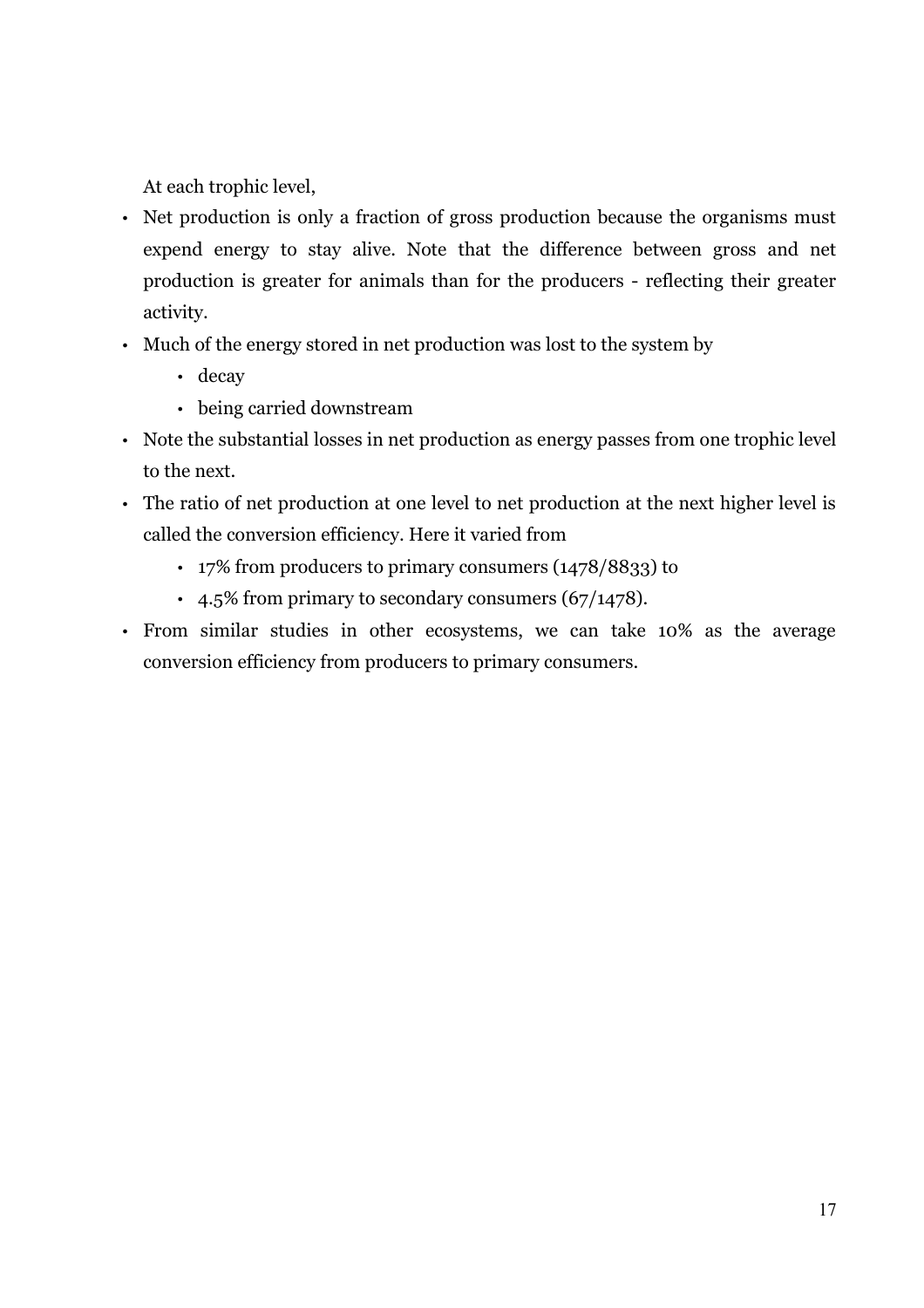In our model, the energy will be represented by a characteristic names "stomach". For each action realized (deplacement, hunting, reproduction) the individual will lose a bit of it. Each time he success hunting, the eating process will give him part of the amount of energy of the prey (symbolized by his Health Points). The population pyramid will have to be taken in account. The higher we are looking in the chain, the smaller the population will have to be.

The number of organisms in a population changes over time because of the following: births, deaths,immigration, and emigration. Of course, births and immigration increase the size of the population; whereas, deaths and emigration decrease the size. The increase in the number of organisms in a population is referred to as population growth. There are factors that can help populations grow and others than can slow down and even prevent populations from growing.

In our model, immigration and emigration will not be designed. The map will represent a small closed ecosystem. One lair will be assigned to each animal species (where reproduction will occur)

The human acting as a god on a food chain reveals the interest of implementing this in persistent universes. As a change in the size of one population in a food chain will affect other populations, the player will have a direct influence on the environment for each action doing in relationship with the ecosystem (hunting, collecting animal or vegetable resources and even pollution).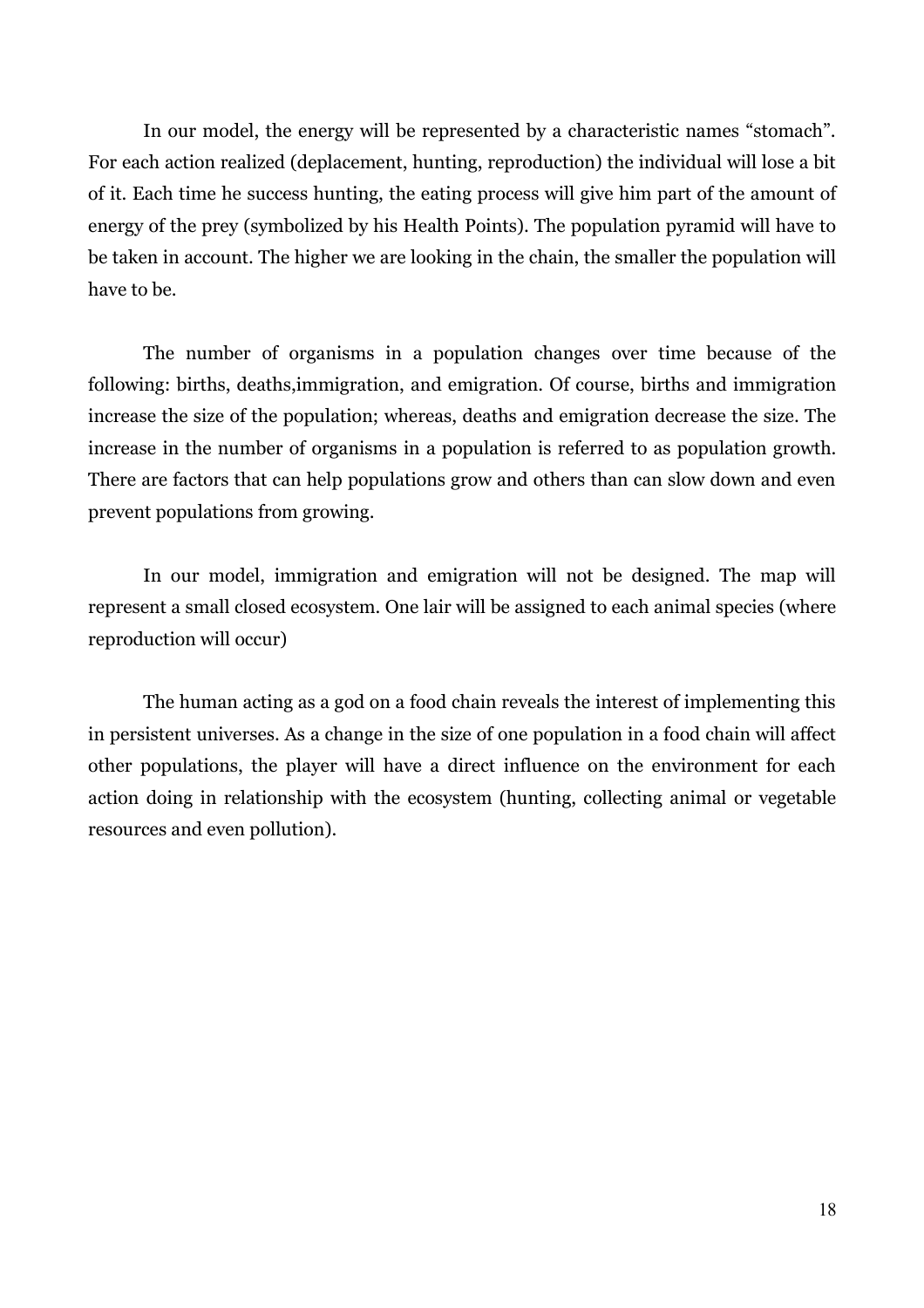# **Chapter 3**

## **Model**

To get a better understanding of the underlying mechanisms of a food chain applied to games, I started the development of a prototype. Some issues we need to address clearly states when trying to realize such a prototype. The objective was to realize a simple food chain (including one herbivore species and one carnivore). Life is very complex, and before trying to simulate life mechanisms, it is important to determinate, according with the craved purpose, which part of the system we would like to reproduce, which pattern we would like to obtain. Based on this, certain part of the life (either in macro or micro scale) will be selected while others will be represented thanks to just one variable.

### **3.1 Basic Rules**

This part shall present the basics rules of our ecosystem. We can divide the behavior of our subjects with two main objectives. First of all, animals need to eat and drink to survive. Then, when the minimal age for reproduction is reached (and the subject is not starving nor thirsty), it will start to look for a mate in a reproduction purpose. Keeping in mind the final purpose of such a prototype, we decided not to take so much care about the plant reproduction. We consider they spread as fast as they are eaten in order to focus better on animals population evolutions.

#### **3.1.1 Hunting process**

First of all the animal need to locate a target. If the later correspond with the type of food our subject is looking for, the hunting process start. The hunter will start to run toward his target. The moment the prey will noticed to be chased and starts to run away is based on the hunter's discretion and the prey's detection attributes. If the hunter reach the prey, he will try to hit it. If he succeed, the hunt is over : the hunter eat the prey, and start looking for another one. If his stomach is full enough to afford a copulation energy cost, he will reach home, looking for a mate.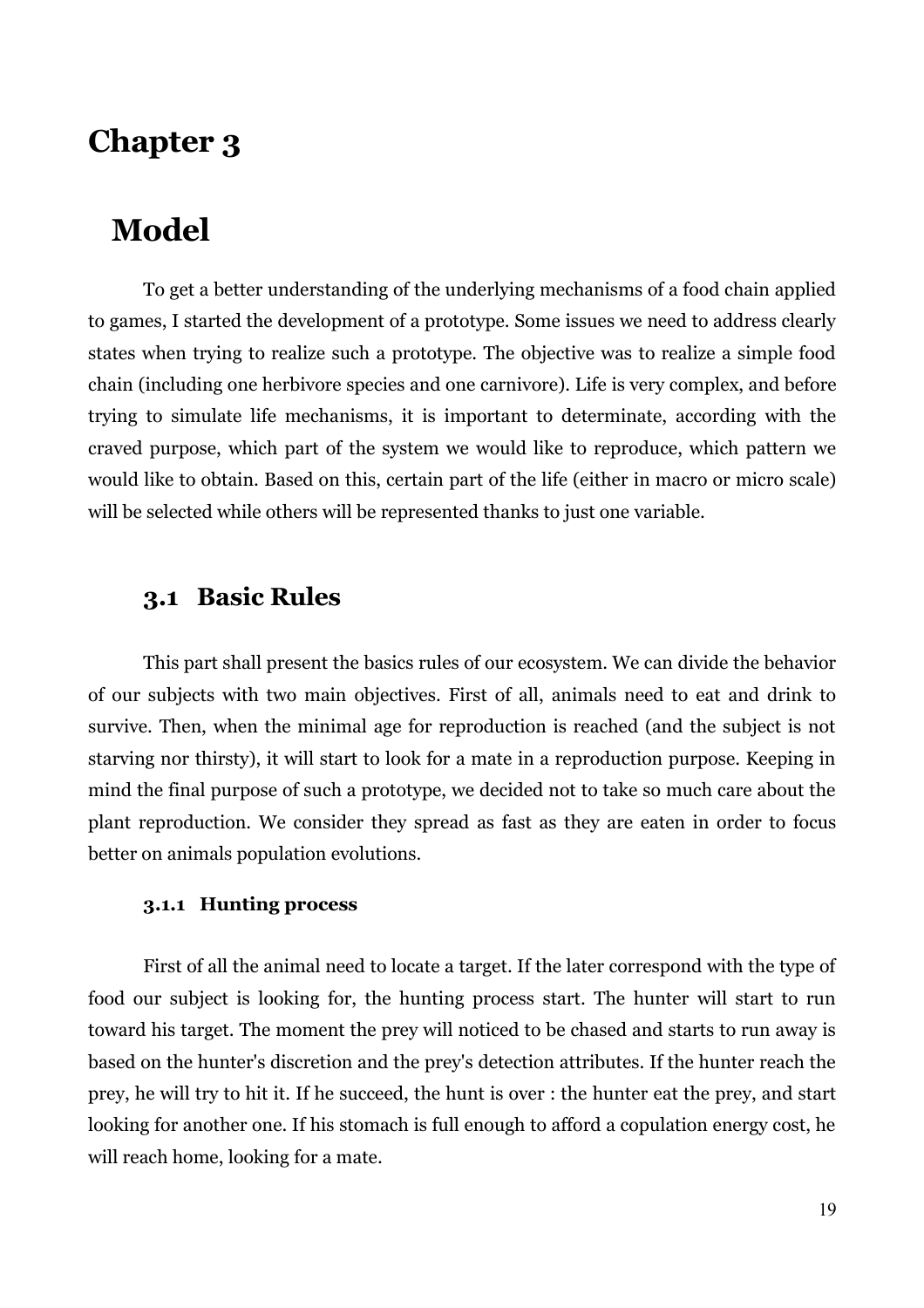#### **3.1.2 Reproduction**

To simplify reproduction state, each species has a associated lair. When an individual desire to reproduce, he will reach this lair, and looking for a individual of the opposite sex in the same situation. When a couple is created, the genes are mixed up (in a way for the child to inherit of the best characteristics the parents used to survive) to create the genotype of the child(ren). The number of child is related with the hierarchical position of the specie into the food chain. The higher it is, the less children a copulation will produce. When the reproduction act is done, the male goes back hunting meanwhile the female starts the maternity period (whose last for a period based on the species)

#### **3.1.3 Mathematical model restrictions**

Due to the toughness of writing down with mathematical and computerize structure life process, some simplifications must be done. We also have to keep in mind that our final purpose is not to reproduce perfectly life mechanisms, but to implement the relevant ones in a multiplayer game, thus enhancing gameplay. A tricky part was for animals to find a suitable target. The *lookForTarget* function took me some times to be designed. Computer resources limitation and parallelization purpose makes it even trickier. We address this issue later in this paper, but what we need to understand here was the need of centralize each species. The "lair" concept was introduced, giving to each species a safe place for reproduction. Thus, how to force species to meet themselves in order to force hunting ? If a random function is used for the moves during the looking-for-target part, few meetings occurs. It would have been possible that each animal knew exactly where their target lair is. But then another problem occurs. Some path were automatically created, having for result a bad repartitioning among the map (which could lead to a tough job to synchronize processors during parallelization).

To remedy to this issue, the "river" concept was introduced. One or more water points where introduced as the "thirsty" gauge for each animal. Animals were then forced to meet each others. These two concepts gave us some good result even if an active learning feature would be much more interesting (discussion around it in the "futur work" part of this paper).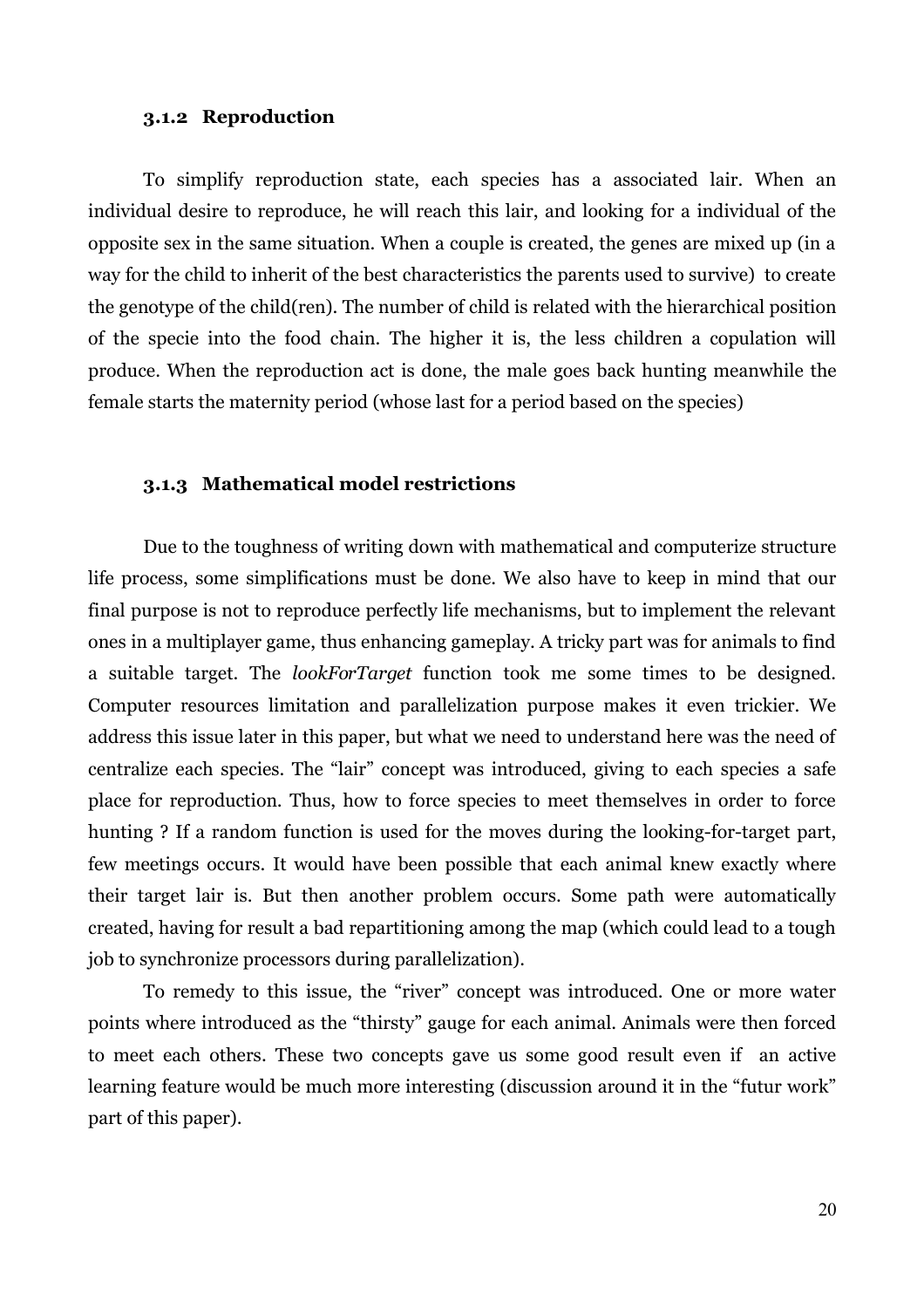#### **3.2****Behavior state evolution**

"*A behavior is a regularity in the interaction dynamics between an agent and its environment, for example, maintaining a bounded distance from the wall, or having a continuous location change in a particular direction. One or more behavior contribute to the realization of a particular functionality."*

*Luc Steels* [15]

As we saw during the prestudy, many implementation of a virtual food chain has already been realized. But none with the purpose of a persistent universe integration has been found. Therefore, most part of them does not take in account the relative position of each individual toward the others. How does a hunter find his prey ? How and when the prey react ? To sum up, the first problem encounter by the author was : how designing the hunting process ?

Based on role playing games attributes/fighting systems, on video games limitations the following prototype was designed. It has also being inspired by a mail game simulation of evolution [16] where a player is responsible of one species in a jungle interacting with others. Even if this simulation simplify the hunting process (e.g does not have the concept of the Map so important in video games) and focus on genetic evolution, the later was a good source of idea for this linear/non-linear paradigm mentioned above.

The prototype realized was order following the typical turn-based combat system. During each subdivision of time, the program will go through each individual of each species. Based on the status (which symbolize his primary objective for the turn) the individual will act. This is the list of the possible status the individual can take with a brief explanation of each one :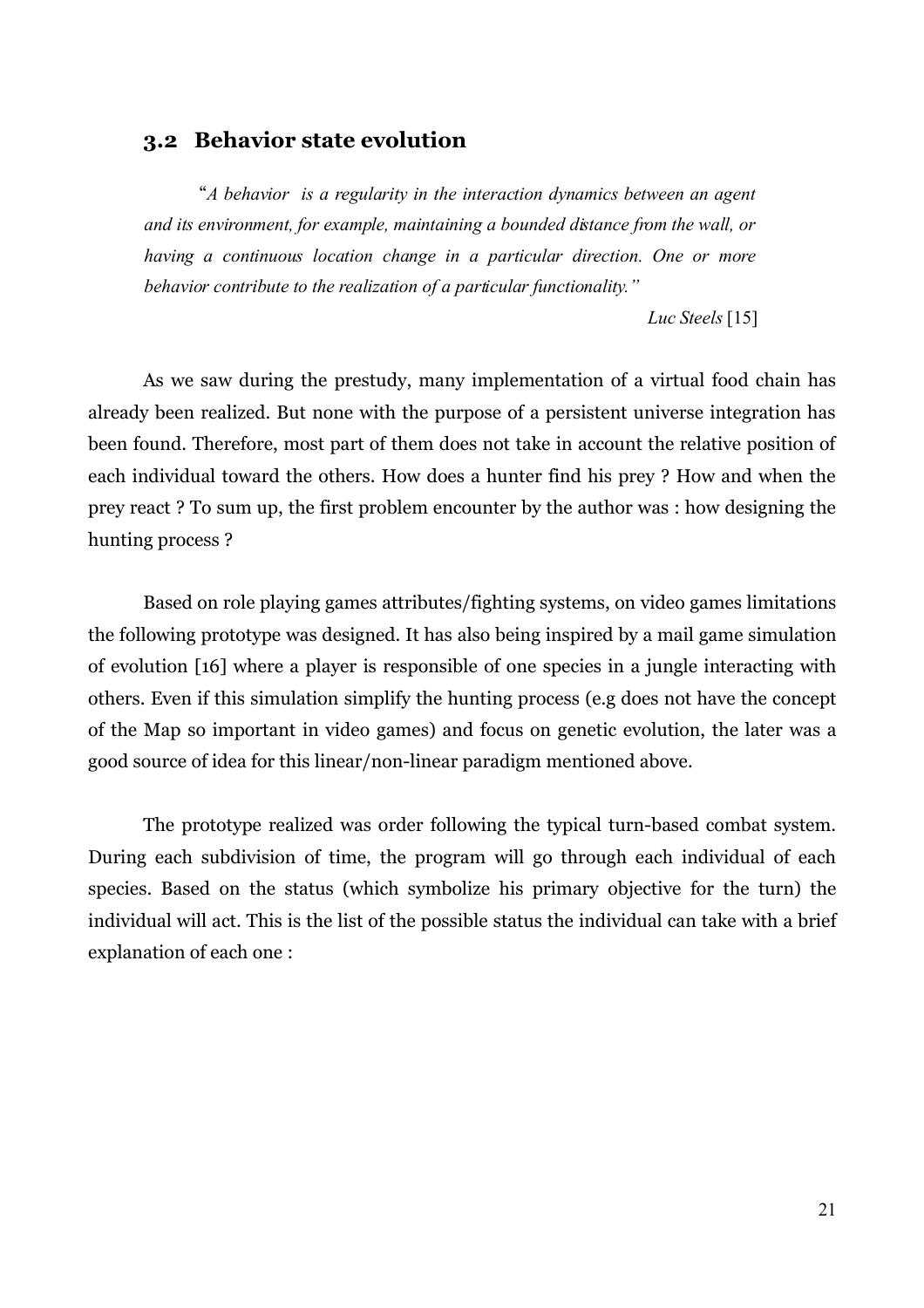- − 1 : hunting. The individual is looking for a target.
- − 2 : escaping. The animal is chased by a predator and try to escape from him.
- − 3 : chasing. It has a target in sight and try to caught it.
- − 4 : heading home for reproduction. The stomac of the individual is full enough to spend some energy for reproduction
- − 5 : looking for mates. The individual is at home, looking for a mate of the opposite sex ready for reproduction
- − 6 : looking for water. Thirsty, the animal has to drink.

According to his actual status, some actions will be chosen by the element, maybe leading to a change of status. The following diagram expose all the possible relationship between the different status.



Figure 5 : Behavior state evolution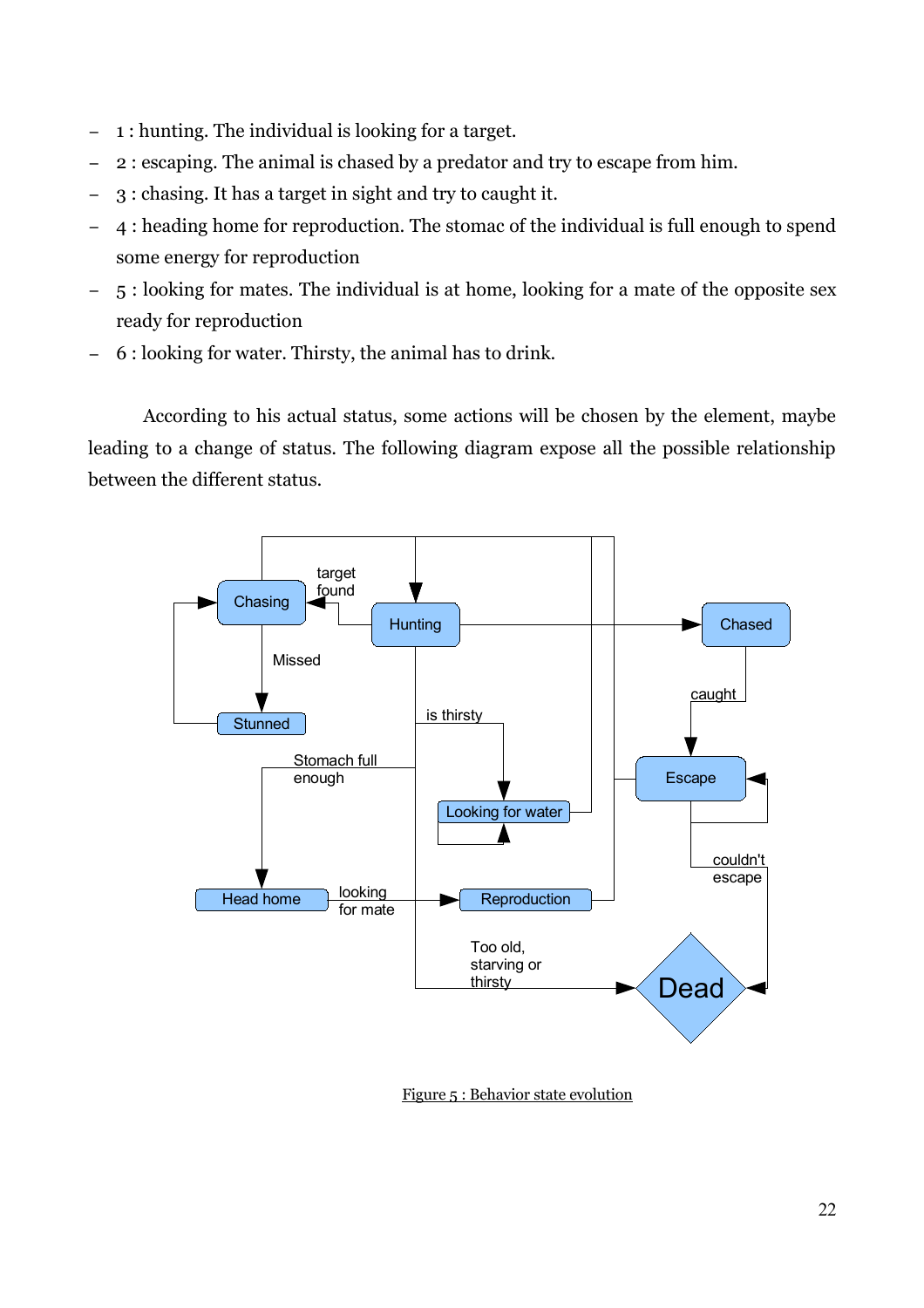### **3.3 Non-Linear Phenotype/Genotype mechanism**

The phenotype results from the expression of the genotype. The genotype is represented through a pair of chromosomes (two int-arrays), one from the father, one from the mother. This model (including sex differentiation) is closer to the reality than genetic algorithms studied above (generally using a unique gene). For each gene, a random function will chose during the reproduction process if the one of the father or the mother will be expressed in the phenotype. In addition, there will be mutations allowing the species to evolve. The mutation will act randomly on one characteristic.

In real life, a particular skin color or size of the paws can have many influences (some positives, some negatives). As I wished to keep in mind this relationship, this particular model was built. Attributes are calculate based on the value of the genes. There is two levels of attributes. The first one is directly based on the genes values whereas the second one is based on the first one. Let us first look at the table 1 which represent the chromosome structure (represented as a table of Integer in the code).

| Nose         |
|--------------|
| Ears         |
| <b>Eyes</b>  |
| Mouth        |
| Paws         |
| <b>Horns</b> |
| Tail         |
| Legs         |
| Arms         |
| <b>Brain</b> |
| <b>Sex</b>   |
| <b>Size</b>  |

Table 1 : representation of a chromosome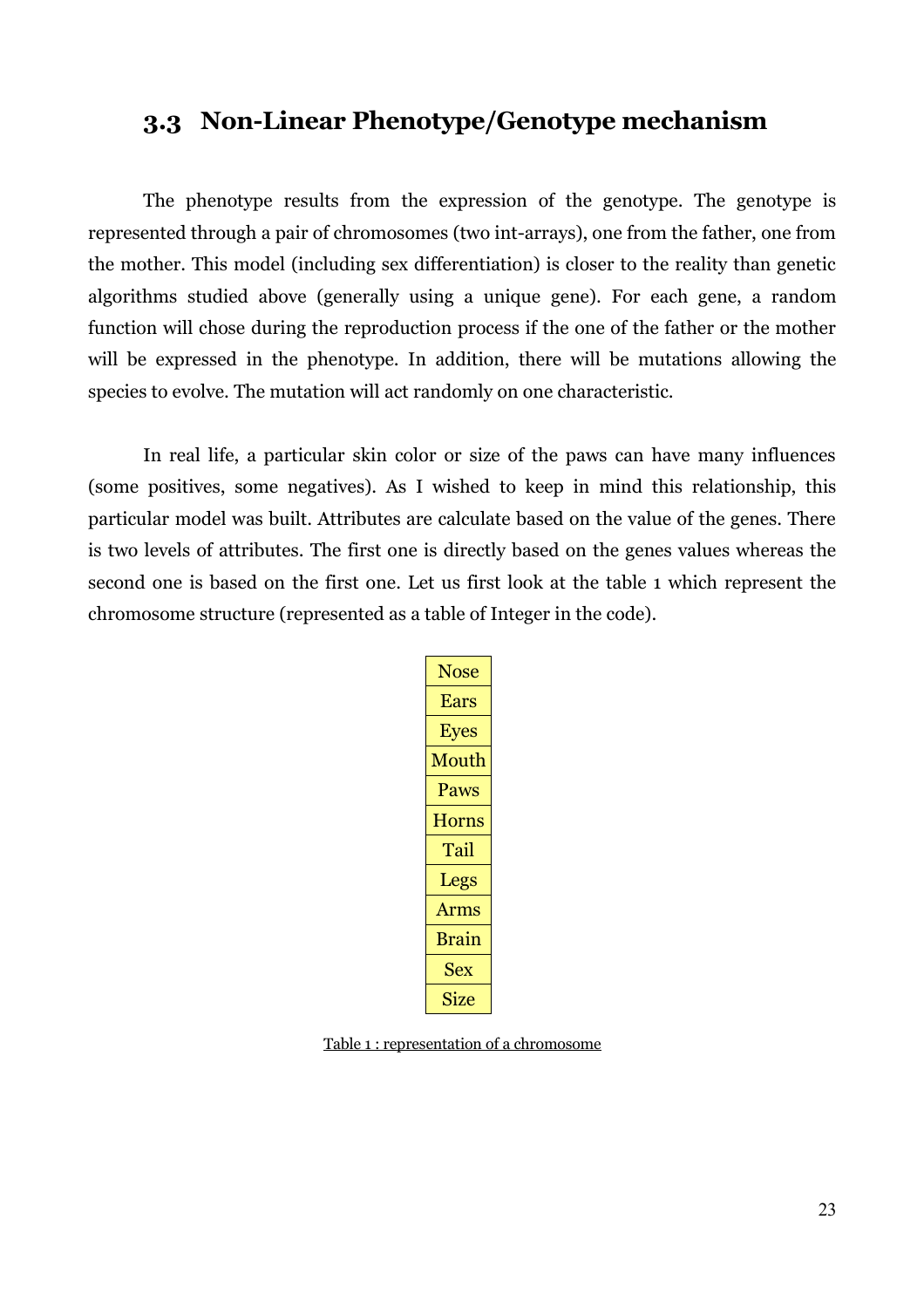Then, primary attributes needs to be deducted from this gene. In order to keep the non linearity of genotype/phenotype relationship, one gene cannot be responsible of a whole attribute and need to influence the others. Another interesting point to notice is the table 2 can easily be accessed in the code for further modifications.

|       | <b>Perception</b> | <b>Agility</b>     | Power  |
|-------|-------------------|--------------------|--------|
| nose  | $++$              |                    |        |
| ears  | $++$              | $\pm$              |        |
| eyes  | $++$              |                    | $^{+}$ |
| mouth |                   | $\hspace{0.1mm} +$ | $++$   |
| paws  | $^{+}$            |                    | $++$   |
| horns | ٠                 |                    | $++$   |
| tail  | $^{+}$            | $++$               |        |
| legs  |                   | $++$               | $\pm$  |
| arms  |                   | $++$               |        |

#### Table 2 : Attribute map example

In the chromosome, one gene (which is maybe the most important value) is the *Size*. Two others genes will give information about the size of the target. If the target found has a size included between *minSize* and *maxSize*, the hunter will start chasing the target, otherwise he will find it too small or too dangerous. This system was the best one found in order to create a food chain. Originally the animal was hard coded with the typical species he had to hunt. But this architecture restrict severely the environment self-evolution. If the mouse after a particular mutation becomes twice faster, all the cats are going to die. In real life they would start to hunt more birds... This "size" parameter solve this problem.

But more than that, the size specify how much points will be given to each physical characteristic in the above table.

For example, an individual of size 16 has the following genotype :

| nose : | 2              |
|--------|----------------|
| ears : | 2              |
| eyes : | 1              |
| mouth: | 3              |
| paws:  | 2              |
| horns: | റ              |
| tail : | 3              |
| legs:  | $\overline{2}$ |
| arms : | 1              |
|        |                |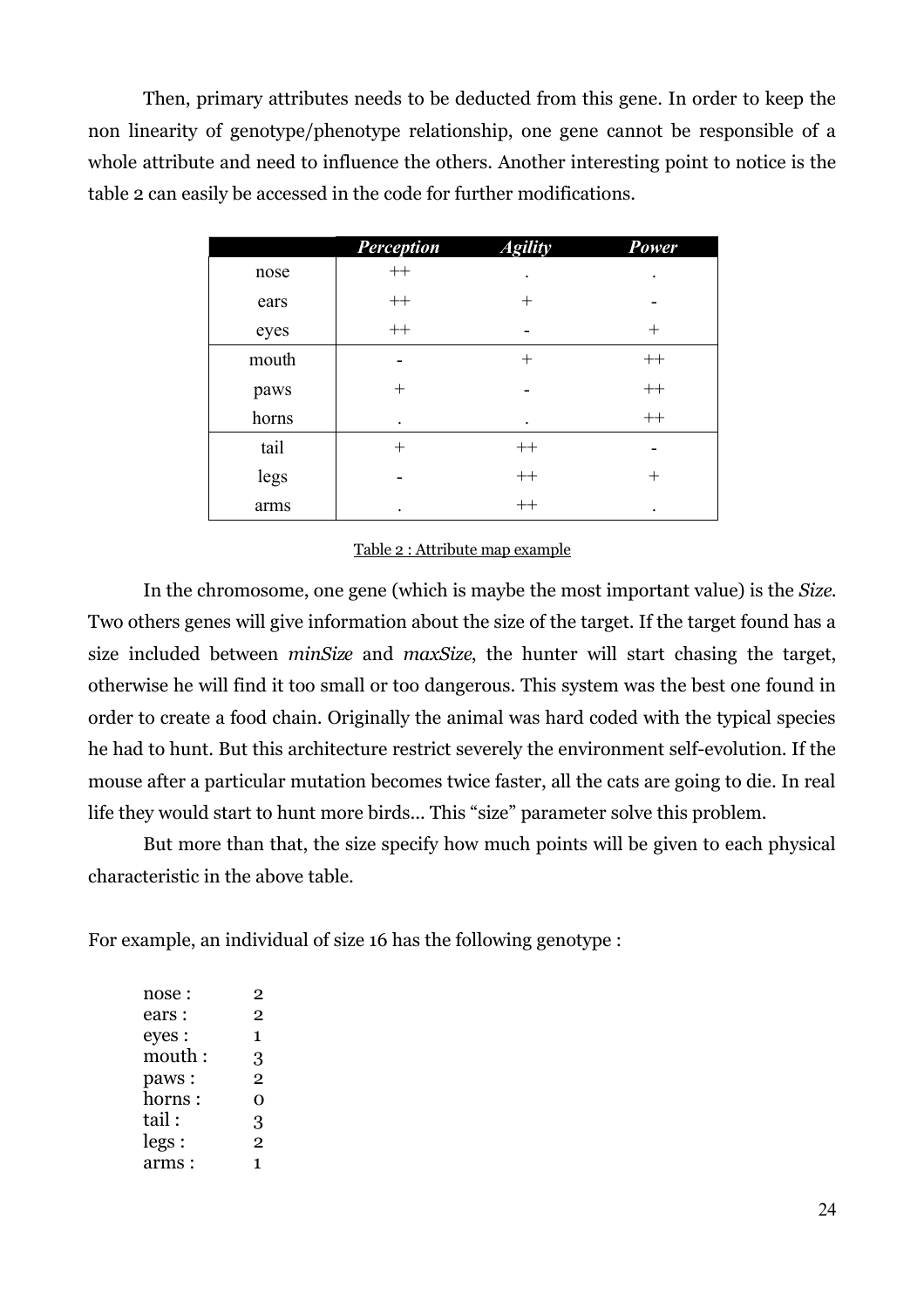The total is of course 16 (the size). The '++' symbol means a factor 2, '+' means a factor 1 whereas '-' means a negative factor of 1.

Then, an ear of size 2 will have the following impact :

+4 perception +2 agility -2 power

When the total is computed with all the physical traits, each primary attribute must be positive (or equal to 0). If it's not the case, the life form is declared inapt to the environment and died right after being born.

The primary attributes are only used directly in one circumstance : perception will be opposed to Agility (balanced with size) in order to determinate if the prey detect the hunter approaching. Apart from that, there is no other situations where the primary attributes will be used, but they are necessary to compute the secondary attribute values.

- − Hit & Escape : When the hunter succeed to reach the prey, the Escape value of the target will be opposed to the Hit value of the hunter.
- Endurance : associated with the size, it will determinate the speed of the animal.

The figure 6 presents the relationships between first and second level attributes :



Figure 6 : First and second level attributes relationships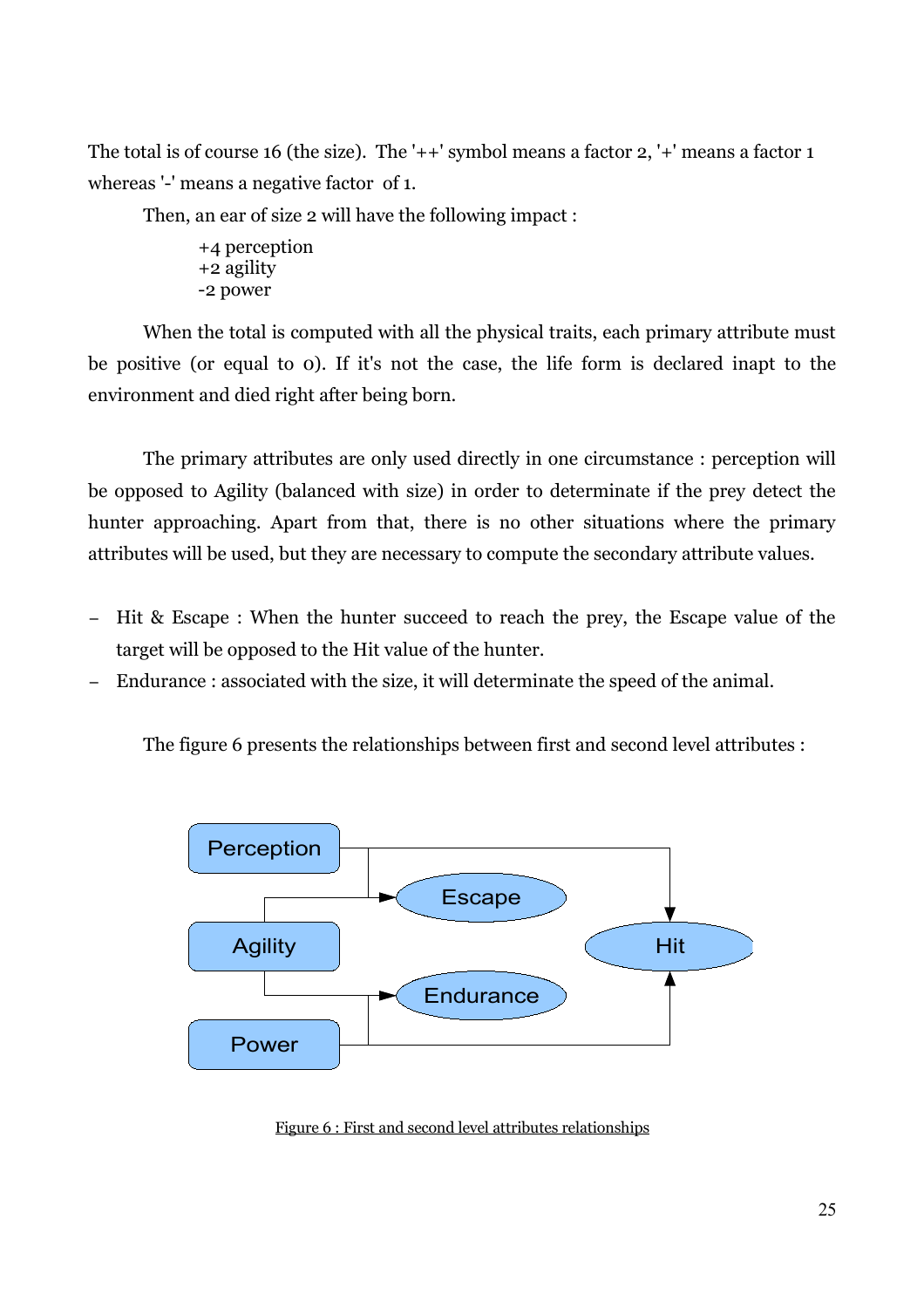## **3.4 Prototype's architecture**

#### **3.4.1 Genotype Class**

The lowest level class. An instance of this class will mainly contain the chromosome. Two different constructors exists. One which create randomly a gene given the size (for the initialization of the pool when starting the simulation), the second one will create a genotype given the chromosomes of the parents. The rest of the methods is for accessing the gene.

#### **3.4.2 Phenotype Class**

The phenotype contains mainly both attributes levels, but also a reference to the genotype. It also contains all the functions to compute the attributes given a genotype. A great amount of get methods was required to access each attribute.

#### **3.4.3 Individual Class**

The heart of the program. All the individual's characteristic such as the age, the stomach or the thirst are stored here. A reference toward the phenotype (coupled with the required methods) is used for accessing the attributes. The destination and status values are used to save the purpose each individual is following. Here is a short list of the main methods of this class :

*lookForTarget* : when an animal is looking for a target, and randomly destination is chosen for him. He will then run toward this point until he reach it (in that case another destination will be set up), or until he find a target. At the beginning of each iteration, before moving in the direction of his destination the individual will look around him to see if there is a target which with a size fitting the requirements. To do that a special method called **check** will receive a cell's reference and return a value indicating if the cell contains a suitable target. First of all, the **check** method is called with the cell containing our individual. If no target is found, the surrounding cells whose border are shorter than the range of the animal will be checked. If a target has been found in the primary cell, it will be saved in the target value, and only the cells whose borders are closer than the target will be checked. Then, the main function will use the appropriate method to change the status and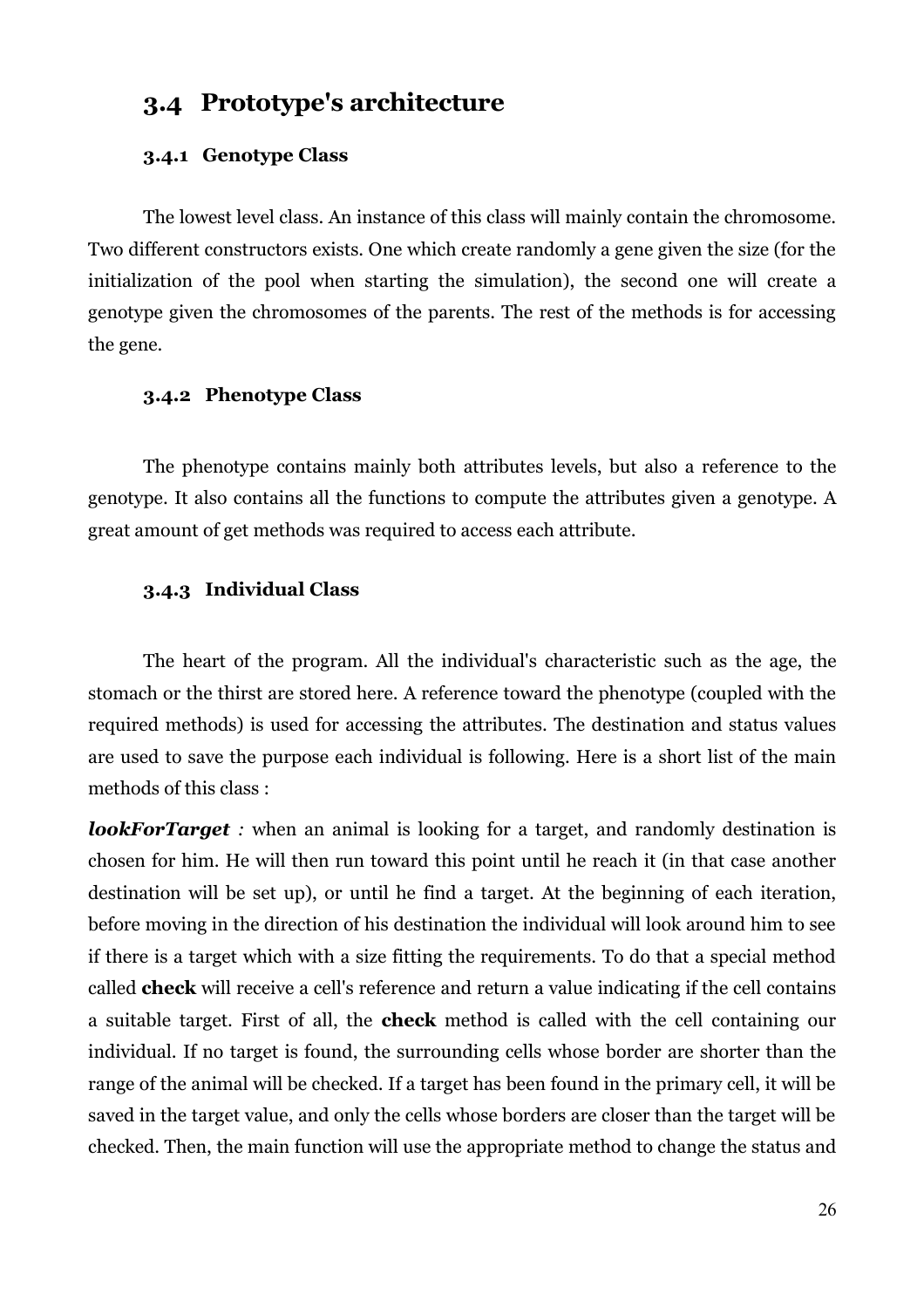the destination of the individual.

*lookForMate*: This method is called when the animal is ready to reproduce (at home, stomach full enough and not thirsty). The individual will then look for the others with the same status than him but an opposite sex. If one is found, the reproduction method of the species class will be called.

*chase, go, goHome, goToRiver* : Considered as deplacement methods, they are used for moving the animal toward the destination they need to reach.

*fight* : When the hunter reach his prey, the fight start. The Hit value of the hunter will be opposed to the Escape one of the opponent. If the hunter wins, the prey will be eaten (filling the hunter's stomach). If the hunter miss his prey, he will be stunned during few iterations allowing the prey to escape.

**escape**: this function is designed to compute the opposite direction of the hunter and to make the prey running in this direction.

*isThirsty, isHungry, drink, fillStomach, digest :* The two formers are testing methods returning a boolean value indicating if the animal needs to drink or eat. drink will be called when the animal reach the river. **fillStomach** will be called after a successful hunt. The value the animal will eat is the size of the prey minus a substantial value as explained in the prestudy part.

*init and stop methods* : Some methods can be found with a name as **escapeInit** or **escapeStop**. They are used to properly set the destination, hunter, target and status values.

*compare* : When attributes of two different animals are faced of, this particular method is called. It works as follow :

coef = preyValue/(preyValue + hunterValue)

Then a random number between 0 and 1 is picked up. If it is higher than *coef*, the prey won. This is used when fighting, to determinate if the prey detected the hunter chasing it, ...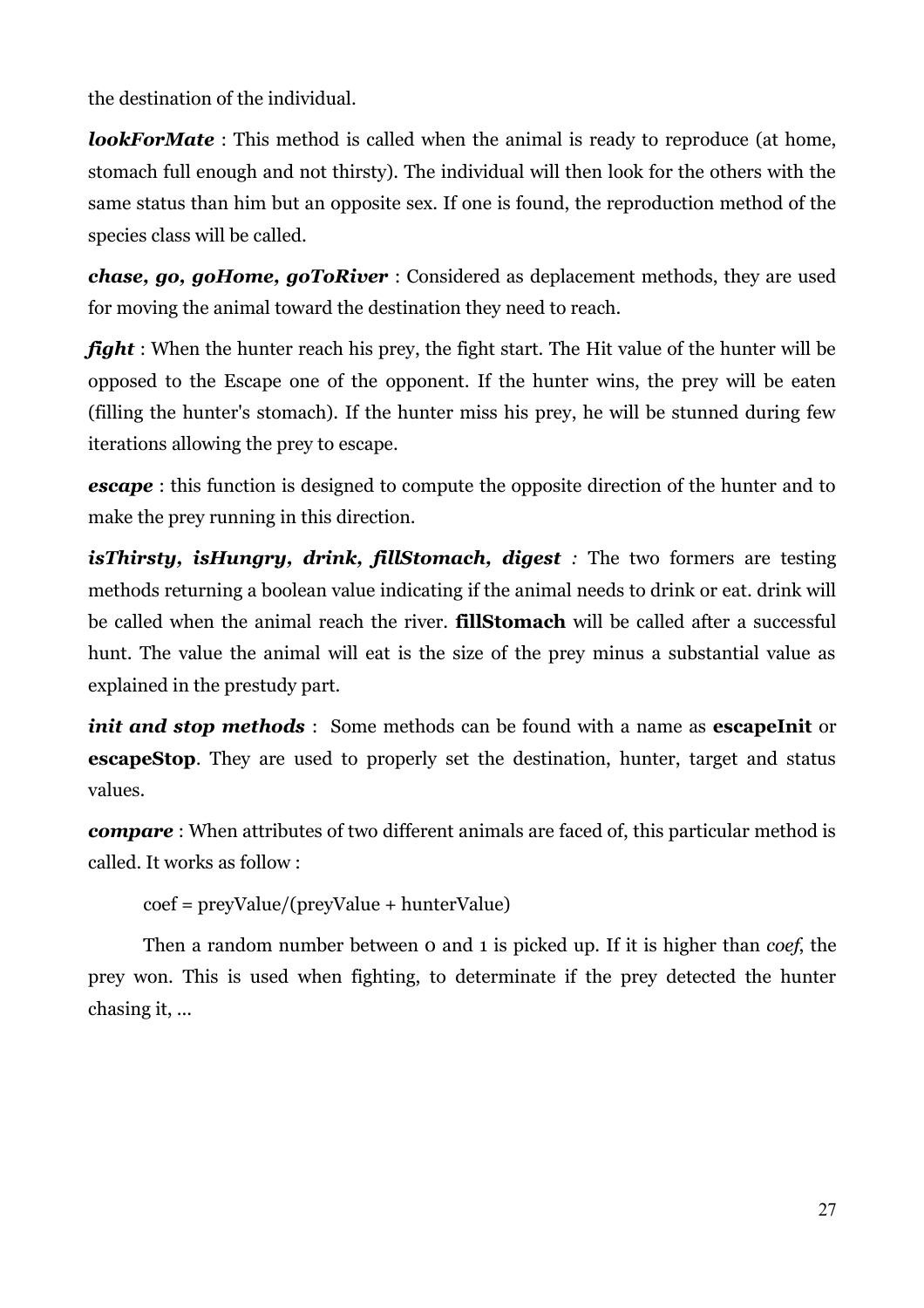#### **3.4.4 Species Class**

The species contains mainly a list of reference to all the animals of the so-called species. Some characteristics common for all individual of the species are saved here (the lair location, the maternity length, the average number of birth for each reproduction act, and the attribute map (used for calculating attributes values based on genotype).

It is also responsible of keeping up-to-date some statistics as the size of the population, the average individual's size, ... Some output functions were also introduced for the creation of a new species or a new individual. Two different constructors exists, one for animals the other one for plants. Two create methods are also part of this class.

The two others main methods of this class are the one responsible of death and the one responsible of reproduction. death receive in argument the references of an individual. It is responsible of removing it from the list, and liberate the memory space. The reproduction methods receive the male and females references, and create as many new baby as the average number of birth of the species (ponderate with a random function). The maternity length is applied to the babies and the mother while the father remains free of his actions.

#### **3.4.5 Cell Class**

This class is not really linked with the others. If we see the map as a grid, a cell is the smallest part of the grid (its size can be determinate at the start of the program). It basically contain a list of Individual's references which are in the cell and the methods used for filling or modifying it.

#### **3.4.6 Main function pseudo-code**

```
initialization
for each time step
      for each species
           for each individual
                 based on location, fill the right cell
      print the map
      for each species
```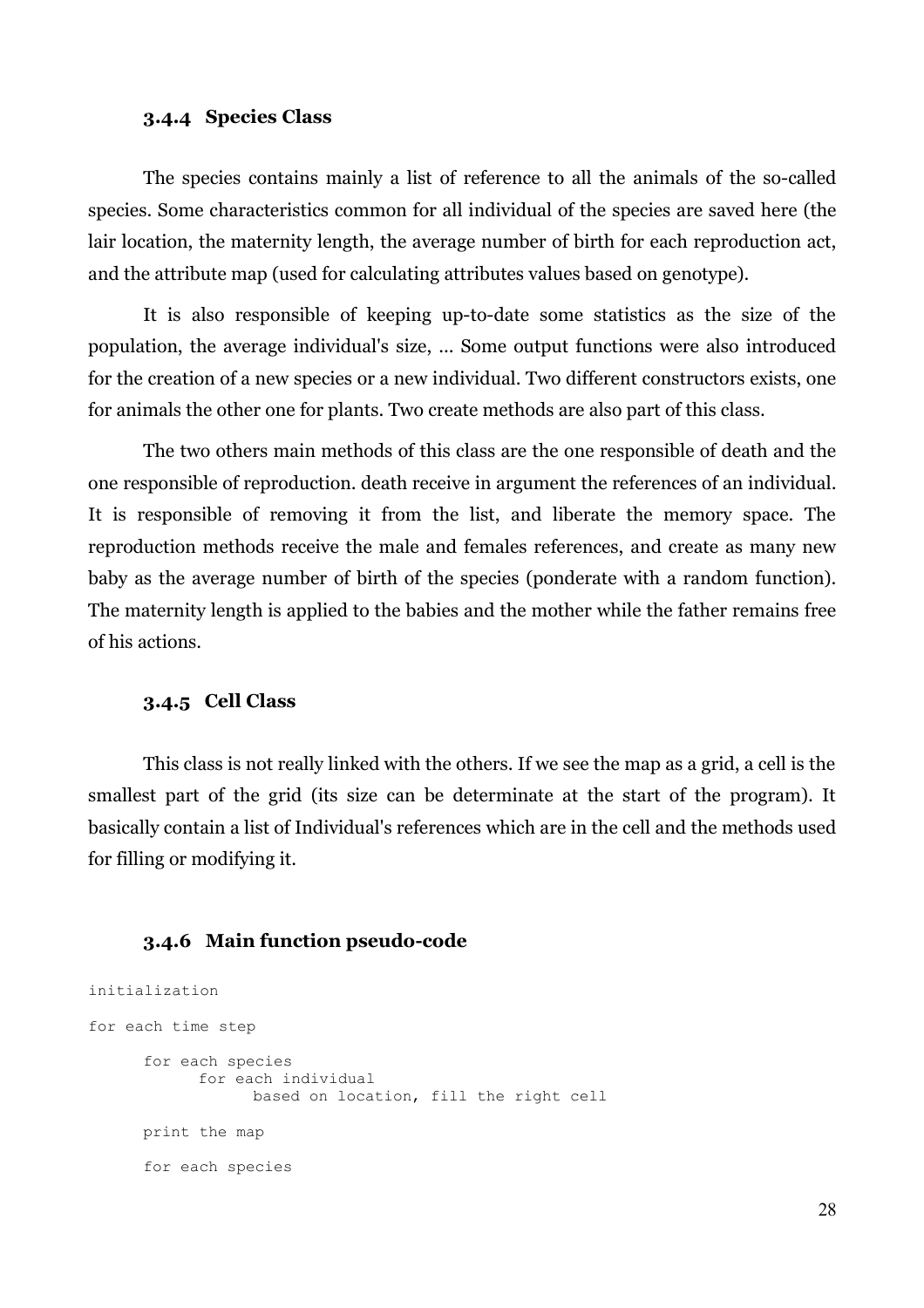```
{
            for each individual
            {
                  based on the status
                  {
                        hunting : 
                              check if the individual is thirsty or hungry
                              otherwise look for target
                              if target found -> set chasing mode
                        escaping :
                              if escaping is a success : resetStatus
                        chasing : 
                              if reach the target -> start fight
                                    if fight won -> eat, and notify the prey as
                                    dead
                                    if fight lost -> stunned 
                        goHome : 
                              if home reached start looking for mate
                              if not go home
                        lookingForMate :
                              if male :
                                    if female found
                                          reproduction
                                          male -> resetStatus
                                          female -> startMaternity
                              else : waiting for male
                        lookingForRiver :
                              goToRiver
                              if River reached
                                    drink
                                    resetStatus
                 }
            }
      }
      for each species
      for each individual
            if individual is marked as dead -> put the reference in a 
            buffer
            if individual is hungry
                  if survival test failed -> isDead
            if individual is thirsty
                  if survival test failed -> isDead
            if individual is old
                  if survival test failed -> isDead
delete buffer
next time step...
```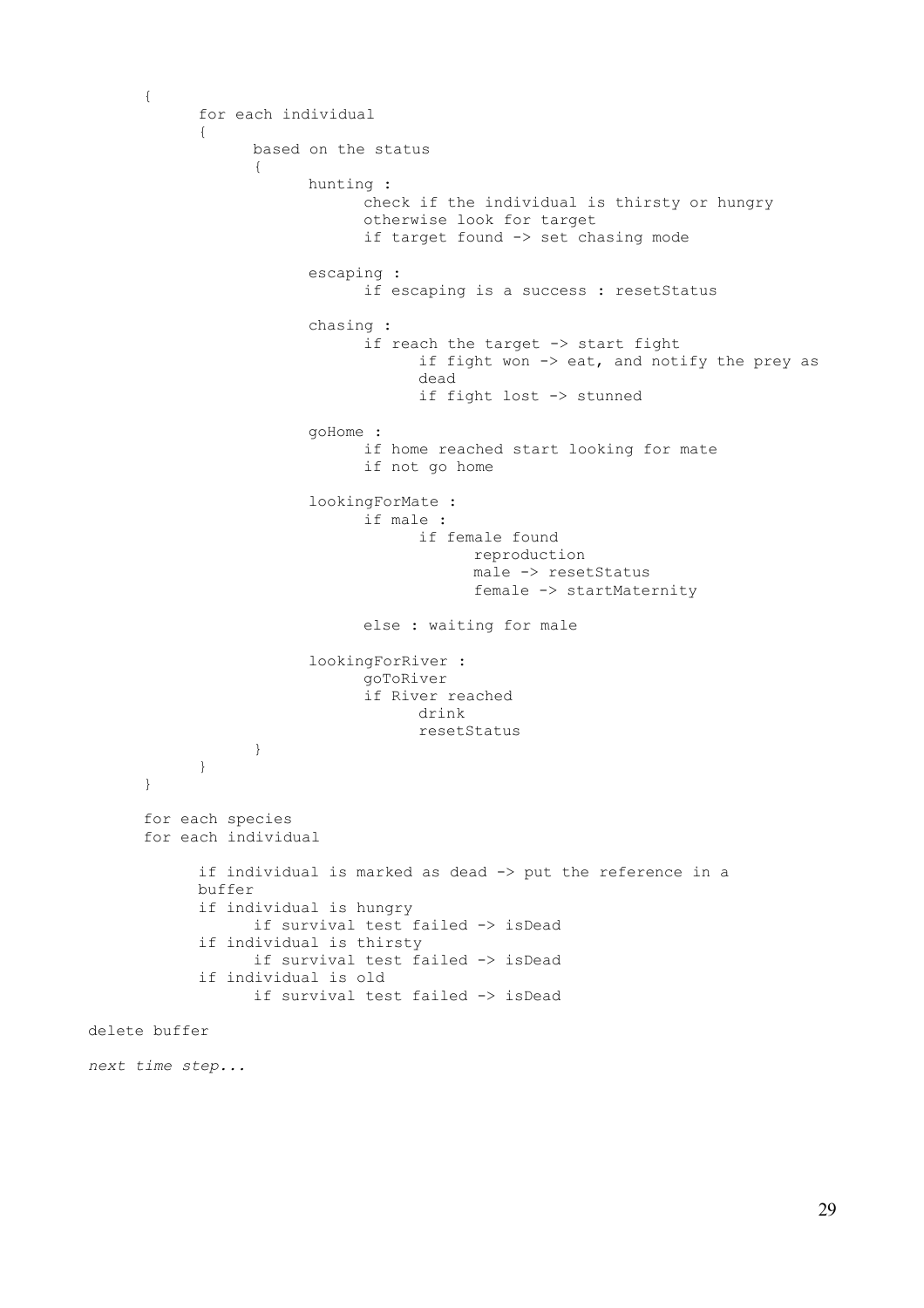## **3.5 Results**

The main goal was to obtain the Lotka-Volterra equations (also known as the predator-prey equations) which are used to describe the dynamics of biological systems in which two species interact. They are :

$$
\frac{dx}{dt} = x(\alpha - \beta y)
$$

$$
\frac{dy}{dt} = -y(y - \delta x)
$$

Where y is the number of predator, x the number of prey and t the time.  $\alpha, \beta, \gamma$  and  $\delta$ are parameters representing the interaction of the two species. The prey are considered to have unlimited food supply, and to reproduce exponentially  $(\alpha)$  unless subject to predation (ßy). On the other side, the growth of the predator population is represented with δxy (so it depends of the prey population) while -yγ represent the natural death of the predators.

The equations have periodic solutions. An approximate linearised solution yields a simple harmonic motion with the population of predators following that of prey by 90°



Figure 7 : Lotka-Volterra equations graphical solution

In the model system, the predator population rise when there are plentiful prey but, ultimately, outstrip their food supply and decline. As the predator population is low the prey population will increase again. These dynamics continue in a cycle of growth and decline.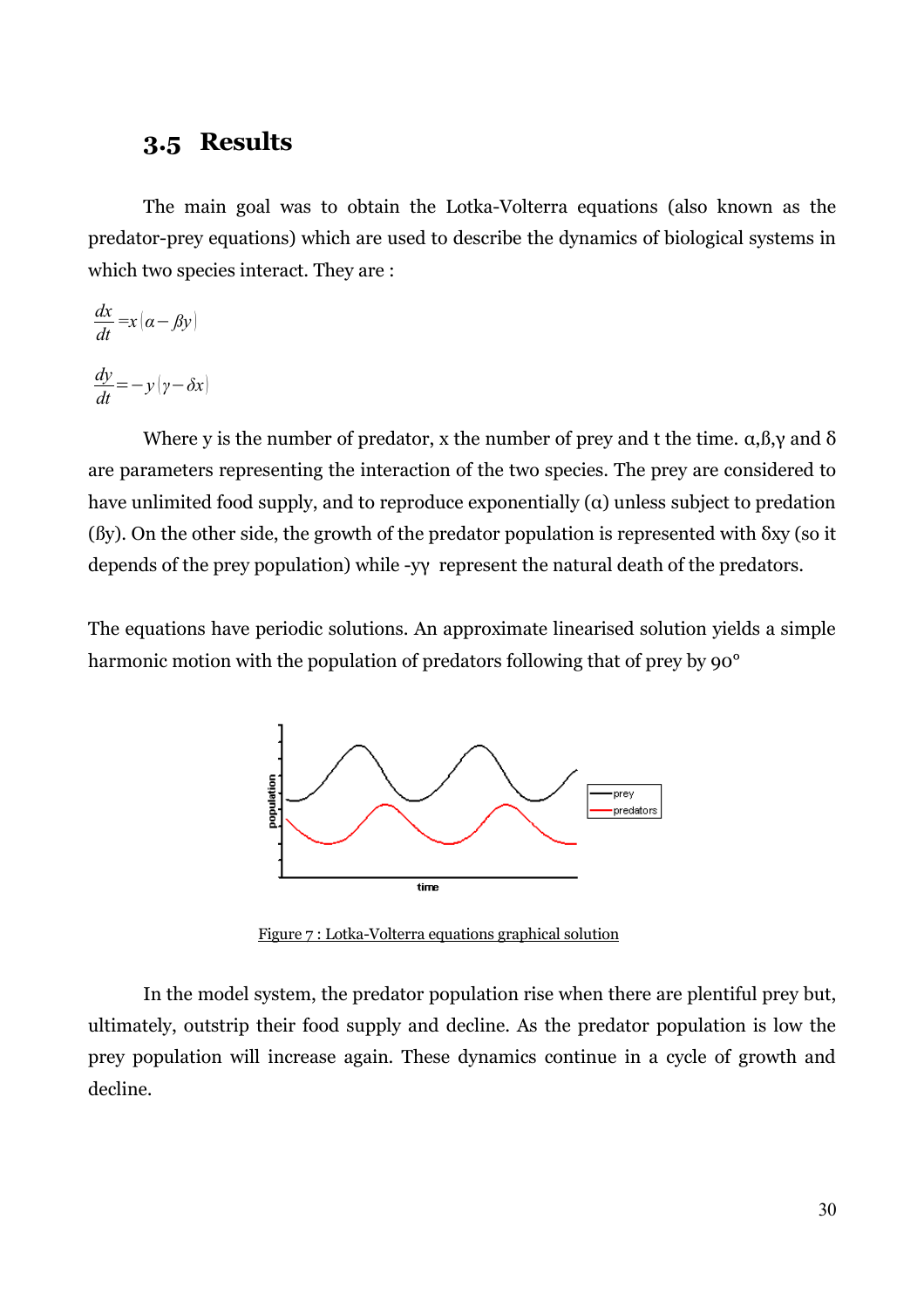The purpose was to obtain this result without computing the equations. Removing the genetic evolution feature (fixed genotype with average attributes, no mutations, no crossover while reproducing), after few hundreds iteration, we could indeed observe this phenomena. But the genetic evolution is naturally part of a virtual ecosystem.

It was much more tricky to obtain the same result with genetic evolution. Theoretically it is normal. Indeed, in a real ecosystem not only two species are interacting, which means if the prey evolve and succeed to escape the predators, then the predator will disapear and a different species which is able to hunt the evolved prey will take his place in the ecological niche. In our model interaction was not programed during the run of the prototype. Therefore it was not possible to introduce a new species. Thus, it always ended with the extinction of one (or both) species. In theorie, players and game master are supposed to both work on this issue introducing new species, or hunting individual which could threaten the stability of the system.

When launching the prototype with more than two species, the results were randomly acceptable. The ecosystem remains stable during a couple of hundred of iterations before mutation began to show its effect and unbalance the ecosystem.

The main conclusion I draw about these experiment is related to the attribute system presented above. It shows some good results as, according to the principle of real life, if one individual start to gain a specialization in one particular attribute he will never survive. If the *hit* value rise at the expense of perception, he will be not able to find any prey and will not survive. But some issues raised showing the limit of the representation. Herbivores has a strong tendency to develop *perception* and *agility* as *power* is not necessary to eat plants even if it has some influence on the speed. This could be a normal situation if it was not also the case of the predators. Indeed, perception revealed to be much more important as without it, the prey cannot find any target. Therefore a balance has to be done in order to equilibrate more precisely the hunting system.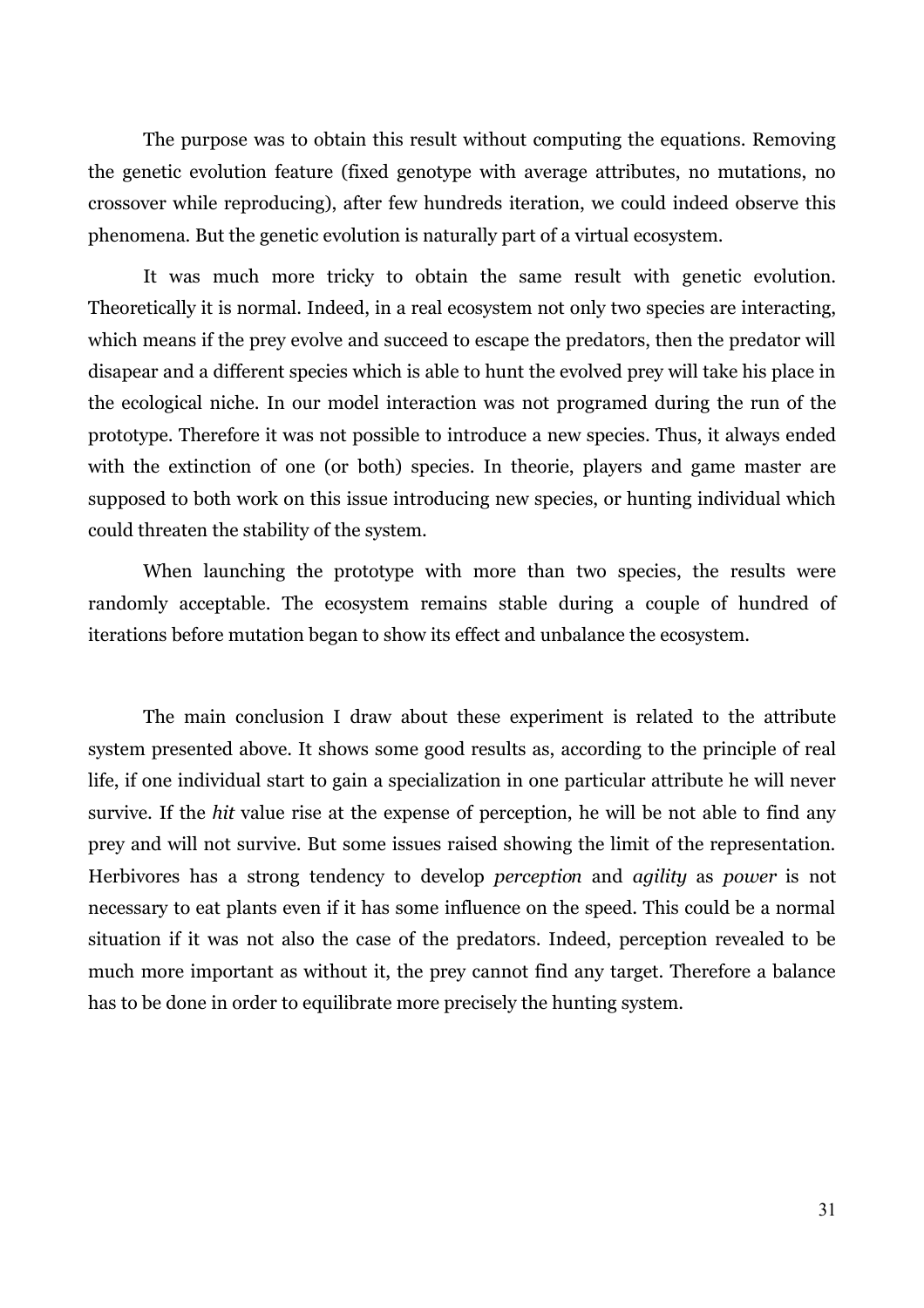# **Chapter 4 Discussion around Parallelization in MMOG**

The key insight into the natural method of behavior generation is gained by noting that nature is fundamentally parallel. This is reflected in the "architecture" of natural living organisms, which consist of many millions of parts, each one of which has its own behavioral repertoire. Living systems are highly distributed, and quite massively parallel. If our models must be close to life, they must also be highly distributed and quite massively parallel. Indeed, it is unlikely that any other approach will prove viable[9].

In order to better introduce a parallelized food chain in massively multiplayer games, a study of the actual architecture of such kind of games is required.

### **4.1 Massively multiplayer games servers**

Through the literature[17][18][19], two main models were developed : Client/Server and Peer-to-Peer. In the later each peer maintains a copy of the game state (there is no central server). Therefore, each entity is in charge of performing I/O with its own player and of maintaining its own game state copy. Often, in games such kinds of Peer-to-Peer solutions are based on fully connected overlay networks. Thus, to ensure the consistency of the game state across different players, each event produced by a player is directly sent to all others without the intervention of a central server. An example of a famous Peer-to-Peer game is *MiMaze*[20].

The Client/Server architecture is the classic solution used in game commercial products. In this case, a single copy of the game state is maintained at the server-side. Each event generated by an client (player) is sent to the single GSS that processes the event; then, the GSS forwards the newly computed game state to all other I/O clients. During the game, the GSS controls the generated events' validity. In this scenario, clients have only to take inputs from the players and render the output state. Consistency is easy to maintain as well as cheating avoidance, because only a single GSS maintains the game state, and thus illegal manipulations of the game state are extremely difficult.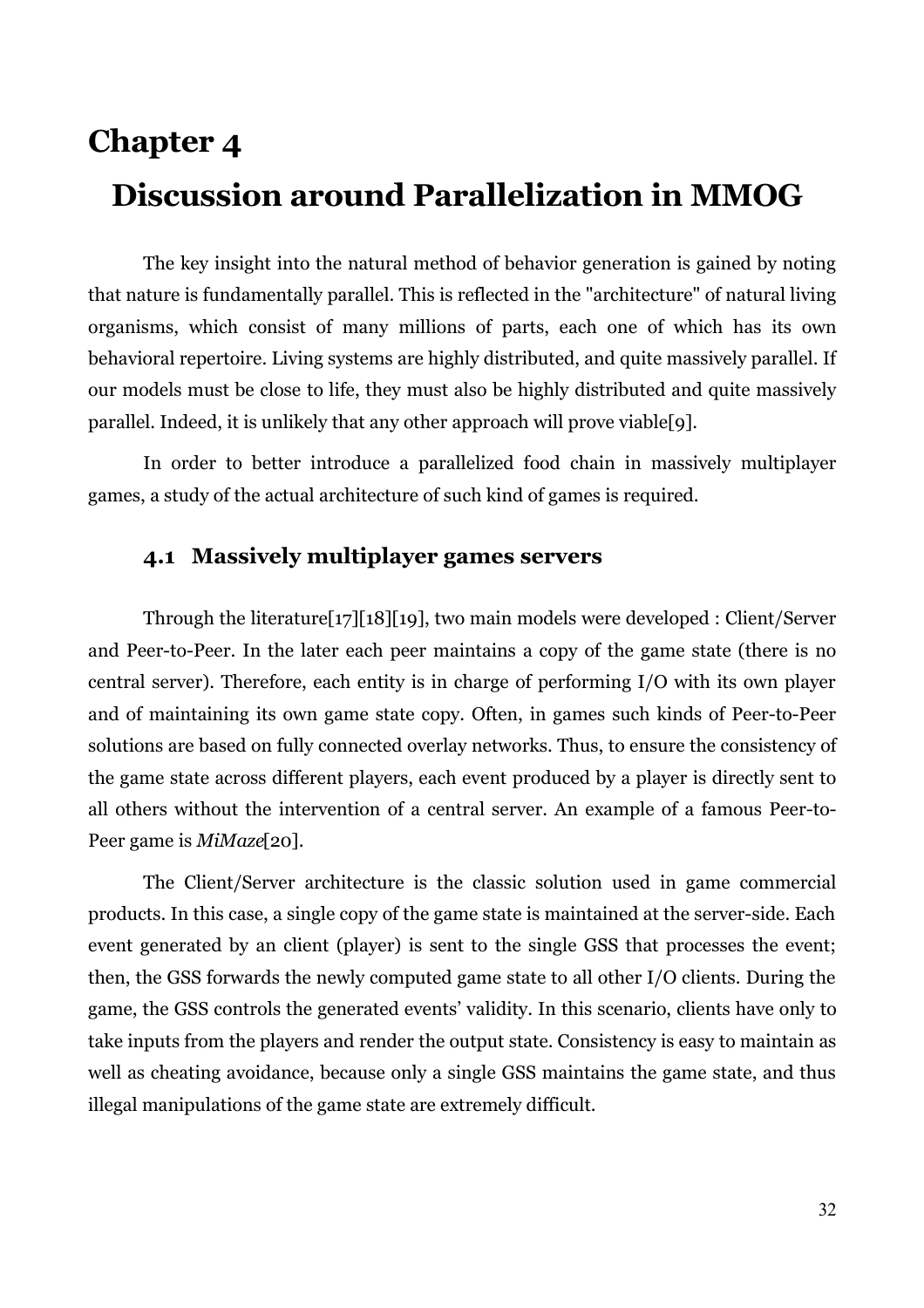Let us compare the characteristics of the peer-to-peer and the client-server architectures below [18].

- **Scalability**: Since the main server has to collect all participants' data and server all participants of a game, the server may become saturated when the number of participants goes up. Some tricks using mainly parallelization, are widely used, but a P2P architecture is definitely more scalable.
- **Delay**: In a centralized architecture, data reach their destination through the server, which can increase the network delay up to two times in a distributed architecture, where data only crosses the network once to reach their destinations.
- **Robustness**: It is desirable that the failure of any participant has no effect on other participants in the centralized system. This means all participants are equivalent and independent, and has all necessary information to compute the state of game at any time. The server-client architecture is obviously less robust since the system may fail due to a single point failure (i.e. the server).
- **Consistency**: Since all participant received information from the server only in a centralized architecture, global consistency is guaranteed. Moreover, the server introduces a natural synchronization among players.
- **Cheat-proof**: The presence of a centralized server makes cheating difficult. In a distributed architecture, each entity makes its own decisions, and there may be no authority to identify potential cheaters. Consequently, the deployment of distributed architectures will require a specific distributed mechanism to deal with cheating of participants.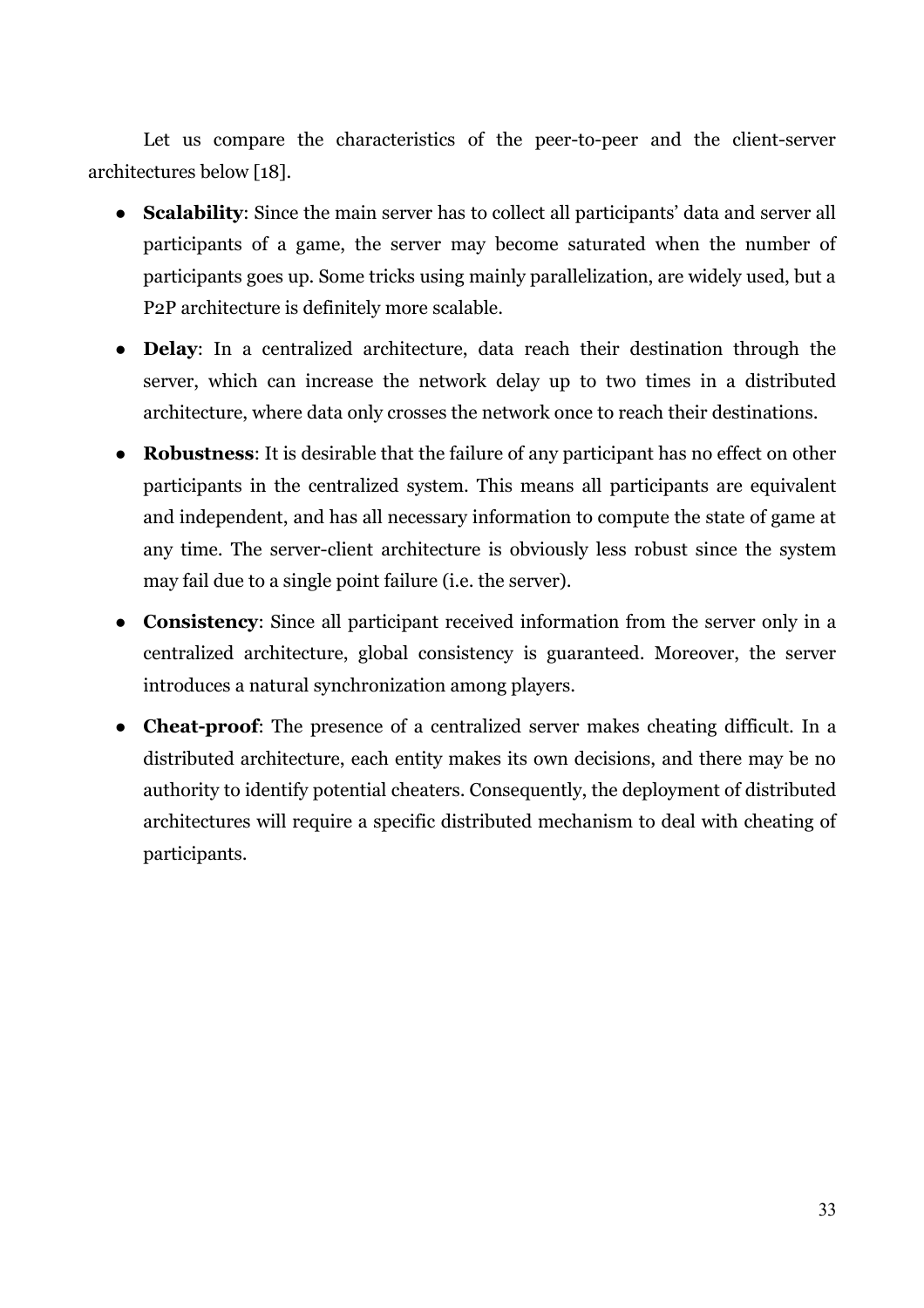So far, client / server architecture has be most widely used. Only research projects are interested in fully distributed games (with *MiMaze* as the only one actually working). Based mainly on the cheat-proofing advantage of such a solution. It also offers the editor company a full control of the server. In these circumstances the company can ask for a monthly fee to access the server. More than that, distributed architectures cannot be applied to every kind of online games. How could we keep an environment persistent when it hinge upon connected state of the players ? *MiMaze* is basically a Pac-Man where the players have to kill each other in a labyrinth. Thus only the position and the actions of the player need to be sent. Synchronization of player actions was a tough job as stated by L.Gautier & C. Diot in their research paper[21]. If one player has to be responsible of one species or one part of the map, the information to send (and receive) overcomes the actual performances of our networks.

Role playing games have always been centralized (on a game master originally). In video games it become much easier for the developers to add or modify regularly contempt to the game (to balance players abilities, manage the virtual economy, introduce a new animal, ...). Therefore, the persistent notion of the universe requires a client / server architecture.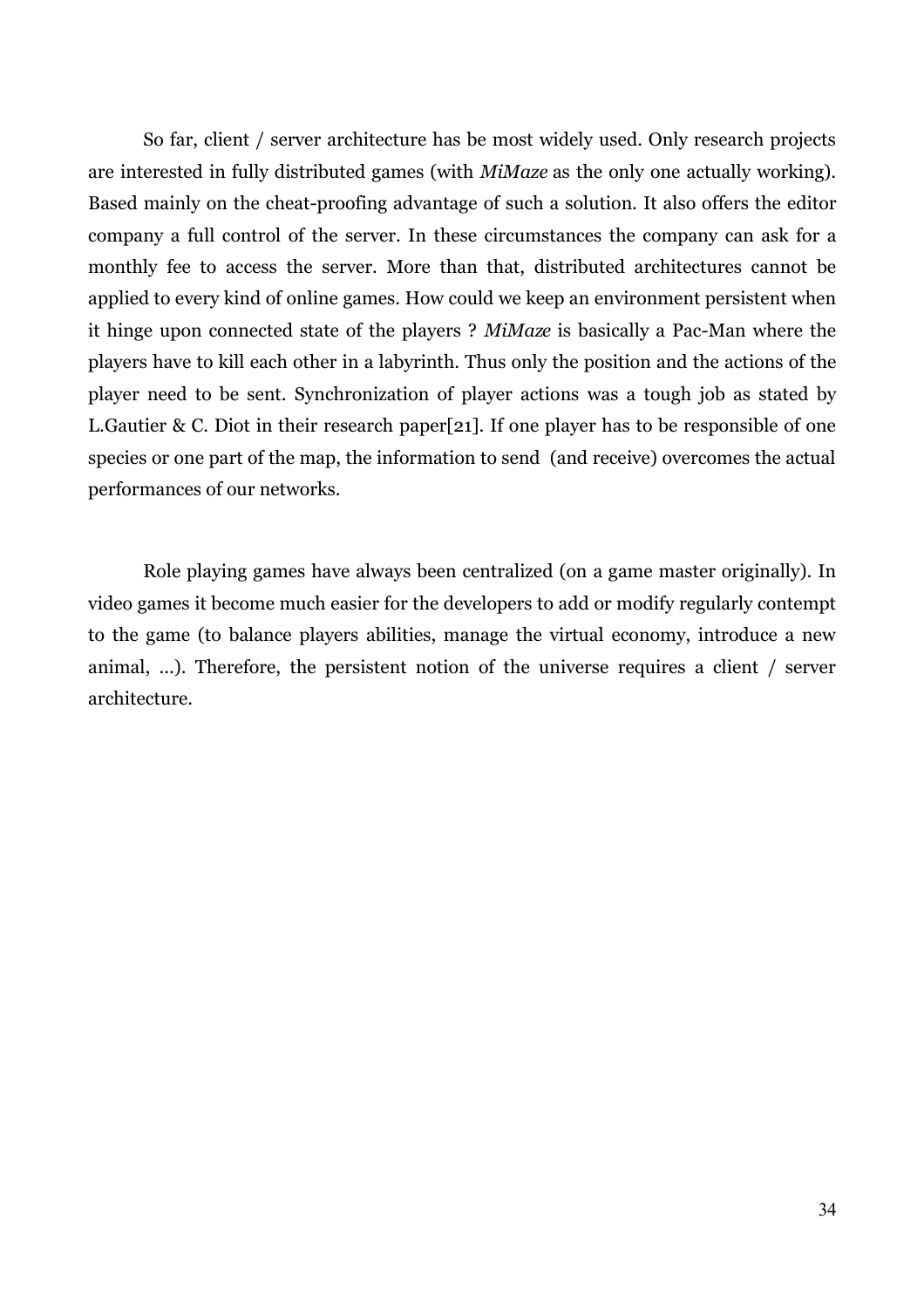### **4.2 Shared memory system**

Such a work ask for a great amount of computational speed [22]. We will investigate here how our solution can be parallelized, what kind of issues we may encounter with an integration to actual server's architectures, and propose some designed to bypass those obstacles.

NPC behaviors and genetic evolution impose a high level of resources, especially when we are talking about massive numbers. Not to give so many influence to just one player on the full ecosystem, animals should be much more numerous than players. To add these features to an existing game server running we can obviously think of a supercomputer linked to the server taking care of the reproduction and hunt between animals. At the end of each iteration, the actual environment system should be accessible by the main server.

Shared memory systems are usually specially designed and manufactured, but can also be very cost-effective, especially small shared memory multiprocessors. In such kind of system, any memory location is accessible to any of the processors. A single address space exists : each memory address is unique.

Based on the number of processors, different architectures are used to link the processors and the memory in order to obtain a uniform memory access time. This gives us the opportunity to modify the charge of each processor dynamically [23].

The bottleneck of shared memory systems is located in the "shared". Sharing data is a tricky process as reading variable by different processes does not cause conflicts, but writing new values may do so.

One of the fundamental issue which should be addressed as soon as possible is the domain repartition. In other terms : "How to share properly the individual on the processors ?".

The first obvious solution is among the species. From a first look, according to the prototype's architecture, it appears to be quite simple. The "species" class elements are spread upon the processors.

The second option would be sharing the map among the processors, giving each one the responsibility of an area (a block of *Cell's* instances)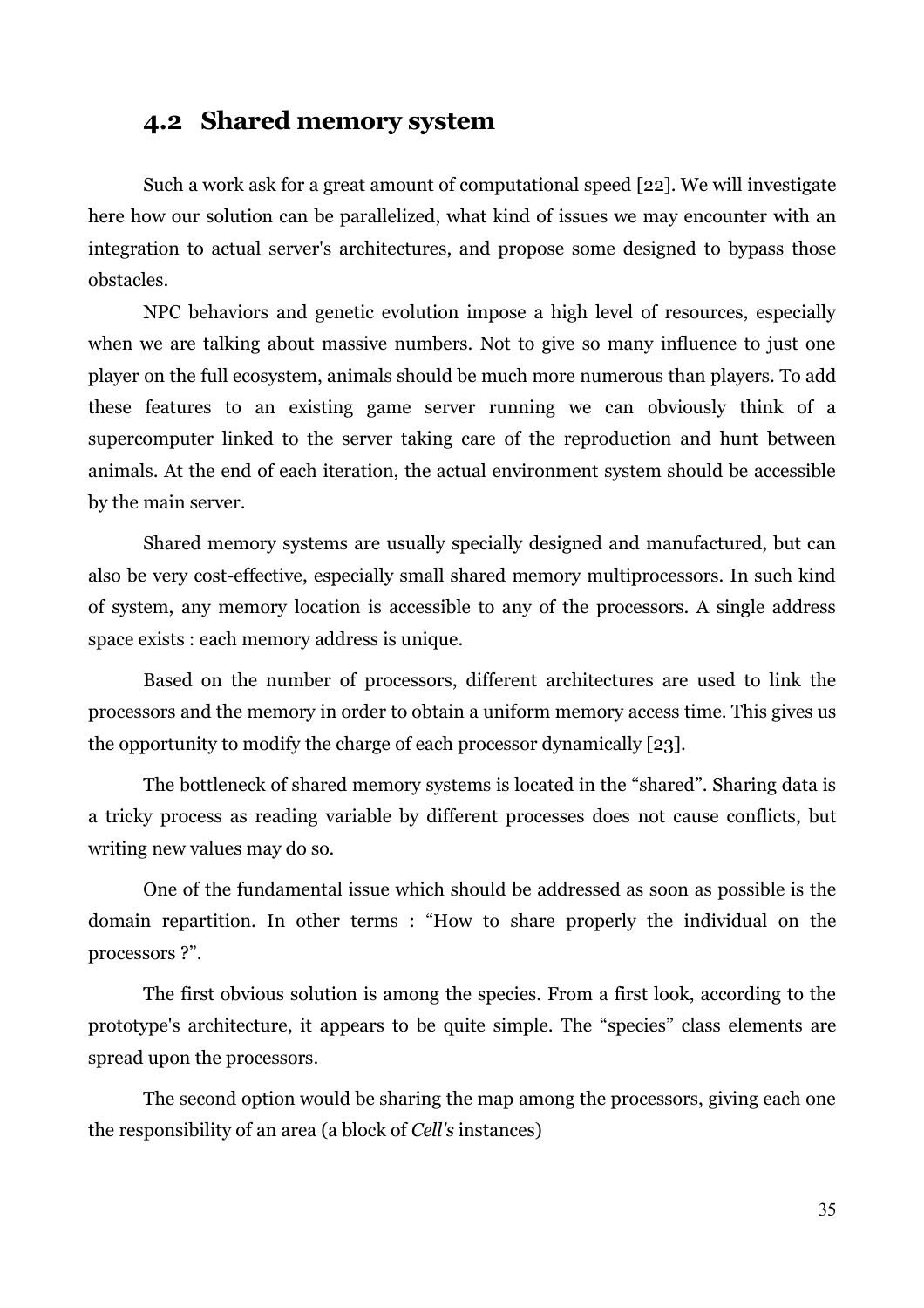#### **4.2.1 Sharing memory**

If one animal our processor is taking care of meets another one, our processor will have access to the whole memory, so will be able to gather the required informations (as the size or the perception parameters). But if the animal start to be chased, the processor will need to modify the status. If at the same time, the processor responsible of the prey has just detected the element being thirsty (so needs to reach the river as soon as possible), he will try to modify the status value. Depending on which one will obtain the access first, the status can be corrupted leading to a non-reasonable behavior. Therefore, a memory access control algorithm is required to avoid such blocking. We need firstly to locate the critical sections. Some mechanisms exists for ensuring that only one process accesses a particular resource at one precise time. The process prevents all other processes from entering in their critical section. It is called mutual exclusion.

Whatever the domain repartition chosen, all the functions which modify any individual characteristic the thread is not responsible of are critical. Therefore the only operations which could be dangerous will be the list of the Individual class' methods which modify the class' private attributes. According to the species domain repartition principle, each species is concentrated on one processor. The whole class Species does not need any modifications as none of the other threads requires any write-access to is. On the case of "map repartitioning", two individuals from the same species can be managed by different threads spread among the processors. Thus, all the public methods of the Species class that have an impact on the private members need to be classified as critical too. High performance programs should avoid as much as possible critical section, because their use can serialize the code[23]. The repartition among species obtain an advantage on this precise point.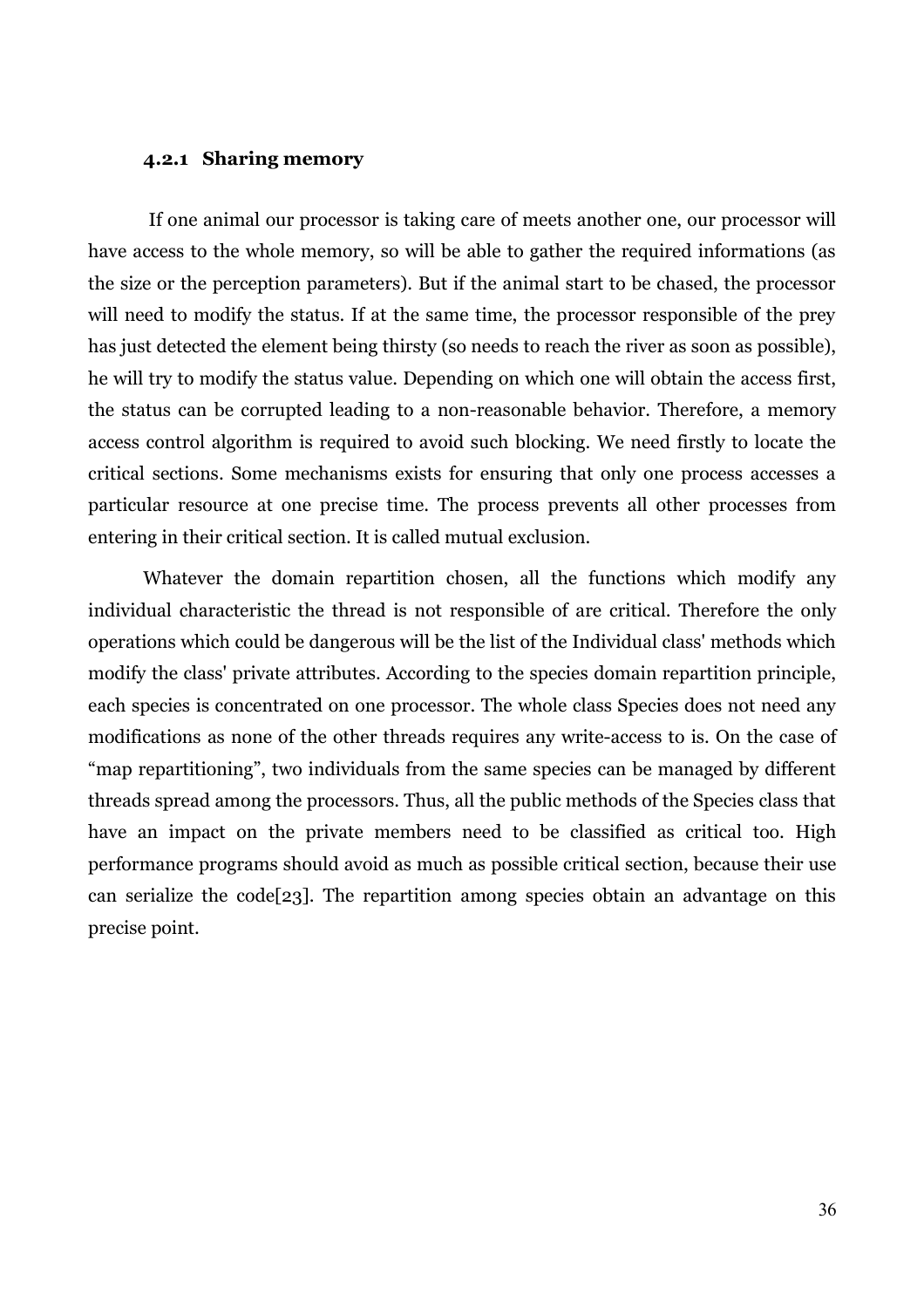#### **4.2.2 Sharing work**

It is obvious that if all the processors finish their attributed work for an iteration at the same time, there is less power lost that if one processor is late and the others need to wait for him. Even if the amount of work can vary greatly from one individual to another (one drinking while one reproducing for example), we can assume on the average if there is the same number of individual per processor, the execution time should remain almost the same. It is why, whatever domain repartition is used, we need to share approximately the same number of individual per processor.

For the spacial domain repartition, we need to divide the zone into as many area as there are processors. The best suitable way found so far is called Orthogonal recursive bisection method[24]. First a vertical line it found that divide the zone into two areas containing the same number of individuals. For each area, an horizontal line is found following the same rule. We stop when these is as many areas as processors. The following figure gives us an example of such a repartition (but with the goal of having only one individual per area) :



Figure 8 : Orthogonal Recursive Bisection Method [23]

If we wish divide the individual based on their species, we have to keep in mind all the individual of the same species must remain on the same processor. In addition, whereas with the Orthogonal Recursive Bisection method we stop the process when we reach the number of processor the system has, we have here no desire to base the species' number of our system on the number of processor available ! Few different species can be managed by the same processor. But as seen above each processor has to carry the same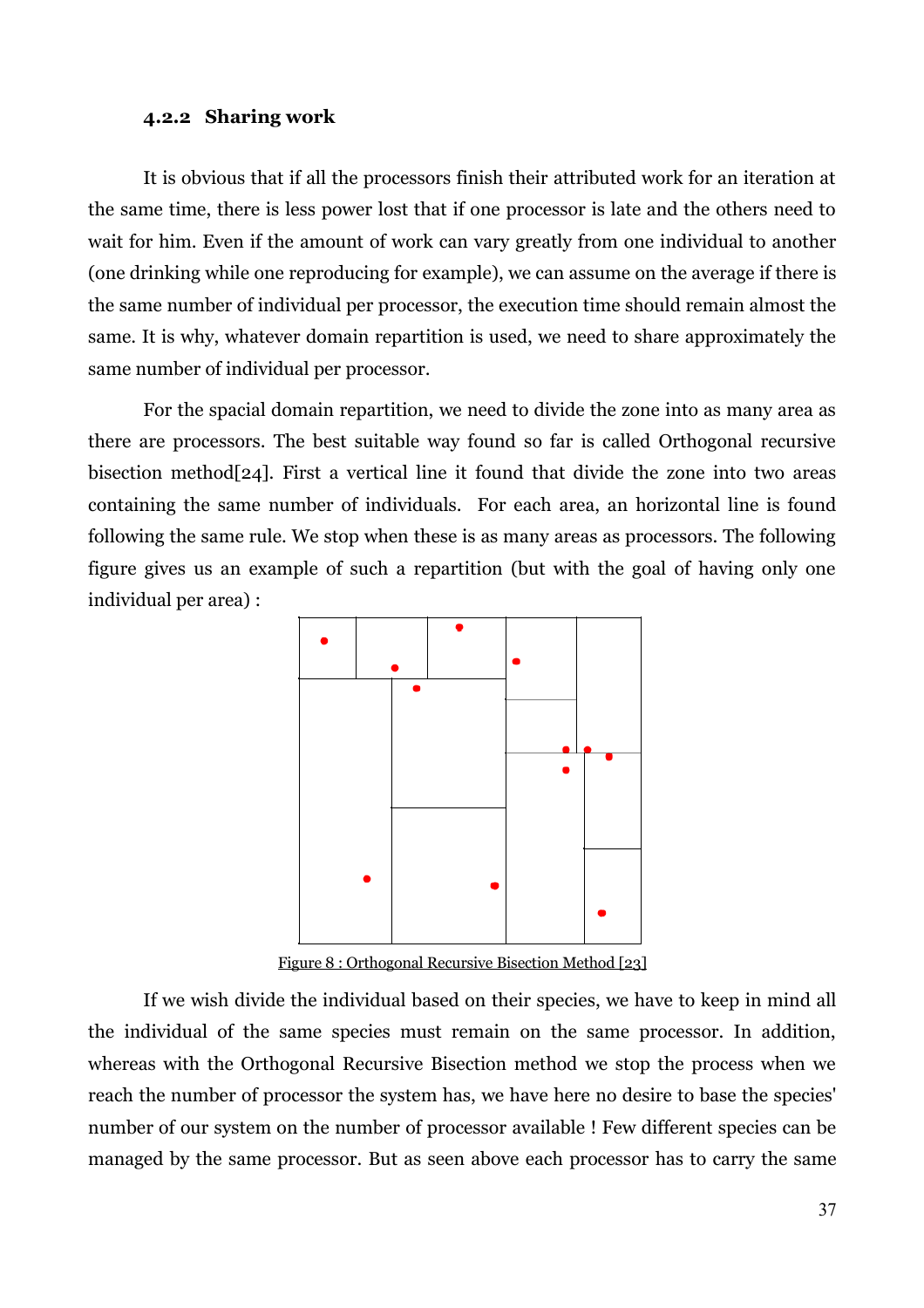number of individual.

It is an NP-Complete optimization problem. On of the simplest restatements of the problem is as a linear bin packing problem, where each processor is a bin, and species are represented as object to pack, whose length is the number of individual. Thus, the approximation algorithms (best fit decreasing) used with bin packing can be adapted here.

To get as much speed-up as possible, the major part of blockage should be avoided. They are mainly created due to waiting for an access to a critical section, or synchronization methods. As the only synchronization required between the processors is a barrier situated at the end of each time step, the only way to avoid latency here is to fairly spread the work among the processors.

The sharing data issue is more complex. Even if a spacial repartition will create more critical sections, in practice animals from the same species located at opposite position on the map are not requiring to be on the same processor. Thus, spacial repartition should produce less access to animals managed by others processors, reducing the busy waiting probabilities. But only empirical studies based on experimentation could bring us additional information.

Finally, industrial gaming production prefer to keep secret the structure of their server. Therefore, it becomes tough to extrapolate the place our shared memory system has to take, and how it has to be linked with the rest of the components' server. Even in the optic such a machine can be added to an existing persistent universe, the very expensive scalability it offers would gives us more an prototype with experimental purpose than a stable game.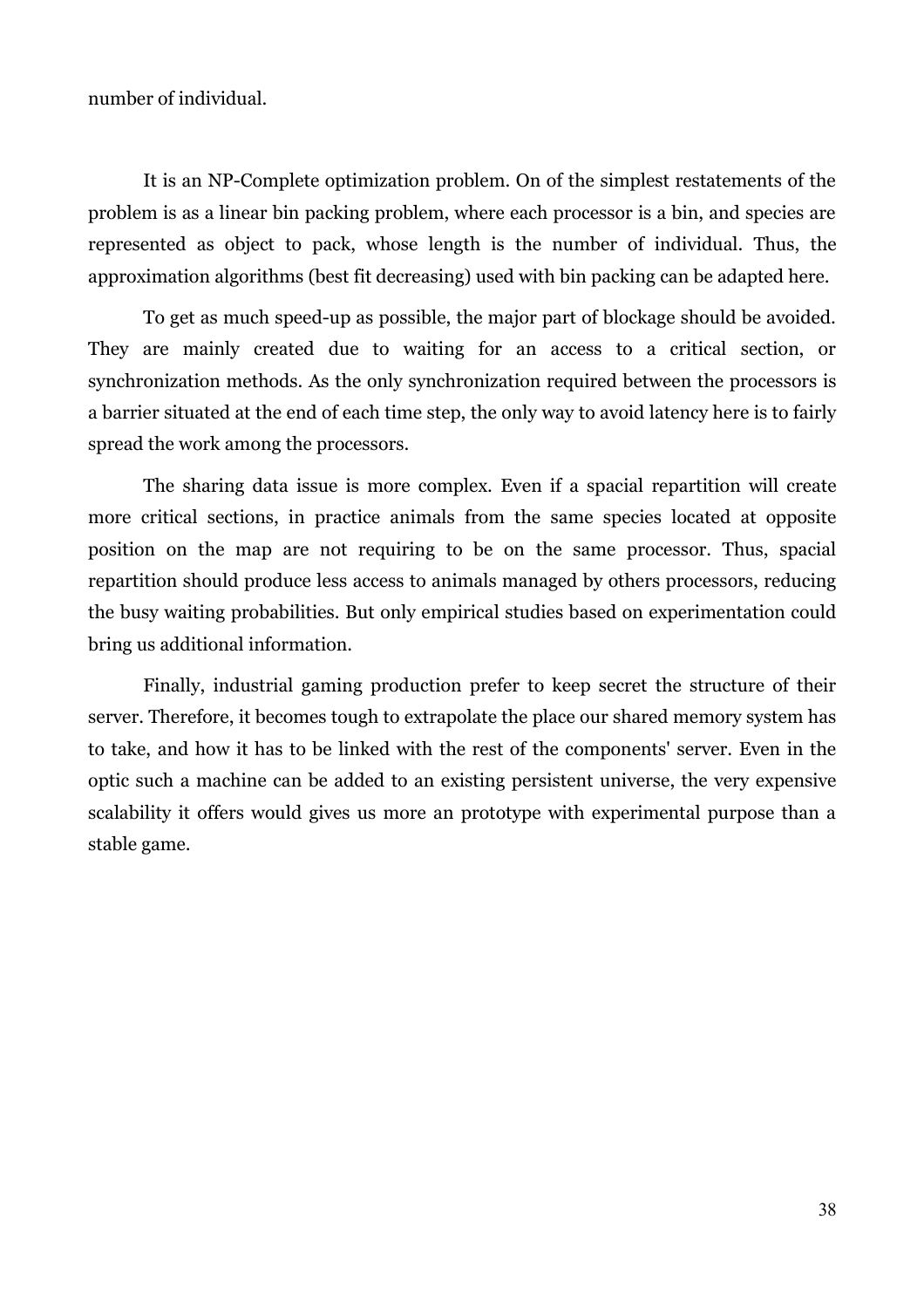### **4.3 Distributed Memory System**

As discussed previously, cluster is the widest type of parallelization architecture used in MMO games. *Guild Wars* (Ncsoft, 2005) for example use it massively. The game is based on a whole instances system. When some players form a group for a particular mission, a special instance of the zone is created for them. They cannot interact with players situated in others area (apart from chatting). Each server is in fact a cluster where dynamical domain repartition is massively used to move players team from one server to another, creating and destroying area especially for them. From a computational point of view, it one of the best solution, but it has an impact on the gameplay. First of all each change of zone is responsible of a loading period, which is always criticize by players[5]. More than that, we loose the persistent component of the universe.

One particular space-opera game tried on the opposite to maintain one unique persistent universe where all the players can interact. *EvE online* (CCP games, 2003) is not very famous outside gaming communities, but its architecture remains one of the most advanced. Main and only *EVE Online* cluster (named *Tranquility*)[25] is composed from 2 CISCO Alteon routers, 4 IBM Blade proxy servers, 55 IBM x335 Sol servers and 2 clustered database IBM Brick x445 servers with Windows 2000 and MS SQL Server. The raw power of the cluster is 400 GHz with 200 GB RAM. Machines are interconnected with 1 Gbit/s or 2 Gbit/s lines. Even if *World of Warcraft* rules the market with more than 50% of the players[1], there is never more than few thousands players connected to the same server. Eve online regularly beat his own concurrency record with today around 40.000 players connected at the same time. This record was achieved mainly because of good scalability of the cluster (due to the extensive use of *Stackless python*[26]).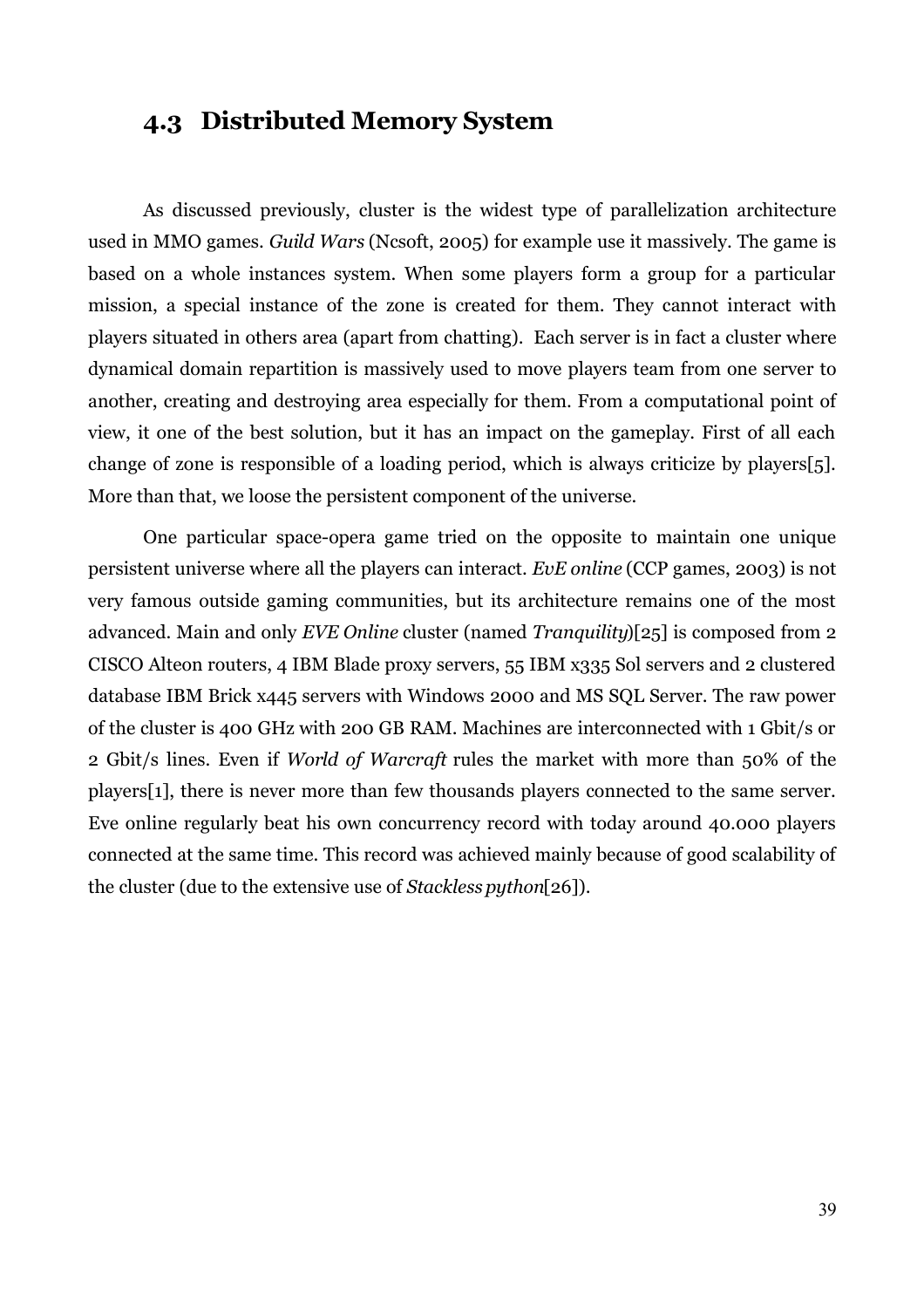In a cluster architecture, the memory is not shared. Each processor has its own memory. Due to the time required, data transfer between nodes has to be avoided as much as possible. When the persistent universe is designed to be massive, cluster are widely used. Figure \* (from *Minion of Mirth*[27], Prairie games, 2006) present a typical architecture of a cluster server for gaming purposes. The world deamon is the single point connexion which exist between one world and the master (and character) server. The world daemon introduce the player from the character server on the zone cluster responsible of the region where the player log out last time. Each region is divided upon a number of zone each one managed by a node of the cluster. The domain repartition chose by most part of the actual production is therefore a geographical repartitioning. Thus it becomes obvious this is the type of repartition we need to focus to implement food chain in it. Furthermore, as dynamical repartition cannot be done (due to the huge communication cost of clusters), sharing the ecosystems among species would become sooner or later unbalanced as species population evolve.

Exactly as in G*ame of Life*, the contempt of each cell at t+1 is based on the surrounding cells at t. If an animal near the border find a target on the neighbor-cell, he should start to run in this direction for hunting. Following the same principle than *Game of Life*, at the beginning of each time step, each cell sends information about its border to the neighbors. Therefore the computation can be done locally for each area, and then the new can be sent to the original cell. But this can be Obviously a synchronization algorithm will be required to coordinate the different actions realized.

In order need to reduce significantly the communication flow, we can minimize the number of objects located in the borders. A trick already used by *World of Warcraft* for example is to centralize as much as possible the important spots in the cells. In this game, all the towns (where the players spend a huge amount of time) are in the middle of each region. The only element that can cross borders are players. Our prototype cannot work this way, as animals are fully autonomous and travel from region to another one. But sill, centralizing rivers, lairs, and plants in the middle of each cell will greatly reduce communicational flow.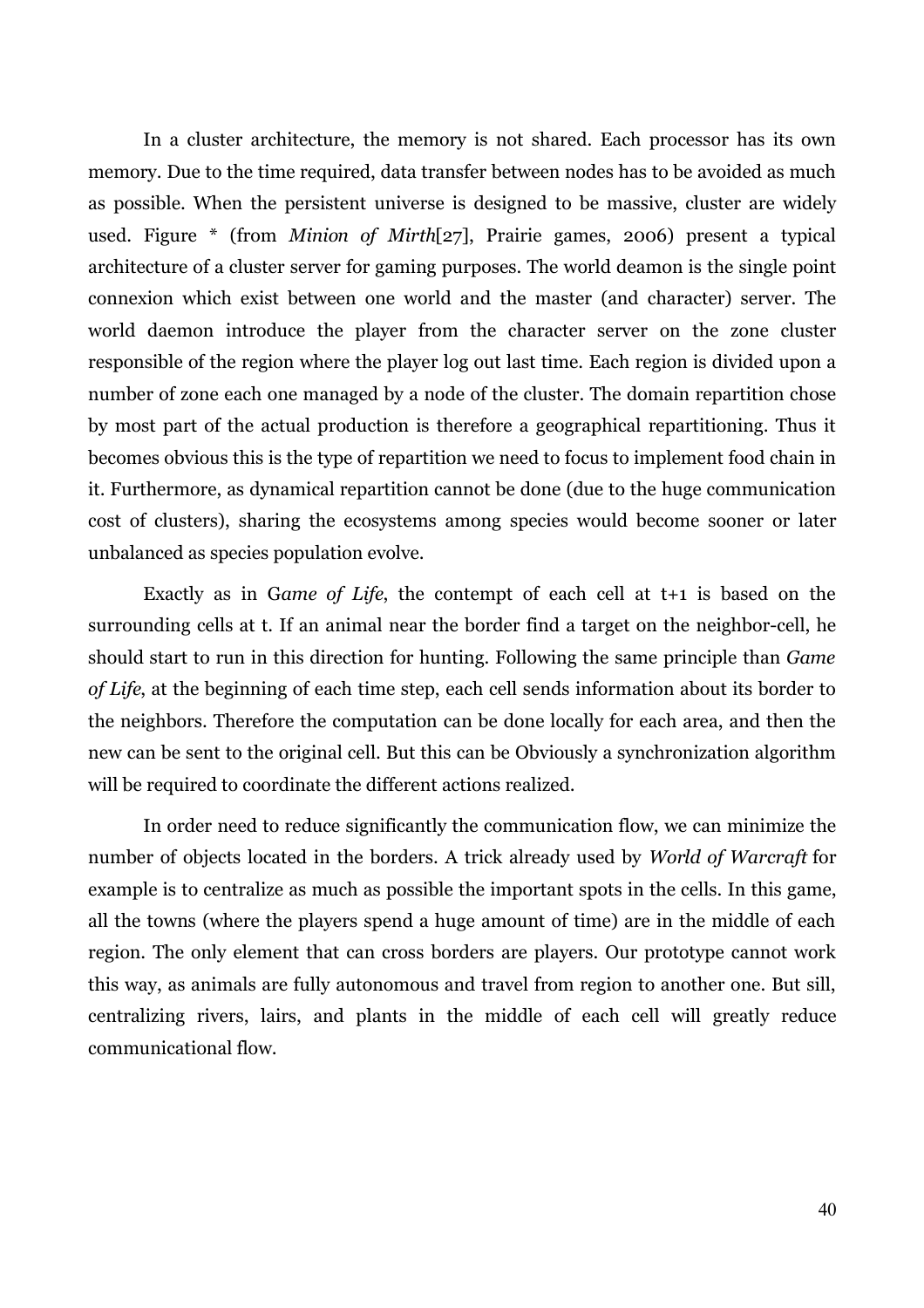

Figure 9 : Structure of *Minion of Mirth* Server[27]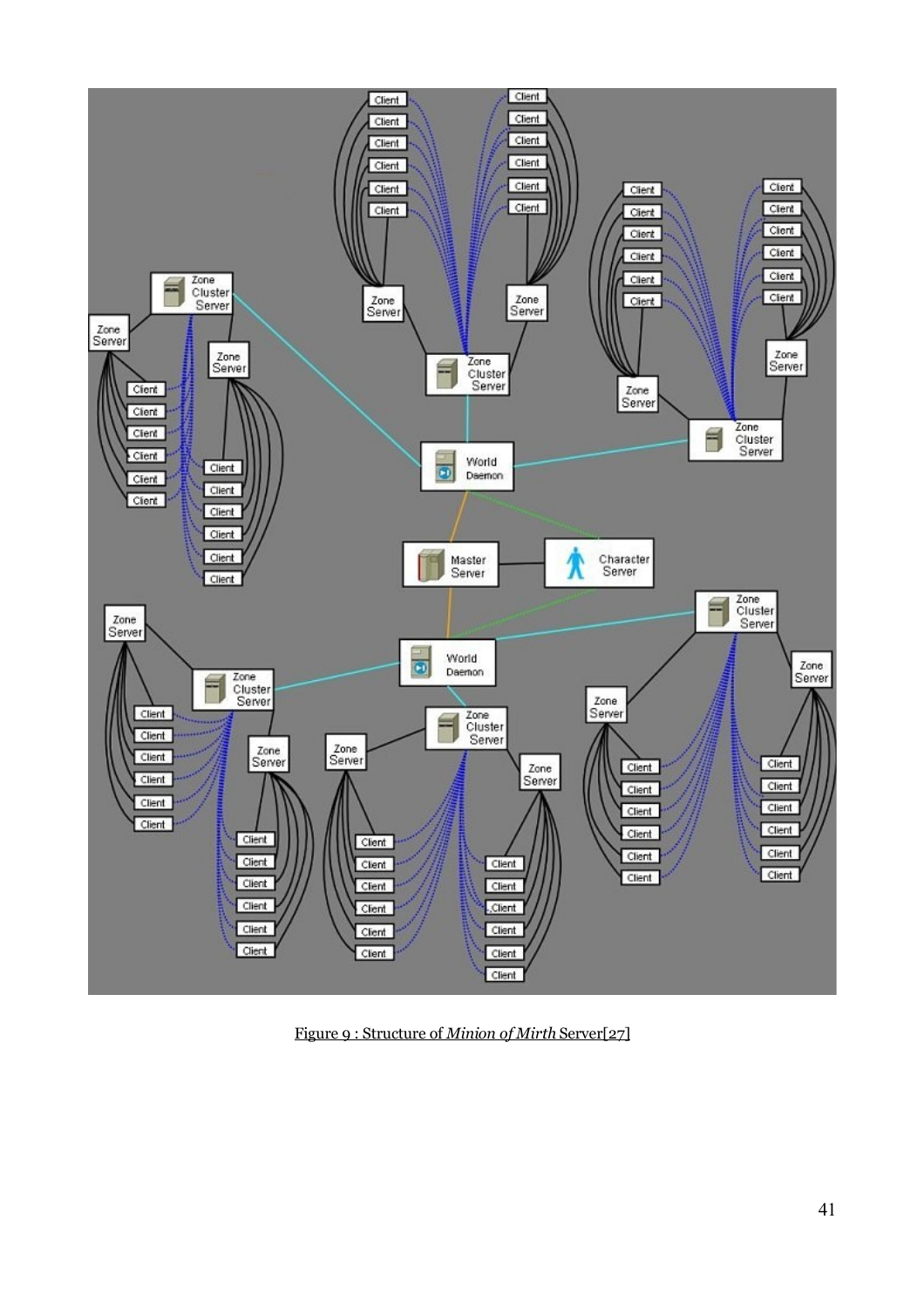## **Chapter 5**

## **Conclusions and Future Work**

In this thesis we investigated the idea of introducing artificial food chains into Massively Multiplayer On-line video Games (MMOGs). After emphasizing the lack of interaction with the environment in current games, and the desire for the players to reach a new dimension of gameplay, we studied how food chains could fill these gaps.

The issues raised by such an addition to the MMOG standards were discussed. We then presented a prototype architecture of a food chain for video games integration purposes. The fighting system based on genetically evolving attributes provided encouraging results, but also showed how system balancing issues that need to be addressed in future work.

The desire to use parallel programing structure associated with the high performance computation required by such a program, led the development to always keep parallelization in mind. This brought us about a discussion on the topic, offering theoretical organization structure for both shared memory systems and clusters.

Only practical experiments can now further the idea, the best being a team joining together experts from the different fields (ecology, high performance computing, video games design, artificial life & intelligence, network...)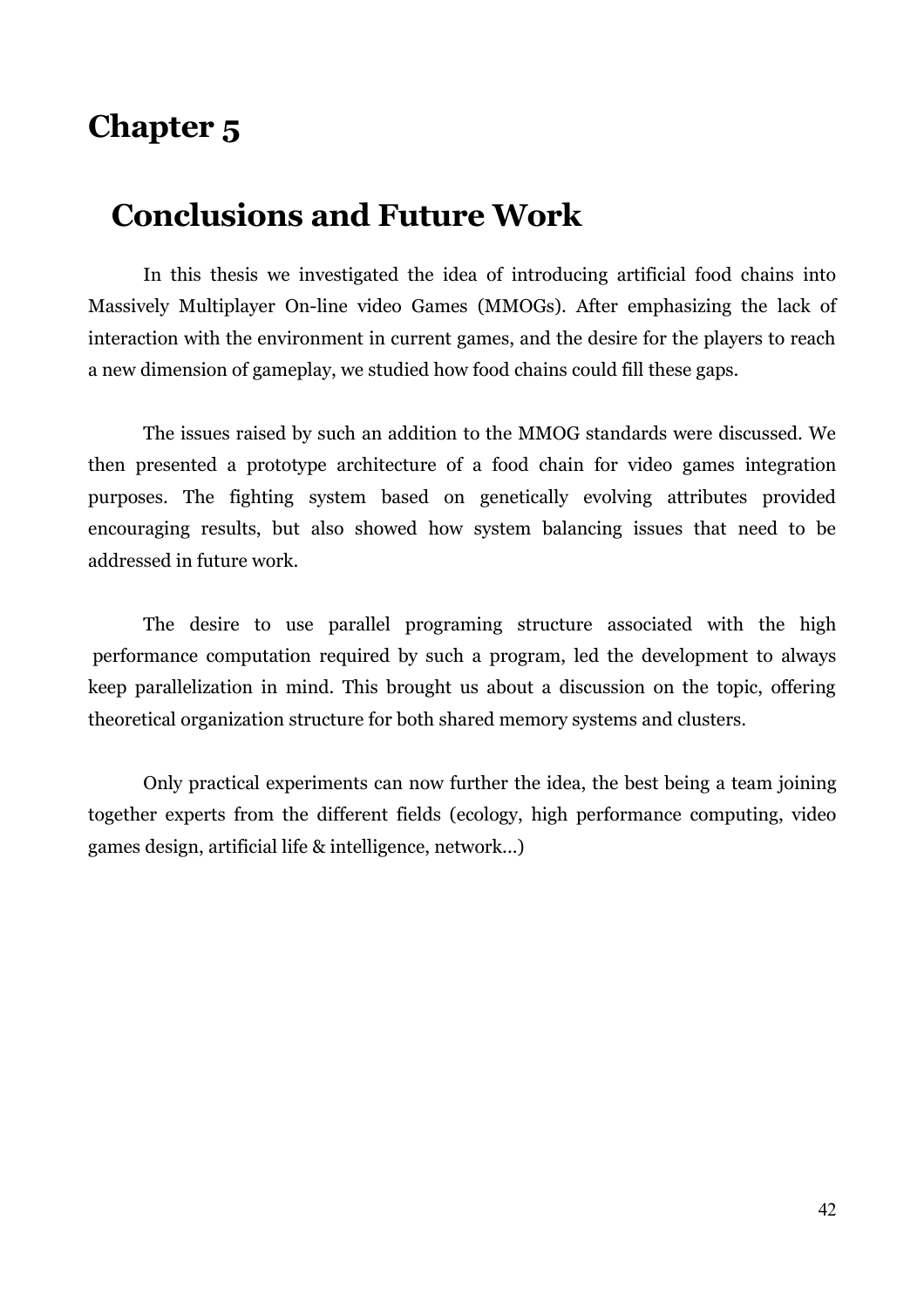### **5.1 Future Work**

This work can be extended in many directions. The following subsections list some of the most obvious ones that we hope to look into in the near future.

#### **5.1.1 Interactions**

The main feature of video games is "interaction". So far our prototype remains an algorithm with no possible interaction during the execution. With the ability to create new species, to kill existing animals in order to reduce their population or to introduce new ones with different genotype in order to extend the genetic pool of one species would strongly increase the interest of the result and give us a better picture of the idea's viability.

#### **5.1.2 Active Learning**

In order to get an ecosystem closer to reality, active learning need to be introduce. The behavior of the animals would look much more real. They would be able to learn about the place where food might be found, about the best way to hunt or about the predators they need to avoid. If a predator is drinking it could be a good option to wait he have finish before getting closer to the river. Therefore, a neural network can be attributed to each individual. As neural networks need to be trained, the baby can be programmed to follow his mother during the first iterations in order to learn.

#### **5.1.3 Parallelization**

I had the desire to work on parallelization since the beginning since I knew it would be required sooner or later for such an ecosystem. Nevertheless, I did not reach the point soon enough where I could share the work among many processors. But the development of the prototype was done all along with parallelization in mind. Therefore, after resolving the interaction issue, the next step will definitely be the parallelization of the algorithm on a cluster.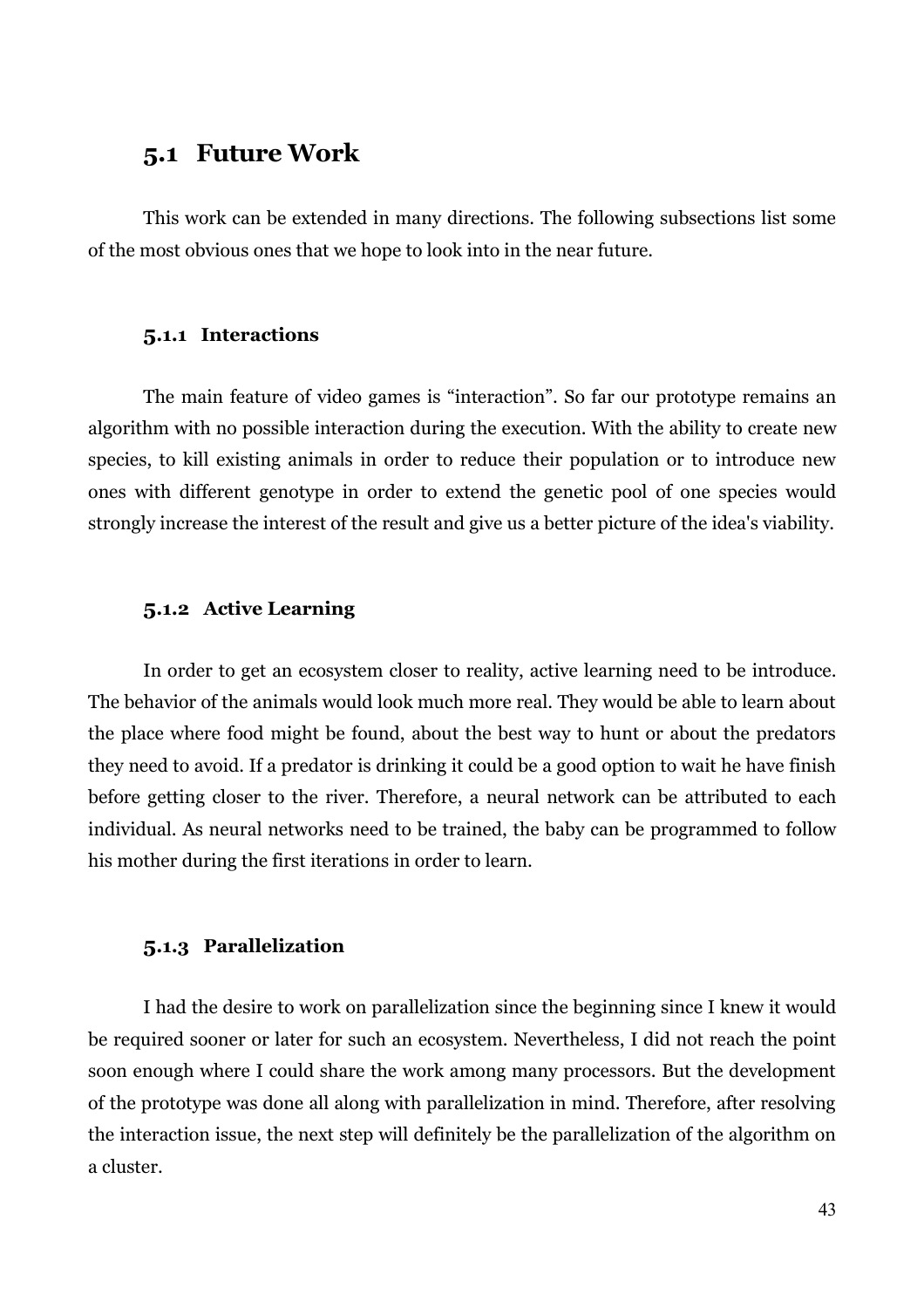# **References**

[1] MMOChart Webpage (Analysis of MMOG Subscription Growth) url:http:/[/www.mmogchart.com](http://www.mmogchart.com/)

[2] Ubuntu distribution webpage url:http://www.ubuntu.com

[3] OpenMP webpage url:http://www.openMP.org

[4] Bartle, 2004, *Designing Virtual Worlds*, Indianapolis: New Riders.

[5] Yee, N. 2005. *Motivations of play in MMORPGs*. Paper presented at the Digital Games Research Association Conference (DIGRA), Vancouver, June 16-20

[6] Charles, D. 2003. *Enhancing Gameplay: Challenges for Artificial Intelligence in Digital Games.* in Level Up: Digital Games Research Conference. Utrecht

[7] Pottinger, D C, July 2003. *Computer-Player A.I.*, Game Developer Magazine, pp 24-29.

[8] Bedau, M. A., McCaskill, J. S., Packard, N. H., Rasmussen, S., Adami, C., Green, D. G., Ikegami, T., Kaneko, K., & Ray, T. S. (2000). *Open problems in artificial life*. Artificial Life, 6, 363–376.

[9] Langton, C. G. (Ed.), 1989. *Artificial Life*, ACM

[10] Martin Gardner, 1970, MATHEMATICAL GAMES The fantastic combinations of John Conway's new solitaire game "life" by Scientific American 223 (October 1970)

[11] Vitorino Ramos, *On the Implicit and on the Artificial - Morphogenesis and Emergent Aesthetics in Autonomous Collective Systems,*INSTITUT D'ART CONTEMPORAIN, J.L. Maubant et al. (Eds.)

[12] De Jong, K., 2001, "*Evolutionary Computation: A Unified Approach*", MIT Press

[13] Grefenstette, John J., 1986, "*Optimization of control parameters for genetic algorithms"*. IEEE Transactions on Systems, Man, and Cybernetics, SMC-16(1), 122-128